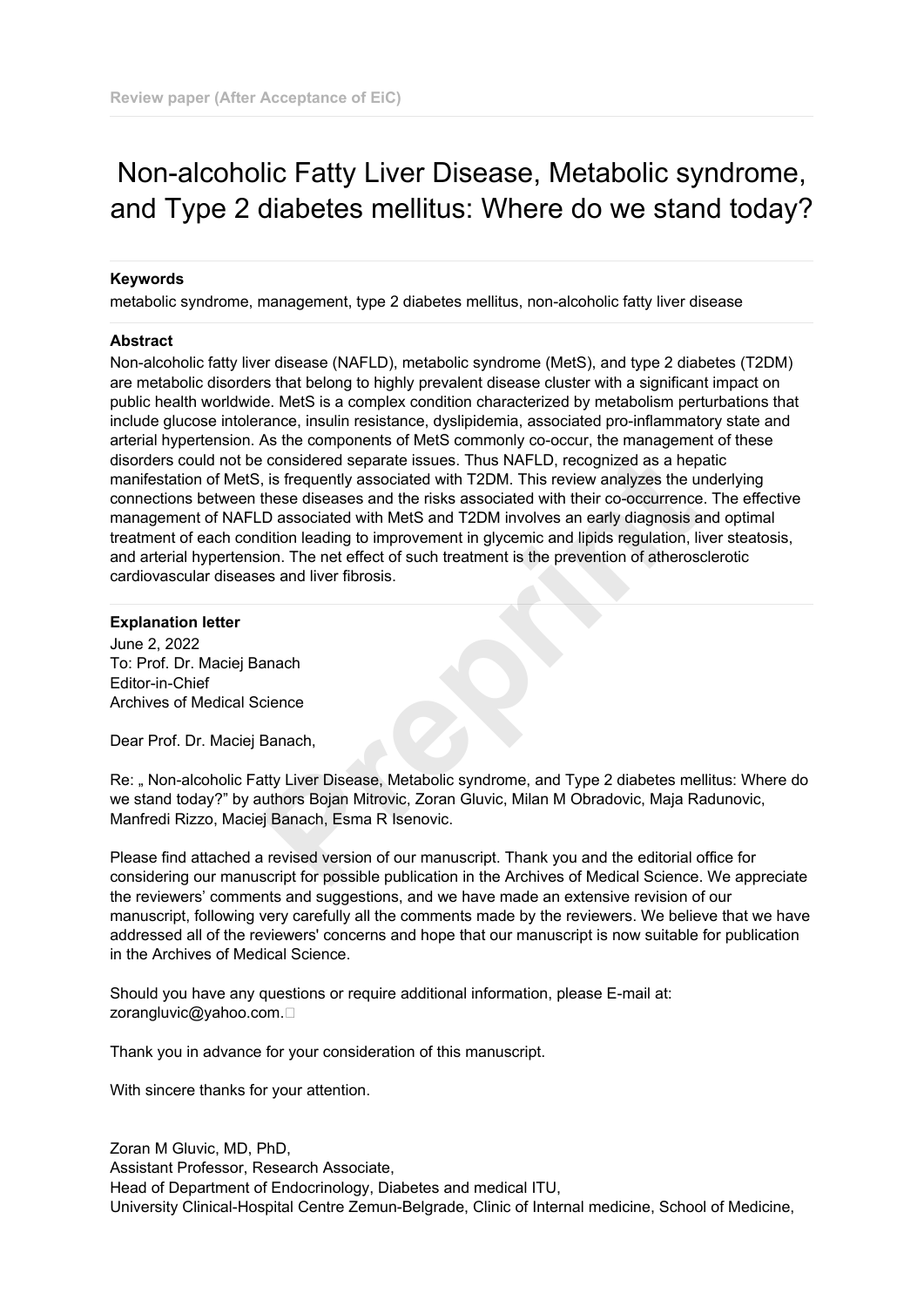University of Belgrade, Vukova 9, 11080 Belgrade, Serbia. E-mail: zorangluvic@yahoo.com

Manuscript ID: AMS-14403-2022-01

Manuscript title: Non-alcoholic Fatty Liver Disease, Metabolic syndrome, and Type 2 diabetes mellitus: Where do we stand today?

#### Dear Editor,

Thank you for allowing us to revise our manuscript. We want to thank all the reviewers for their helpful comments and suggestions that have helped us write a more focused manuscript. In line with the reviewers' suggestions, we have provided additional information and improved the figure. Our paper contains five references related to the topic of this manuscript published in the Archives of Medical Science in the last 2-3 years. All of our changes are in red. We believe that we have addressed all of the reviewers' concerns and hope that our manuscript is now suitable for publication in the Archives of Medical Science.

RESPONSES TO REVIEWERS: Reviewers' comments: Reviewer #1 Response: We thank the reviewer for his kind observation and thoughtful comment.

1. In the 3rd chapter, titled "The connection between NAFLD, MetS and T2DM", the authors need to specify not more than two sentences the types of CVD that are more frequently encountered in patients with NAFLD, MetS and T2DM.

Response: We thank the reviewer for this suggestion. We have added a paragraph regarding the association between NAFLD and CVD in section 3. The connection between NAFLD, MetS, and T2DM, in the revised version of the manuscript, reads as follows:

" Clinical manifestation of NAFLD-related CVD varies and includes endothelial dysfunction, atherogenic dyslipidemia, hypertension, altered gastrointestinal (GIT) microbiota, systemic inflammation, and cardiomyopathy [48, 95, 96]. Considering this connection, screening CV risk factors in patients with NAFLD is strongly recommended [1, 97, 98]."

2. Change the sentence in the Conclusion section "If all three entities co-existed already in the same patient, the management of each separately and the use of nutraceuticals significantly contribute to a decrease in cardiovascular morbidity and mortality" into "If all three entities already co-existed in the same patient, the concomitant management of each along with the use of nutraceuticals significantly decreased cardiovascular morbidity and mortality". The reviewer for his kind observation and thoughtful comment.<br>
Itiled "The connection between NAFLD, MetS and T2DM", the au<br>
two sentences the types of CVD that are more frequently encountedS and T2DM.<br>
MetS and T2DM.<br>
Met

Response: Corrected as suggested by the reviewer.

## Reviewer #2

The Authors reviewed the current data related to the link between NAFLD, MetS, and T2DM and treatment options that could be implemented for everyday clinical practice for patients with this pathological condition. The only several issues should be raised.

Response: We thank the reviewer for his kind observation and thoughtful comment.

1. The application of abdominal ultrasound and liver biopsy for the diagnosis of NAFLD should be mentioned.

Response: We agree with the reviewer's comment, and accordingly, the application of abdominal ultrasound and liver biopsy in the diagnosis of NAFLD has been discussed in section 3. The connection between NAFLD, MetS, and T2DM, in the revised version of the manuscript, reads as follows:

"In clinical practice, abdominal ultrasound and liver biopsy are widely used to assess the severity of NAFLD/ NASH. Ultrasound diagnosis of NAFLD is the most commonly used method since it is simply applicable with high sensitivity (84.8%) and specificity (93.6%) [51, 52] Disadvantage of abdominal ultrasound is limited capacity for diagnostic of degrees of hepatic steatosis, especially in patients with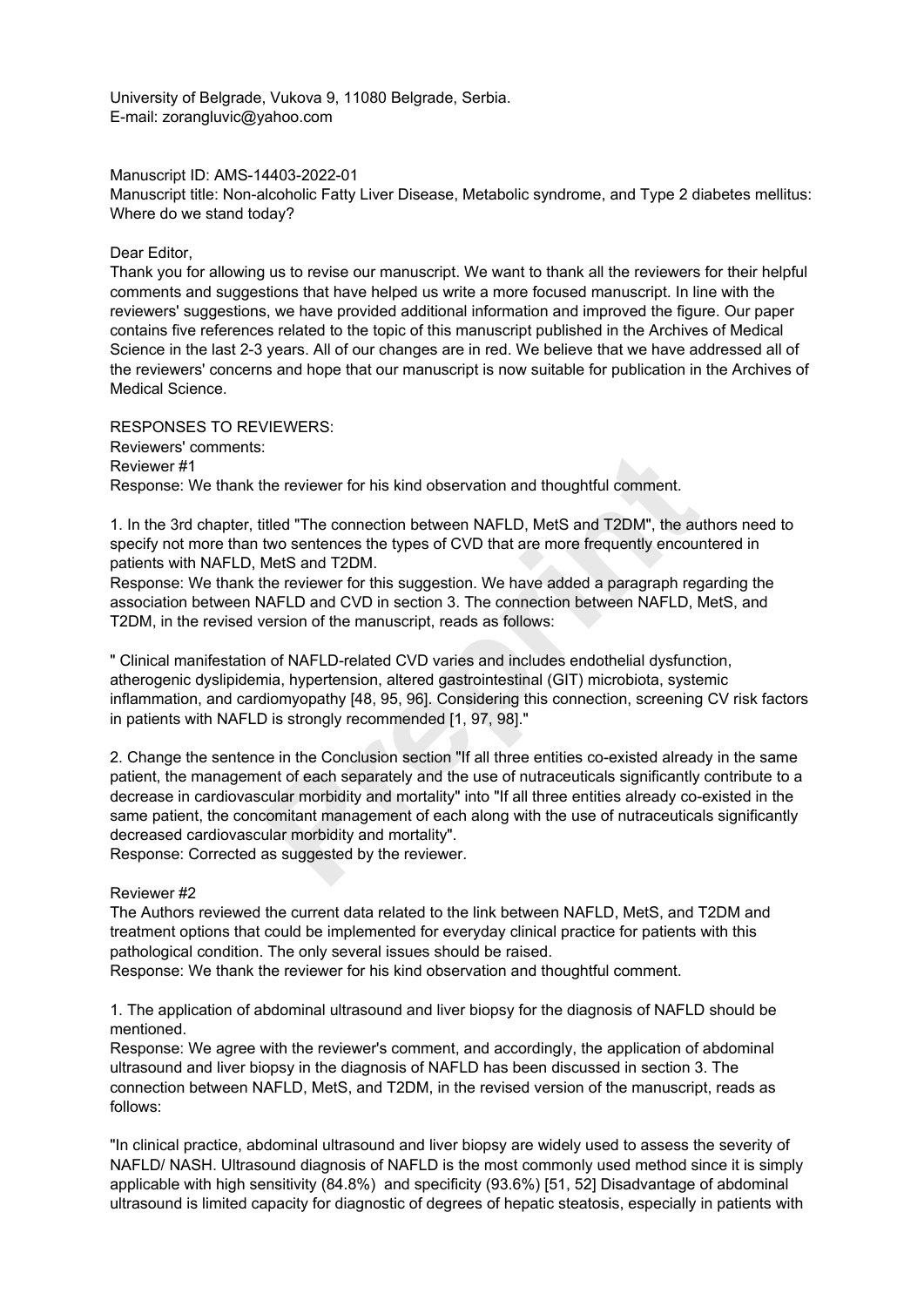high BMI [53-56]. Liver biopsy is still the gold standard for assessing the severity of the NAFLD, but invasiveness is a limiting factor."

#### 2. A short paragraph regarding clinical practice guidelines should be added.

Response: We thank the reviewer for the valuable remark. As per the reviewer's recommendation, we have discussed different clinical practice guidelines in section 4. Management of NAFLD/NASH, MetS and T2DM, in the revised version of the manuscript, which reads as follows:

"Although a few guidelines for managing NAFLD are recommended by various scientific societies related to hepatology, some important issues remain unclear. The most important doubts are related to the definition of NAFLD, some directions for clinical practice, the need to monitor high-risk patients, affordable non-invasive tests, including the new biomarkers for NAFLD diagnosis, etc. [150, 151]. One doubt is concerned with systematic screening for NAFLD in diabetic or obese subjects to prevent NASH and advanced fibrosis development, but it is not cost-effective [70, 152, 153]. Furthermore, currently using hepatic biomarkers for NAFLD screening is insufficient, considering false-negative results [153, 154]. In addition, the reason for differences between various guidelines is caused by population characteristics, including genetics and lifestyle, screening strategies and primary health care, than the inability to find unique attitudes [150, 151]. Despite some inconsistencies, we strongly recommended using existing Clinical Practice Guidelines, with preference being given to the use of local or institutional quidelines."

3. There are some abbreviations that should be explained when first mentioned in the text. Responses: We appreciate the suggestion by the reviewer. All abbreviations are carefully checked.

#### Reviewer #3

Authors have chosen to evaluate available scientific material on non-alcoholic fatty liver disease and metabolic syndrome in a very studious manner, providing a concise and very educational review paper. With no major comments, I RECOMMEND this manuscript (AMS-14403-2022-01), to be accepted for publishing as a review paper in Archives of Medical Science. Response: We thank the reviewer for his kind observation and thoughtful comment.

1. At lines 182 and 221 authors should correct to "HbA1c". Response: Corrected as suggested by the reviewer.

#### Reviewer #4

#### Dear Editor,

Thank you for asking me to review the manuscript "Non-alcoholic Fatty liver disease, Metabolic syndrome and type 2 diabetes mellitus: where do we stand today?" a review article that analyzes the mechanisms linking the three significant and prevalent chronic public health issues. In this review, the authors elegantly define Non-alcoholic Fatty liver disease (NAFLD), Non-alcoholic steatohepatitis (NASH), and Metabolic dysfunction associated fatty liver disease (MAFLD). They describe the critical aspects of the diagnosis and state that insulin resistance is the interlink between NAFLD, Metabolic syndrome, and Type 2 diabetes. However, they further dig down the pathogenesis of NAFLD by mentioning the role of intrahepatic lipid deposition, inflammation, oxidative stress, and mitochondrial dysfunction, the so-called multiple-hit hypothesis. They also refer to epidemiological data and give the results of genome-wide association enabling the detection of variants of NAFLD. The authors emphasize the role of a multifactorial approach in the treatment of NAFLD and companions that include both nonpharmacological and pharmacological measures. I think that this manuscript beautifully covers the common pathophysiology behind the three highly common chronic and devastating diseases and suggests to the reader common sense to manage these interconnected problems. The manuscript is well-written, and the references are timely. Response: We thank the reviewer for his kind observation and thoughtful comment. Existing Clinical Practice Guidelines, with preference being given<br>idelines."<br>
Diversitions that should be explained when first mentioned in the teciate the suggestion by the reviewer. All abbreviations are careful<br>
to eva

1. I only have a suggestion about the figure, which may be improved to show the multiple factors on the double-headed arrows (i.e. inflammation, oxidative stress, insulin resistance). Also, in the pharmacological therapy box the authors can also mention NAFLD as a treatment target. Response: Corrected as suggested by the reviewer.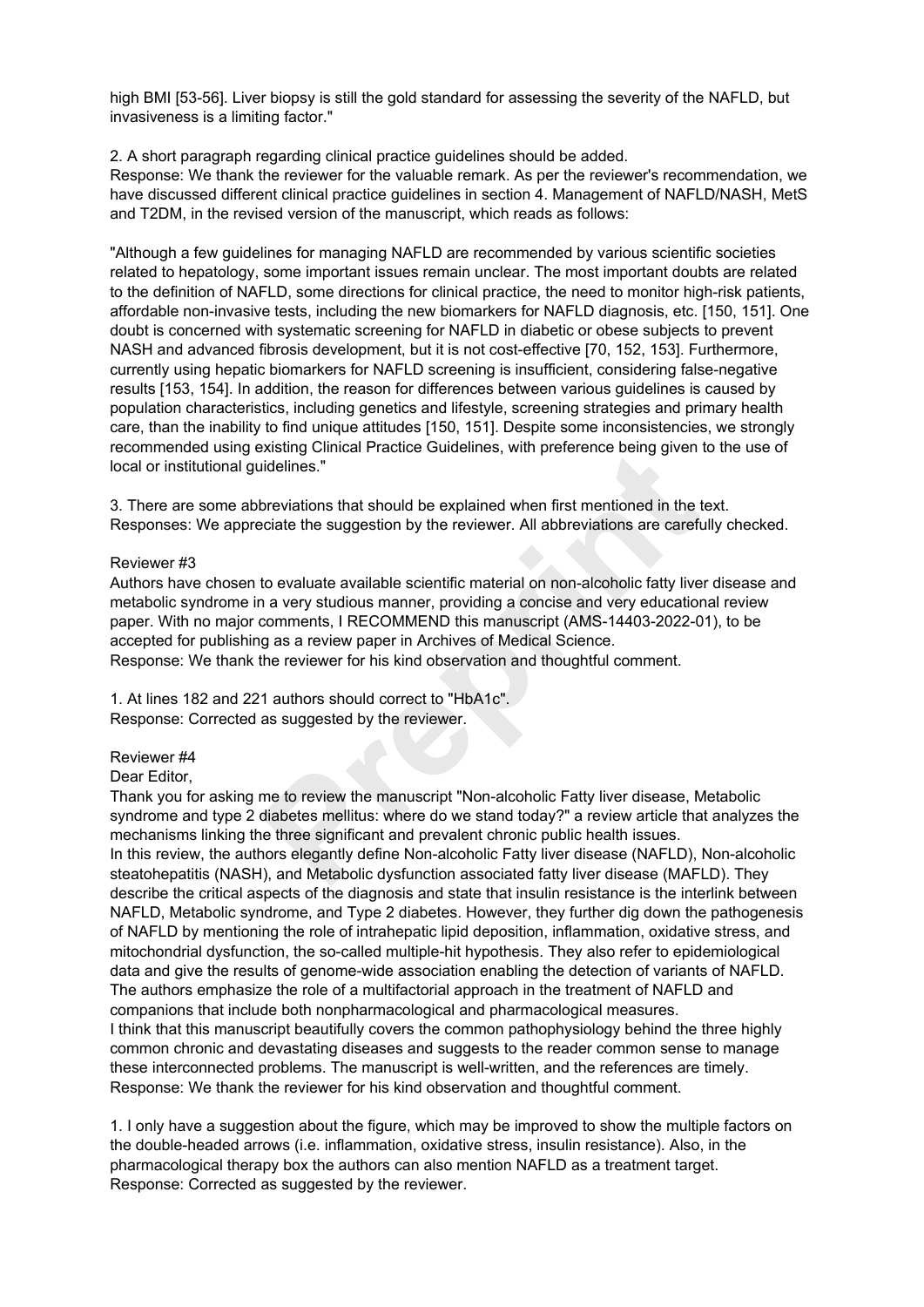### Reviewer #5

Response: We thank the reviewer for his kind observation and thoughtful comment.

1. Minor proofreading is required. Ensure that full terms are mentioned for all abbreviations. Responses: We appreciate the suggestion by the reviewer. All abbreviations and text of the manuscript are carefully checked.

2. I advise the author to revise the manuscript while keeping these two questions in mind: Why is this manuscript important? what is the knowledge gap does it address? Response: We appreciate the thoughtful recommendations to strengthen our manuscript. As per the reviewer's suggestion, we have now provided data regarding the importance of our manuscript in section 1. Introduction, in the revised version of the manuscript, which reads as follows:

"The presented metabolic triad is among the most frequent noncommunicable diseases met today. The health and economic burden of such a disease is extreme. Tailor the best treatment approach is the mainstay of modern and effective management. By revealing novel agents, more effective regimens arise to manage any experienced component of the metabolic cluster. The pharmacological management of the metabolic triad represents a very active field of interactive research. Novel agents' mono- or combined therapy, including insulin treatment and older agents (statins and metformin), needs to be tailored individually."

3. Please show some epidemiological and statistical data to show case the disease burden. Responses: We thank the reviewer for raising this point. Following the reviewer's comment, we have added a new paragraph in section 2. NAFLD in general, in the revised version of the manuscript, which read as follows:

"The prevalence of NAFLD worldwide is estimated to be 23–25%, with the projection that the incidence will increase in the coming decades [22-25]. The burden of NAFLD differs globally, from the highest prevalence of 32% in the Middle East and 30% in South America, over 24% in North America and Europe, to the lowest prevalence of 13% in Africa [3, 26]. In addition, the prevalence of NASH was confirmed in 20% of subjects with NAFLD [25, 27]. However, there are some inconsistencies between epidemiological studies, such as NAFLD diagnostic (ultrasound-based or serum markers), the number of extensive epidemiological studies from developing countries etc. Despite some discrepancies between the local and global prevalence of NAFLD, the disease burden is higher in subjects with elevated body mass index (BMI) and among patients with T2DM [23, 24]." erapy, including insulin treatment and otder agents (statins and r<br>dividually."<br>epidemiological and statistical data to show case the disease bu<br>the reviewer for raising this point. Following the reviewer's comm<br>h in secti

4. The management section should be expanded at least to show the mechanism of action of each suggested medication and the authors need to address ILEP Position Paper in more details. – MILAN

Responses: We thank the reviewer for this helpful suggestion. To the reviewer's comment, we have added the mechanism of action of each medication and discussed ILEP Position Paper in more detail in section 4. Management of NAFLD/NASH, MetS and T2DM, in the revised version of the manuscript, which read as follows:

"GLP1-RAs, the structural homologues to the natural incretin glucagon-like peptide-1 (GLP-1), stimulate glucose-dependent pancreatic insulin secretion, reduce glucagon secretion, and slow down gastric emptying [121, 122]. Similarly, gliptins or DPP4i promote an increase in natural incretin levels such as GLP-1 and gastric inhibitory peptide (GIP) by blocking the dipeptidyl peptidase-4 (DPP4) enzyme involved in the degradation of natural incretins. The elevated incretin levels act on a simultaneous increase in glucose-dependent insulin secretion and decrease glucagon secretion [123, 124]. The thiazolidinedione, such as pioglitazone, activates the PPAR<sub>V</sub> receptors and decreases insulin resistance in various tissues, predominantly in skeletal muscles and the liver [134, 135]. SGLT-2i reduces proximal tubule glucose reabsorption by binding to the SGLT-2 receptors, thus eliminating glucose urinary. Some studies emphasize the favourable effects of SGLT2i regarding major adverse cardiovascular events and congestive heart failure deterioration [141-143]. Besides novel therapies, statins and metformin are shown as well-proven treatments for metabolic triad. Statins, as the inhibitors of the hydroxymethylglutaryl-CoA (HMG-CoA) reductase enzyme, inhibit a key step in the sterol biosynthetic pathway [146], while metformin acts on complex I inhibition leading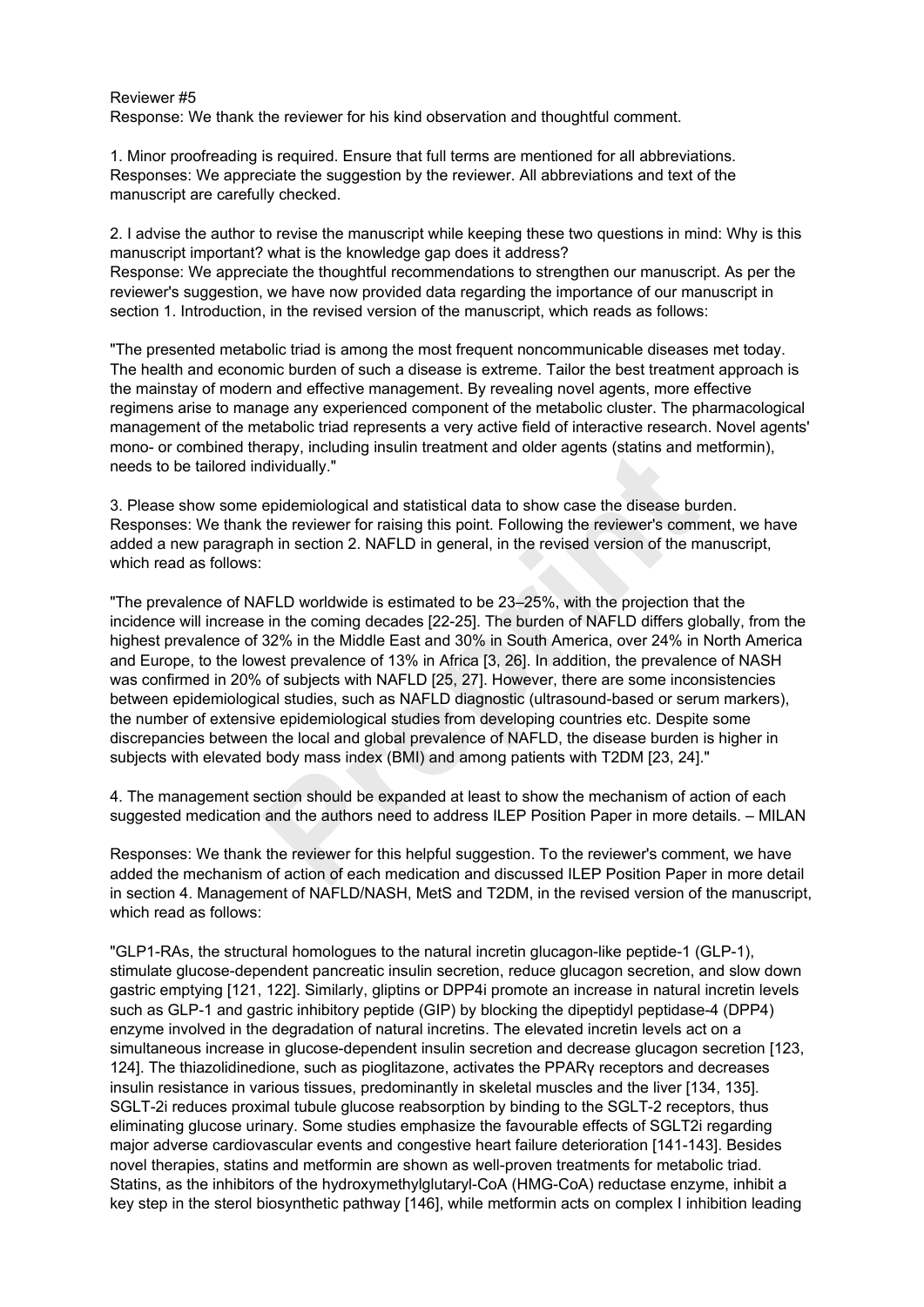to AMPK activation and alters cellular redox balance [147].

Numerous experts from several European countries summarized data and presented draft practice recommendations and strategies for optimal lipid management considering the cost-effectiveness. ILEP Position Paper explains more closely practical solutions focusing on immediate combined lipidmedicated therapy in patients with high cardiovascular risk [155]. In addition, it has been proposed and adopted the term an "extremely high risk" for a group of patients with acute coronary syndrome and for these patients, is suggested lipid-lowering therapy [155]."

#### References

1. EASL-EASD-EASO Clinical Practice Guidelines for the management of non-alcoholic fatty liver disease. J Hepatol 2016; 64: 1388-1402.

3. □Younossi ZM, Koenig AB, Abdelatif D, Fazel Y, Henry L, Wymer M, Global epidemiology of nonalcoholic fatty liver disease-Meta-analytic assessment of prevalence, incidence, and outcomes. Hepatology 2016; 64: 73-84.

22. Global burden of 369 diseases and injuries in 204 countries and territories, 1990-2019: a systematic analysis for the Global Burden of Disease Study 2019. Lancet 2020; 396: 1204-1222. 23. ⊡Younossi Z, Tacke F, Arrese M, et al. Global Perspectives on Nonalcoholic Fatty Liver Disease and Nonalcoholic Steatohepatitis. Hepatology 2019; 69: 2672-2682.

24. □Ye Q, Zou B, Yeo YH, et al. Global prevalence, incidence, and outcomes of non-obese or lean non-alcoholic fatty liver disease: a systematic review and meta-analysis. Lancet Gastroenterol Hepatol 2020; 5: 739-752. er P, Airese M, et al. Global Perspectives on involutioninc Patty<br>
1 YH, et al. Global prevalence, incidence, and outcomes of non-or<br>
1 YH, et al. Global prevalence, incidence, and outcomes of non-or<br>
1 THE, Anstee QM, et

25.□Lazarus JV, Mark HE, Anstee QM, et al. Advancing the global public health agenda for NAFLD: a consensus statement. Nat Rev Gastroenterol Hepatol 2022; 19: 60-78.

26. □ Mitra S, De A, Chowdhury A. Epidemiology of non-alcoholic and alcoholic fatty liver diseases. Transl Gastroenterol Hepatol 2020; 5: 16-16.

27. Estes C, Anstee QM, Arias-Loste MT, et al. Modeling NAFLD disease burden in China, France, Germany, Italy, Japan, Spain, United Kingdom, and United States for the period 2016-2030. J Hepatol 2018; 69: 896-904.

48. **EXasper P, Martin A, Lang S, et al. NAFLD and cardiovascular diseases: a clinical review. Clin** Res Cardiol 2021; 110: 921-937.

51.⊡Paige JS, Bernstein GS, Heba E, et al. A Pilot Comparative Study of Quantitative Ultrasound, Conventional Ultrasound, and MRI for Predicting Histology-Determined Steatosis Grade in Adult Nonalcoholic Fatty Liver Disease. AJR Am J Roentgenol 2017; 208: W168-w177.

52.□Ozturk A, Grajo JR, Gee MS, et al. Quantitative Hepatic Fat Quantification in Non-alcoholic Fatty Liver Disease Using Ultrasound-Based Techniques: A Review of Literature and Their Diagnostic Performance. Ultrasound Med Biol 2018; 44: 2461-2475.

53.□Bohte AE, Koot BG, van der Baan-Slootweg OH, et al. US cannot be used to predict the presence or severity of hepatic steatosis in severely obese adolescents. Radiology 2012; 262: 327-334.

54.□Hamaguchi M, Kojima T, Itoh Y, et al. The severity of ultrasonographic findings in nonalcoholic fatty liver disease reflects the metabolic syndrome and visceral fat accumulation. The American journal of gastroenterology 2007; 102: 2708-2715.

55.⊡Dasarathy S, Dasarathy J, Khiyami A, Joseph R, Lopez R, McCullough AJ. Validity of real time ultrasound in the diagnosis of hepatic steatosis: a prospective study. J Hepatol 2009; 51: 1061-1067. 56.□Strauss S, Gavish E, Gottlieb P, Katsnelson L. Interobserver and intraobserver variability in the sonographic assessment of fatty liver. AJR Am J Roentgenol 2007; 189: W320-323.

70. □Kwok R, Choi KC, Wong GL, et al. Screening diabetic patients for non-alcoholic fatty liver disease with controlled attenuation parameter and liver stiffness measurements: a prospective cohort study. Gut 2016; 65: 1359-1368.

95. **Stahl EP, Dhindsa DS, Lee SK, Sandesara PB, Chalasani NP, Sperling LS. Nonalcoholic Fatty** Liver Disease and the Heart: JACC State-of-the-Art Review. J Am Coll Cardiol 2019; 73: 948-963. 96.  $\Box$ Lechner K, McKenzie AL, Kränkel N, et al. High-Risk Atherosclerosis and Metabolic Phenotype: The Roles of Ectopic Adiposity, Atherogenic Dyslipidemia, and Inflammation. Metab Syndr Relat Disord 2020; 18: 176-185.

97.□Bonapace S, Valbusa F, Bertolini L, et al. Nonalcoholic fatty liver disease is associated with aortic valve sclerosis in patients with type 2 diabetes mellitus. PLoS One 2014; 9: e88371.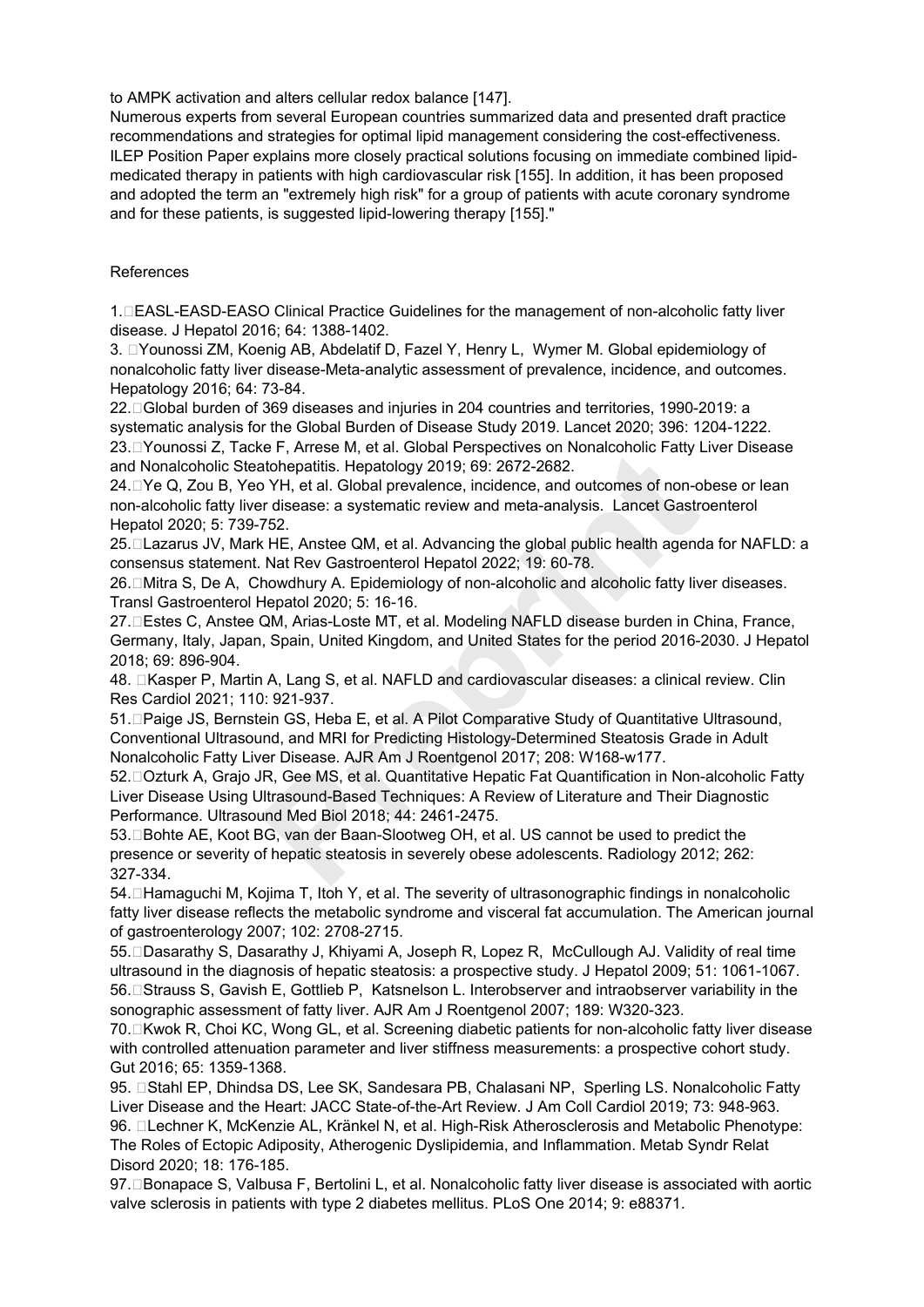98.□Przybyszewski EM, Targher G, Roden M, Corey KE. Nonalcoholic Fatty Liver Disease and Cardiovascular Disease. Clin Liver Dis (Hoboken) 2021; 17: 19-22.

121. Standards of Medical Care in Diabetes-2018 Abridged for Primary Care Providers. Clinical diabetes : a publication of the American Diabetes Association 2018; 36: 14-37.

122. Flint A, Andersen G, Hockings P, et al. Randomised clinical trial: semaglutide versus placebo reduced liver steatosis but not liver stiffness in subjects with non-alcoholic fatty liver disease assessed by magnetic resonance imaging. 2021; 54: 1150-1161.

123. □ Deacon CF. Physiology and Pharmacology of DPP-4 in Glucose Homeostasis and the Treatment of Type 2 Diabetes. Frontiers in endocrinology 2019; 10: 80.

124. Subrahmanyan NA, Koshy RM, Jacob K, Pappachan JM. Efficacy and Cardiovascular Safety of DPP-4 Inhibitors. Current drug safety 2021; 16: 154-164.

134. Yki-Järvinen H. Thiazolidinediones. N Engl J Med 2004; 351: 1106-1118.

135.□Skat-Rørdam J, Højland Ipsen D, Lykkesfeldt J, Tveden-Nyborg P. A role of peroxisome proliferator-activated receptor γ in non-alcoholic fatty liver disease. Basic & clinical pharmacology & toxicology 2019; 124: 528-537.

141. □ Zelniker TA, Wiviott SD, Raz I, et al. SGLT2 inhibitors for primary and secondary prevention of cardiovascular and renal outcomes in type 2 diabetes: a systematic review and meta-analysis of cardiovascular outcome trials. Lancet (London, England) 2019; 393: 31-39.

142. Furtado RHM, Bonaca MP, Raz I, et al. Dapagliflozin and Cardiovascular Outcomes in Patients With Type 2 Diabetes Mellitus and Previous Myocardial Infarction. Circulation 2019; 139: 2516-2527. 143. DWiviott SD, Raz I, Sabatine MS. Dapagliflozin and Cardiovascular Outcomes in Type 2 Diabetes. Reply. N Engl J Med 2019; 380: 1881-1882.

146. Sirtori CR. The pharmacology of statins. Pharmacological research 2014; 88: 3-11. 147. LaMoia TE, Shulman GI. Cellular and Molecular Mechanisms of Metformin Action. Endocrine reviews 2021; 42: 77-96.

150. □ Monelli F, Venturelli F, Bonilauri L, et al. Systematic review of existing guidelines for NAFLD assessment. Hepatoma Research 2021; 7: 25.

151. Leoni S, Tovoli F, Napoli L, Serio I, Ferri S, Bolondi L. Current guidelines for the management of non-alcoholic fatty liver disease: A systematic review with comparative analysis. World J Gastroenterol 2018; 24: 3361-3373.

152. Koehler EM, Plompen EP, Schouten JN, et al. Presence of diabetes mellitus and steatosis is associated with liver stiffness in a general population: The Rotterdam study. Hepatology 2016; 63: 138-147.

153. □ Corey KE, Klebanoff MJ, Tramontano AC, Chung RT, Hur C. Screening for Nonalcoholic Steatohepatitis in Individuals with Type 2 Diabetes: A Cost-Effectiveness Analysis. Digestive diseases and sciences 2016; 61: 2108-2117.

154.□Chalasani N, Younossi Z. The diagnosis and management of nonalcoholic fatty liver disease: Practice guidance from the American Association for the Study of Liver Diseases. 2018; 67: 328-357. 155.□Banach M, Penson PE, Vrablik M, et al. Optimal use of lipid-lowering therapy after acute coronary syndromes: A Position Paper endorsed by the International Lipid Expert Panel (ILEP). Pharmacol Res 2021; 166: 105499. 142. Thruland Nrinn, Bolinda Wir', Nacl, i.et al. Depending Individual Cultivation 2019; 13<br>With Type 2 Diabetes Mellitus and Previous Myocardial Infarction. Circulation 2019; 13<br>143. Twiviott SD, Raz I, Sabatine MS. Dapag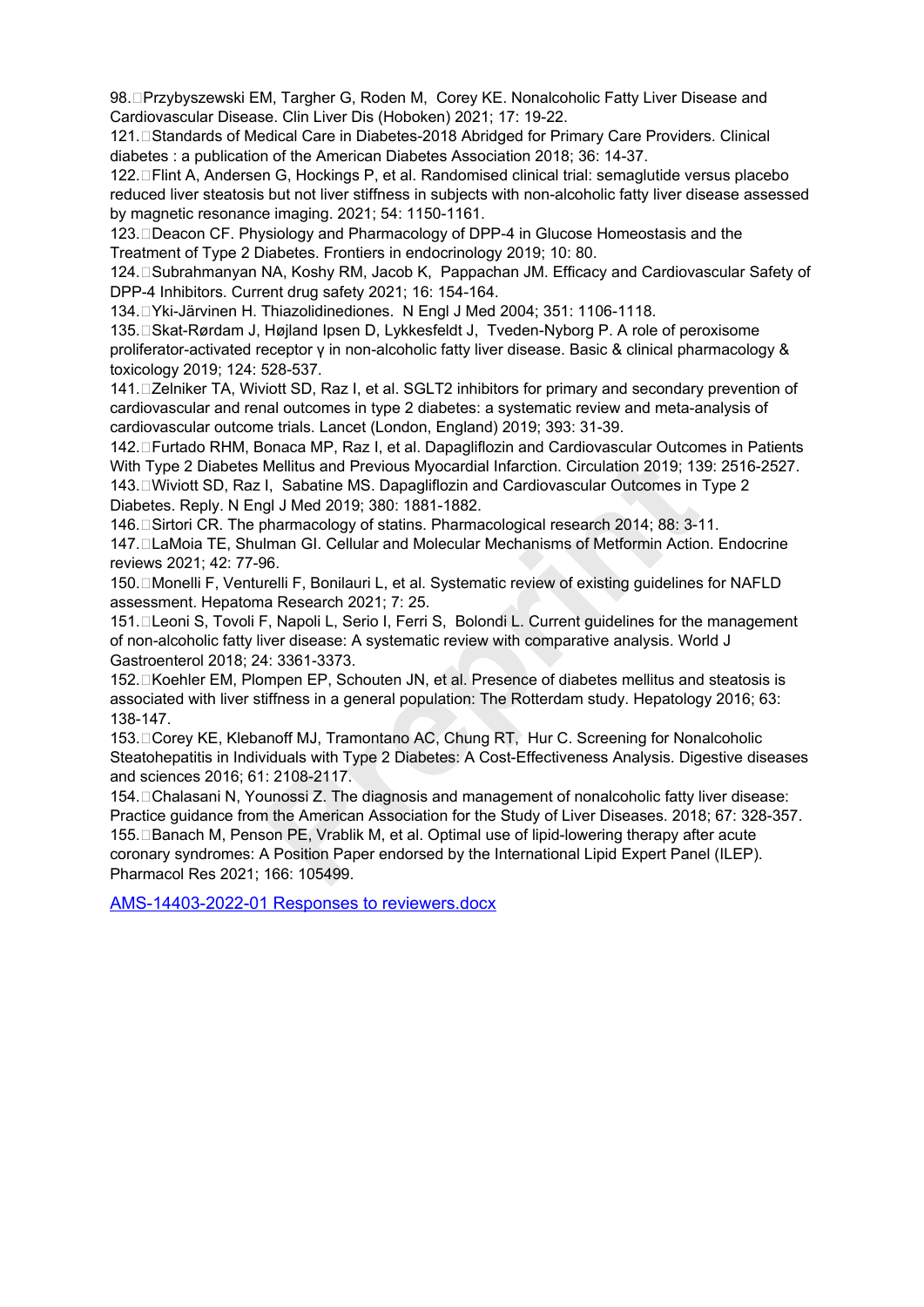# **Non-alcoholic Fatty Liver Disease, Metabolic syndrome, and Type 2 diabetes mellitus: Where do we stand today?**

## **Bojan Mitrovica\*, Zoran Gluvica\*** , **Milan Obradovic<sup>b</sup>** , **Maja Radunovic<sup>c</sup> , Manfredi Rizzo<sup>d</sup> , Maciej Banach<sup>e</sup> Esma R Isenovic<sup>b</sup>**

**<sup>a</sup>**University Clinical-Hospital Centre Zemun-Belgrade, Clinic of Internal medicine, School of Medicine, University of Belgrade, Vukova 9, 11080 Belgrade, Serbia

**<sup>b</sup>**Department of Radiobiology and Molecular Genetics, "VINČA" Institute of Nuclear Sciences - National Institute of thе Republic of Serbia, University of Belgrade, Mike Petrovica Alasa 12-14, Belgrade, Serbia

**<sup>c</sup>**Faculty of Stomatology, Pancevo, University Business Academy, 21000 Novi Sad, Serbia

**<sup>d</sup>**Department of Internal Medicine and Medical Specialties, University of Palermo, Italy <sup>e</sup>Department of Hypertension, Medical University of Lodz, Poland nternal Medicine and Medical Specialities, University of Pair<br>Iypertension, Medical University of Lodz, Poland<br>interest: None to declare.<br>ire the first authorship

## **Declarations of interest:** None to declare.

\* The authors share the first authorship

## **Corresponding Author:**

Zoran M Gluvic, MD, PhD, Assistant Professor, Research Associate, Head of Department of Endocrinology, Diabetes and medical ITU, University Clinical-Hospital Centre Zemun-Belgrade, Clinic of Internal medicine, School of Medicine, University of Belgrade, Vukova 9, 11080 Belgrade, Serbia. E-mail: zorangluvic@yahoo.com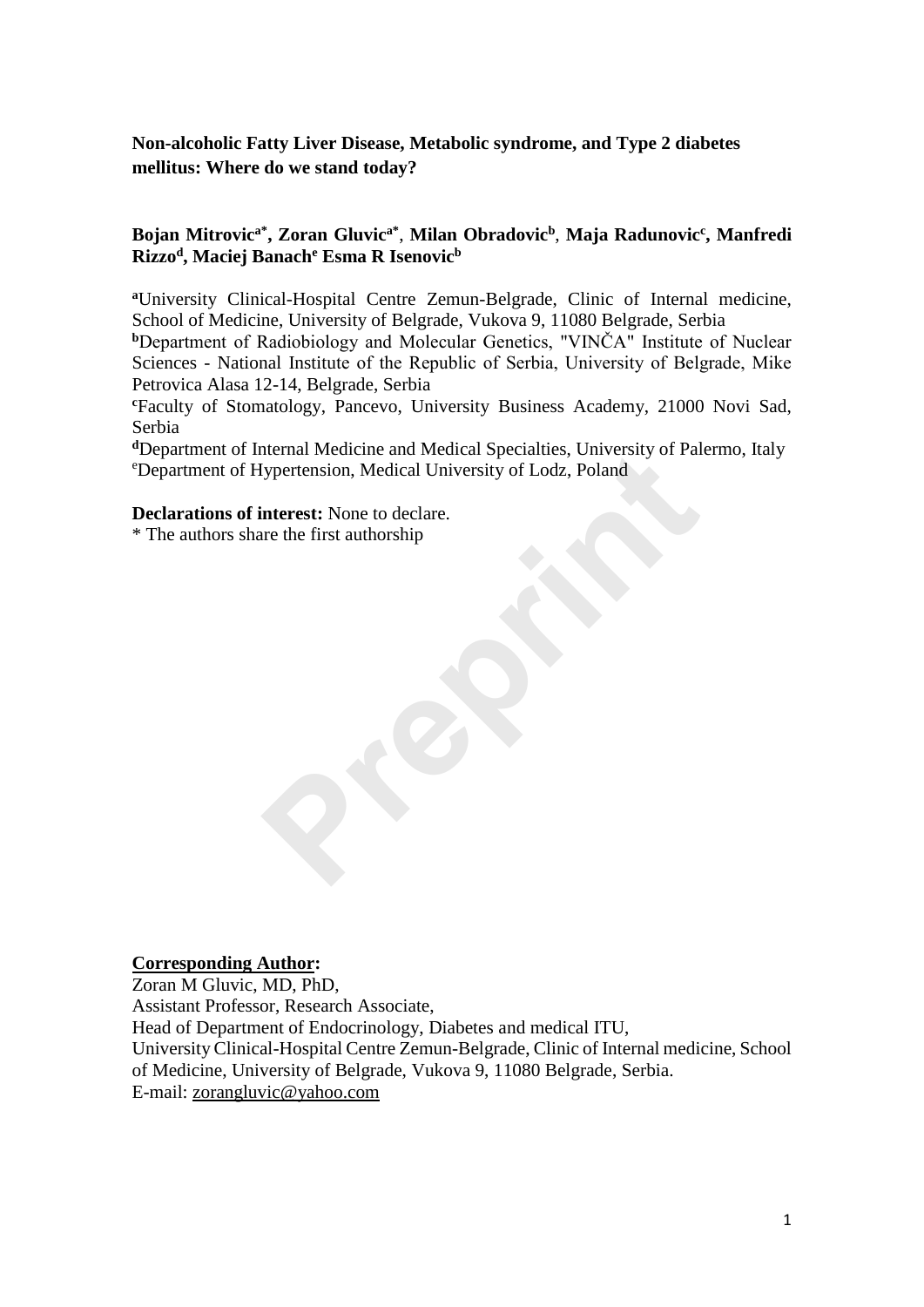## **Abstract**

Non-alcoholic fatty liver disease (NAFLD), metabolic syndrome (MetS), and type 2 diabetes (T2DM) are metabolic disorders that belong to highly prevalent disease cluster with a significant impact on public health worldwide. MetS is a complex condition characterized by metabolism perturbations that include glucose intolerance, insulin resistance, dyslipidemia, associated pro-inflammatory state and arterial hypertension. As the components of MetS commonly co-occur, the management of these disorders could not be considered separate issues. Thus NAFLD, recognized as a hepatic manifestation of MetS, is frequently associated with T2DM. This review analyzes the underlying connections between these diseases and the risks associated with their co-occurrence. The effective management of NAFLD associated with MetS and T2DM involves an early diagnosis and optimal treatment of each condition leading to improvement in glycemic and lipids regulation, liver steatosis, and arterial hypertension. The net effect of such treatment is the prevention of atherosclerotic cardiovascular diseases and liver fibrosis. met be considered separate issees. This TITLE), recognised as a neptate in<br>of MetS, is frequently associated with T2DM. This review analyzes the<br>connections between these diseases and the risks associated with their co-occ

**Keywords:** non-alcoholic fatty liver disease; metabolic syndrome; type 2 diabetes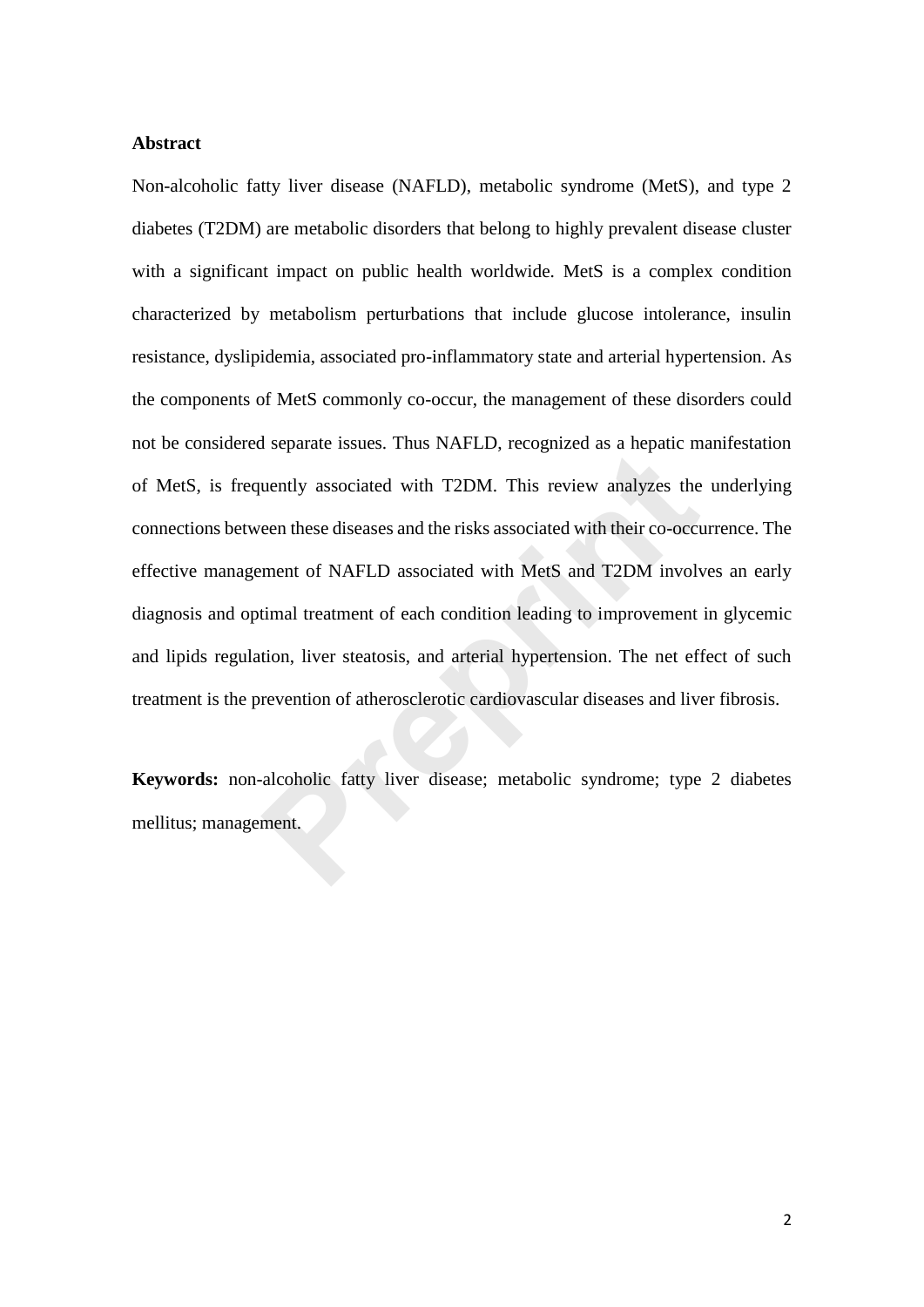## **1. Introduction**

Non-alcoholic Fatty Liver Disease (NAFLD) is characterized by excessive accumulation of lipids in the liver defining the presence of steatosis in >5% hepatocytes according to the histological findings, i.e.,>5.6% fat content measured by proton magnetic resonance spectroscopy (1H-MRS) [1]. To establish the diagnosis of NAFLD, it is necessary to exclude other possible causes of liver fat deposition, such as alcohol consumption (>20gr daily, or >14 drinks per week in female subjects; 30gr daily, or >21drinks per week in male subjects), other chronic liver diseases (viral, autoimmune, infiltrative), and the use of different medication that favour liver steatosis (amiodarone, corticosteroids, cytotoxic agents, members of highly-active antiretroviral therapy, tamoxifen, and numerous other drugs) [1-4]. Fatty liver is presented as NAFLD and/or non-alcoholic steatohepatitis (NASH) as two separate entities. In contrast to NAFLD, NASH may further progress to fibrosis, cirrhosis, and hepatocellular carcinoma (HCC) [1]. Thus, the fatty liver may manifest a diverse histological spectrum ranging from simple steatosis to inflammation and fibrosis, which may cause life-threatening liver and systemic complications [5, 6]. Metabolic syndrome (MetS) represents a group of interrelated risk factors that favour the emergence and development of atherosclerotic cardiovascular disease (CVD) and type 2 diabetes mellitus (T2DM) [7, 8]. These factors include perturbation in glucose metabolism (impaired fasting glycemia- IFG, impaired glucose tolerance- IGT or T2DM), arterial hypertension, dyslipidemia (hypertriglyceridemia and/or decreased level of HDL lipoproteins), and central type of obesity [9, 10]. The prevalence of MetS is 10-84%, depending on geographic region, rural/urban surroundings, demographic characteristics of a population, and criteria for diagnosis of MetS [11]. Age and sex also influence the prevalence of MetS - an increase in prevalence with the age and the female population relation that favour liver steatosis (amiodarone, corticosteroid<br>of highly-active antiretroviral therapy, tamoxifen, and nun<br>ty liver is presented as NAFLD and/or non-alcoholic steeparate entities. In contrast to NAFLD, NA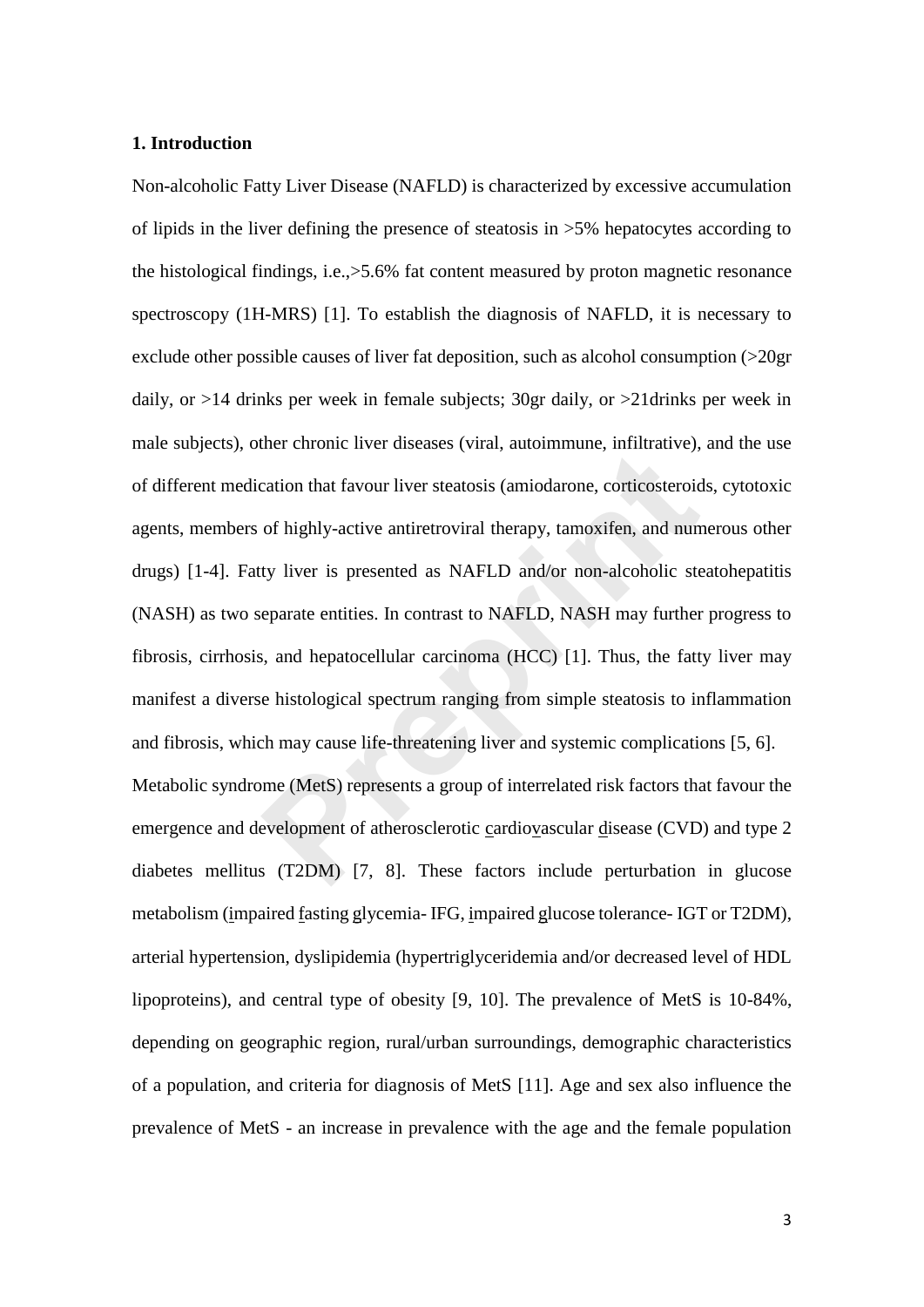[12, 13]. MetS became one of the leading public health problems due to the continuous increase in obese individuals [14]. The significance of MetS is more evident through higher morbidity and mortality rates of progressive atherosclerosis diseases accelerated by pro-inflammatory and pro-coagulant components of MetS compared to individuals without MetS [15-17]. Additionally, the presence of NAFLD in lean subjects becomes a diagnostic and treatment challenge and emphasizes the significance of visceral over central obesity [18].

The pathophysiological mechanism that may connect most of the above-described conditions is insulin resistance (IR) [9]. IR is a state in which the normal concentration of insulin is not sufficient to provide the expected response of peripheral tissues, such as the liver, fat, and muscle tissues, as the most important target organs for the action of insulin. Consequently, increased secretion of insulin occurs to overcome the state of hyperglycemia. Hyperinsulinemia is a transitory state, and if the stimulus for insulin secretion persists, pancreatic β cells cannot secrete the amount of insulin sufficient for overcoming hyperglycemia leading to IGT or T2DM [9, 19]. MetS and NAFLD/NASH are associated with an increased risk of CVD and T2DM [20, 21]. Moral metallism and may connect most of the door<br>
allin resistance (IR) [9]. IR is a state in which the normal coufficient to provide the expected response of peripheral tiss<br>
H muscle tissues, as the most important targ

The presented metabolic triad is among the most frequent noncommunicable diseases met today. The health and economic burden of such a disease is extreme. Tailor the best treatment approach is the mainstay of modern and effective management. By revealing novel agents, more effective regimens arise to manage any experienced component of the metabolic cluster. The pharmacological management of the metabolic triad represents a very active field of interactive research. Novel agents' mono- or combined therapy, including insulin treatment and older agents (statins and metformin), needs to be tailored individually.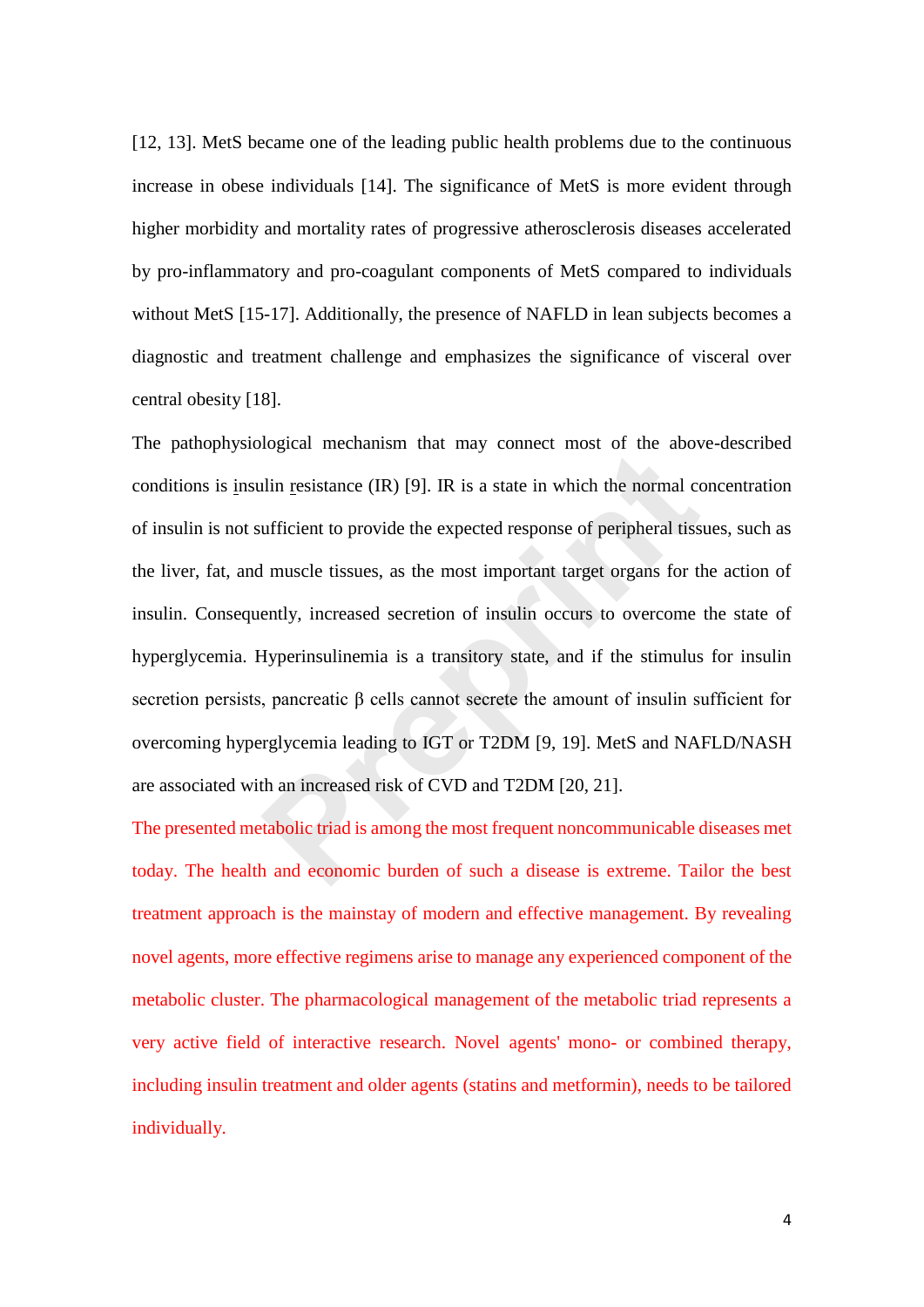We review the recent literature data regarding the link between NAFLD, MetS, and T2DM and current treatment options for patients with this pathological condition.

## **2. NAFLD in general**

The prevalence of NAFLD worldwide is estimated to be 23–25%, with the projection that the incidence will increase in the coming decades [22-25]. The burden of NAFLD differs globally, from the highest prevalence of 32% in the Middle East and 30% in South America, over 24% in North America and Europe, to the lowest prevalence of 13% in Africa [3, 26]. In addition, the prevalence of NASH was confirmed in 20% of subjects with NAFLD [25, 27]. However, there are some inconsistencies between epidemiological studies, such as NAFLD diagnostic (ultrasound-based or serum markers), the number of extensive epidemiological studies from developing countries etc. Despite some discrepancies between the local and global prevalence of NAFLD, the disease burden is higher in subjects with elevated body mass index (BMI) and among patients with T2DM [23, 24]. **Probability** and interior and Europe, to the forces probability and addition, the prevalence of NASH was confirmed in 20%, 27]. However, there are some inconsistencies between epidvalentle MAFLD diagnostic (ultrasound-bas

The origin of NAFLD is a complex and incompletely defined process still in the realm of hypothesis. Firstly, the pathogenesis of NAFLD was explained as a *two-hit* hypothesis [28]. The *first hit* applies to hepatic lipid accumulation and IR, while the *second hit* refers to inflammation, mitochondrial dysfunction, and oxidative stress that promote disease progression and eventually cirrhosis [29]. The multiple-hit hypothesis for NAFLD pathogenesis is widely accepted since it involves a more comprehensive view. This theory emphasized the role of genetic and environmental factors in metabolic dysfunction and disturbing connection between organs, especially the liver, adipose tissue, pancreas, and gut [29-31].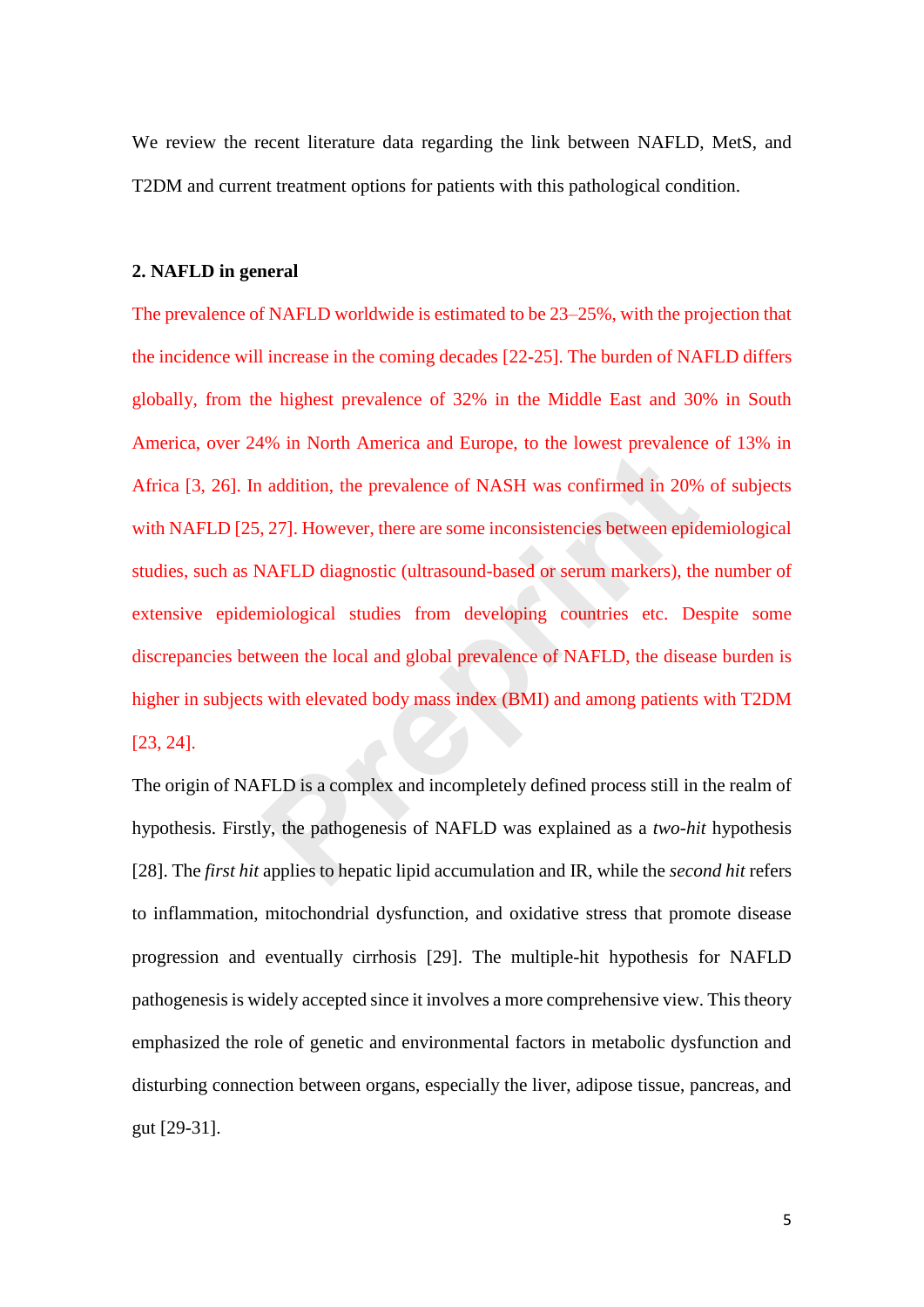Contemporary understanding of NAFLD as an influential metabolic disease with possible distant consequences induces the change of the name: from NAFLD to metabolic (dysfunction) associated fatty liver disease (MAFLD) [32-35]. Metabolic (dysfunction) associated with fatty liver disease is a clinical diagnosis and does not require histology analysis of liver biopsy specimens [36]. It includes the presence of steatosis (detected by imaging or biomarkers or liver specimen histology), and either T2DM or overweight/obesity, or two of the following: increased waist circumference, arterial hypertension, increased serum triglycerides, decreased HDL-cholesterol lipoproteins, increased C-reactive protein level, the presence of prediabetes or insulin resistance [34]. The definition of MAFLD emphasizes the metabolic character of the disease and pointout to preventive measures regarding NAFLD pathophysiology chain interruptiontransfer from simple steatosis to liver fibrosis and cirrhosis and HCC [33, 34].

Epidemiological and cohort studies indicated inheritance in NAFLD but were insufficient to enable the mapping of certain genes of interest and qualify them as treatment targets (6). With the development of modern genotypic arrays, genome- and exome-wide association studies (GWAS and EWAS) have become feasible, thus enabling the detection of different exonic variants associated either with full-spectrum or certain categories of NAFLD (steatosis, inflammation or fibrosis) by whole-exome sequencing (WES) [37, 38]. Genetic variants associated with full-spectrum NAFLD are missense SNP in PNPLA3 (rs738409) encoding p.I148M and missense variant rs58542926 encoding p.E167K in TM6SF2 [39, 40]. Additionally, pleiotropic genetic variants, such as GCKR rs 1260326, MBOAT7, and MARC1, are associated with certain categories of NAFLD: steatosis, inflammation and liver fibrosis/cirrhosis [41-44]. However, some genetic variants are associated with individual NAFLD stages, such as PPP1R3B, Freudoral Bertain ingly between, decreased TED embested Transactive protein level, the presence of prediabetes or insulin resi<br> **PREP embest in the metabolic character of the disease**<br> **PREP embest in the metabolic charact**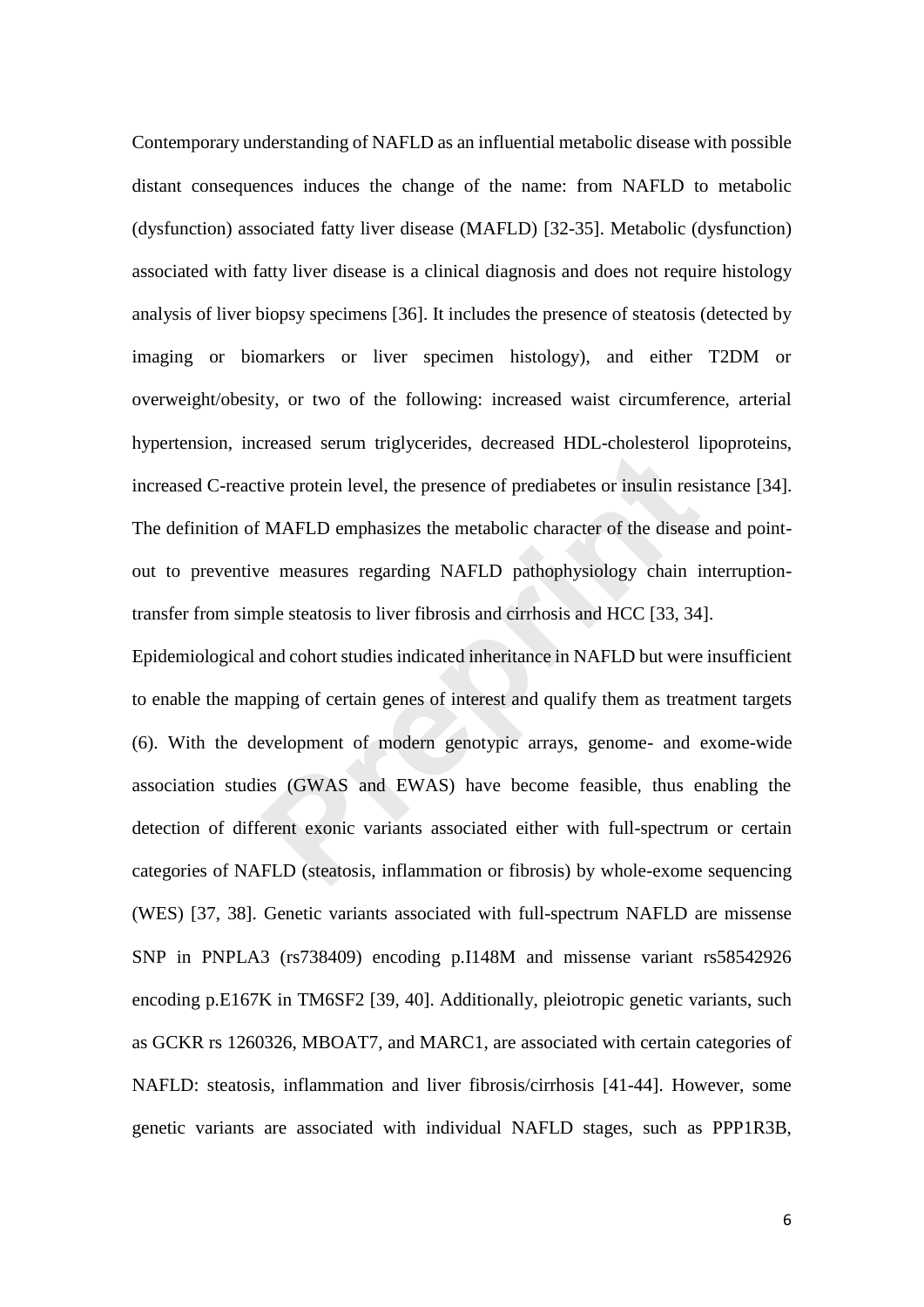PYGO1, APOE, and GPAM with steatosis [41, 44, 45]. Additionally, LEPR and HSD17B13 variants are associated merely with NASH and NASH and cirrhosis, respectively [40, 41]. The bioinformatics analysis identifies a number of pathways, including metabolism and PPAR signaling pathways, which were included in the NAFLD pathogenesis [46].

## **3. The connection between NAFLD, MetS, and T2DM**

NAFLD is not only liver disease but a multisystem disorder. It is connected with MetS, IFG, IGT, and T2DM, and they have an increased risk of CVD [47, 48]. Such a strong association promotes MAFLD, presented with overweight/obesity, T2DM, or evidence of metabolic dysregulation in subjects with liver steatosis [34]. Recently, it was shown that the blood level of betatrophin, a liver hormone that regulates glucose and lipid metabolism, tends to decline during the progress of NAFLD, which may cause glucose intolerance [49]. In addition, NAFLD is associated with numerous systemic diseases, such as chronic kidney disease (CKD) and colorectal carcinoma [50]. 2DM, and they have an increased risk of CVD [47, 48]. St<br>2DM, and they have an increased risk of CVD [47, 48]. St<br>otes MAFLD, presented with overweight/obesity, T2DM,<br>regulation in subjects with liver steatosis [34]. Recen

In clinical practice, abdominal ultrasound and liver biopsy are widely used to assess the severity of NAFLD/ NASH. Ultrasound diagnosis of NAFLD is the most commonly used method since it is simply applicable with high sensitivity (84.8%) and specificity (93.6%) [51, 52] Disadvantage of abdominal ultrasound is limited capacity for diagnostic of degrees of hepatic steatosis, especially in patients with high BMI [53-56]. Liver biopsy is still the gold standard for assessing the severity of the NAFLD, but invasiveness is a limiting factor. In addition, screening the potential of extra-hepatic manifestations is an integral part of managing NAFLD patients [50, 57]. NAFLD usually manifests itself asymptomatically or only biochemically as a slightly elevated level of serum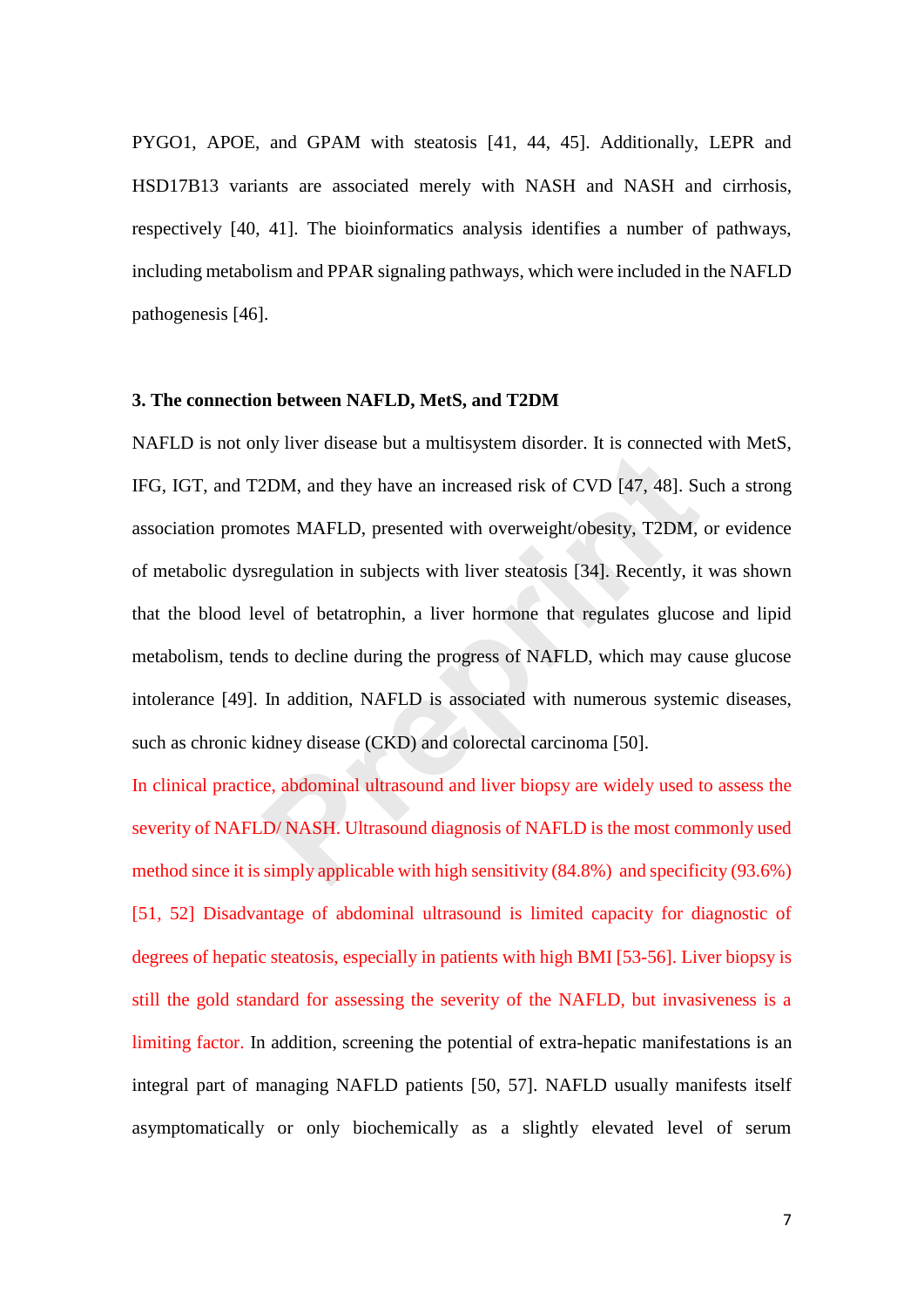transaminases [58]. Therefore, serum transaminases are not the sensitive markers of NAFLD presence [58, 59]. In the case of advanced disease with NASH, liver fibrosis, and cirrhosis, clinical manifestations are more pronounced than isolated NAFLD. Occasionally, it may present as right upper abdominal pain, nausea, urge to vomit, gastric or intestinal motility complaints, and jaundice. As chronic liver disease progresses, the clinical presentations of decompensated cirrhosis and liver failure occur. The appearance of unexplained fever, weight loss, or hemorrhagic ascites may indicate the most severe complication of NAFLD, HCC, followed by an increase in serum alpha-fetoprotein [58, 60-63].

The frequency of liver steatosis is significantly higher in obese individuals and patients with T2DM (observed in ~45% and 70% of subjects, respectively) [64]. On the other hand, there is a significantly higher risk of development of T2DM in patients with NAFLD [65]. Therefore, NAFLD is defined as the hepatic manifestation of MetS [66]. According to meta-analyses, the prevalence of NAFLD, NASH, and severe liver fibrosis (stage F≥3) in patients with T2DM is 57.8%, 65.26%, and 15.05%, respectively [3, 67]. On the other hand, the prevalence of MetS in patients with NAFLD and NASH is 41 and 47%, respectively [3, 68]. Interaction between T2DM and NAFLD/NASH is bidirectional [69]. T2DM is observed in approximately ¼ of patients with NAFLD/NASH, whereas NAFLD occurs in  $\frac{3}{4}$  of patients with T2DM [70, 71]. **Preprint**

Unhealthy and high-calorie food, excessive consumption of saturated fats and refined carbohydrates, sweetened beverages, and fructose, and the lack of physical activity and sedentary lifestyle significantly influence the occurrence of obesity and NAFLD [72]. In a certain number of diseased individuals, it is observed that some genetic factors (such as the presence of PNPLA3I148M and TM6SF2E167K polymorphisms) may determine the

8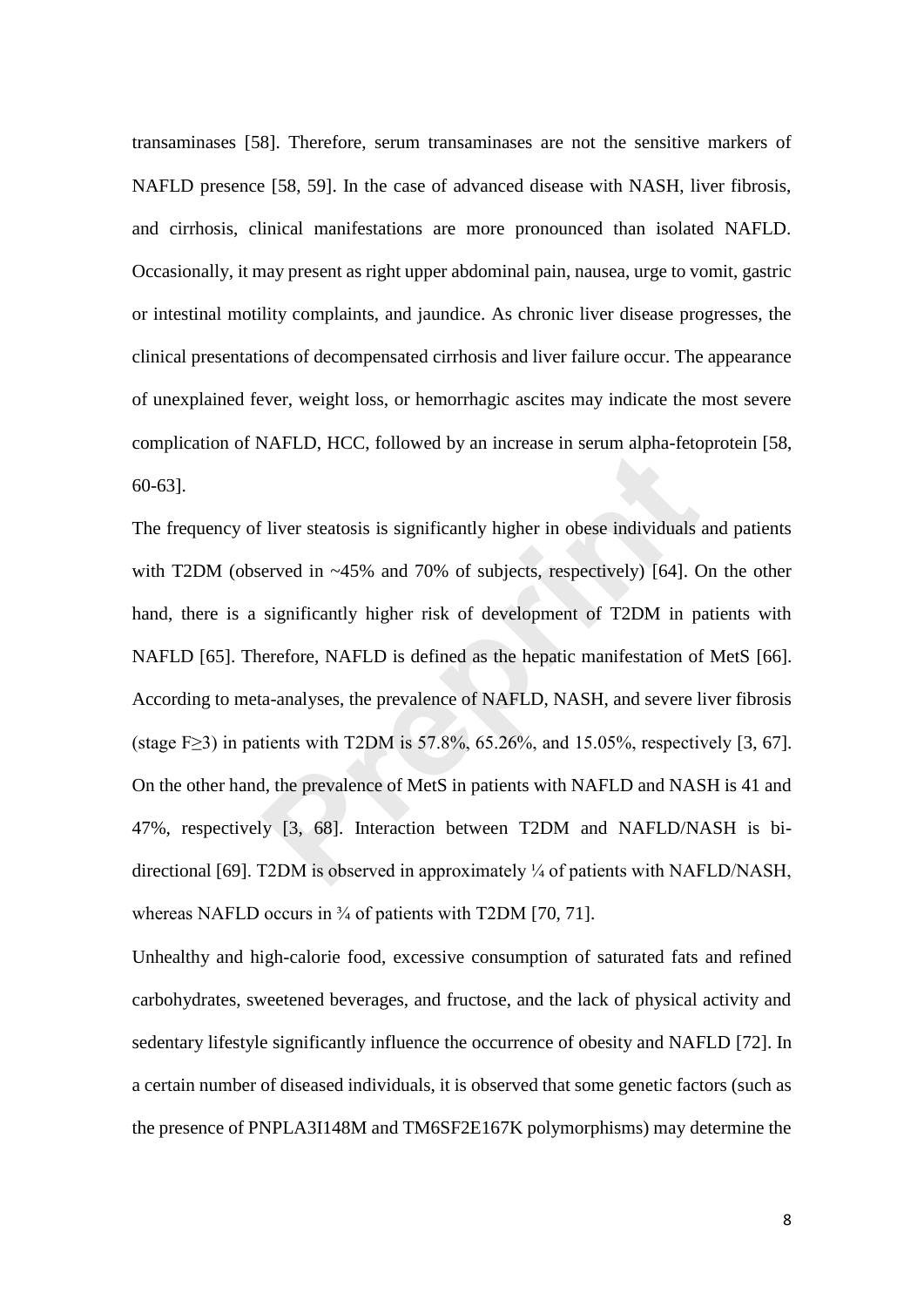severity of NAFLD and influence the course of the disease to more advanced forms [73- 75]. Recently, it was found that fibroblast growth factor 21 may be a reliable marker of inflammatory processes in the liver of obese subjects [76].

Due to global epidemics of T2DM and obesity, a significant increase in prevalence is expected for MetS and CVD [9]. Most patients with T2DM also have MetS [77]. Patients with MetS have a doubled risk of CVD occurrence compared to those without MetS [77]. Finally, MetS is associated with a five-fold higher probability of occurrence of T2DM [78].

Patients with T2DM and NAFLD/NASH have a two-fold higher risk of development and progression of CVD [48, 79] and two to a three-fold higher risk of death caused by chronic liver diseases than patients with T2DM without NAFLD [80]. T2DM is an independent predictor of general mortality and mortality caused by liver disease [81]. The risk of development of T2DM in patients with NAFLD/NASH is 33-55% [82]. Patients with NAFLD/NASH have an almost two-fold higher risk of developing T2DM in five years of monitoring [83]. In addition, the progression of the liver disease and the increased morbidity and mortality are detected in lean subjects with NAFLD [84, 85]. DM and NAFLD/NASH have a two-fold higher risk of devel<br>
VD [48, 79] and two to a three-fold higher risk of death cause<br>
n patients with T2DM without NAFLD [80]. T2DM is an<br>
real mortality and mortality caused by liver dise

The quality of glycemic regulation determines the risk of CVD. Thus, IFG, IGT, and/or increased levels of HbA1c are associated with a higher risk of coronary disease [86]. Even if in the reference range, high normal glycemic values may predict an increased risk of coronary disease and fatal outcomes independent of traditional risk factors for CVD [87]. Treatment of T2DM decreases the proportion of fat in the liver [88].

Patients with T2DM have a higher chance of developing NASH from NAFLD than those without diabetes [89, 90]. In patients with T2DM, the appearance of fatty liver is registered significantly earlier than diabetes vascular complications [91]. Therefore, early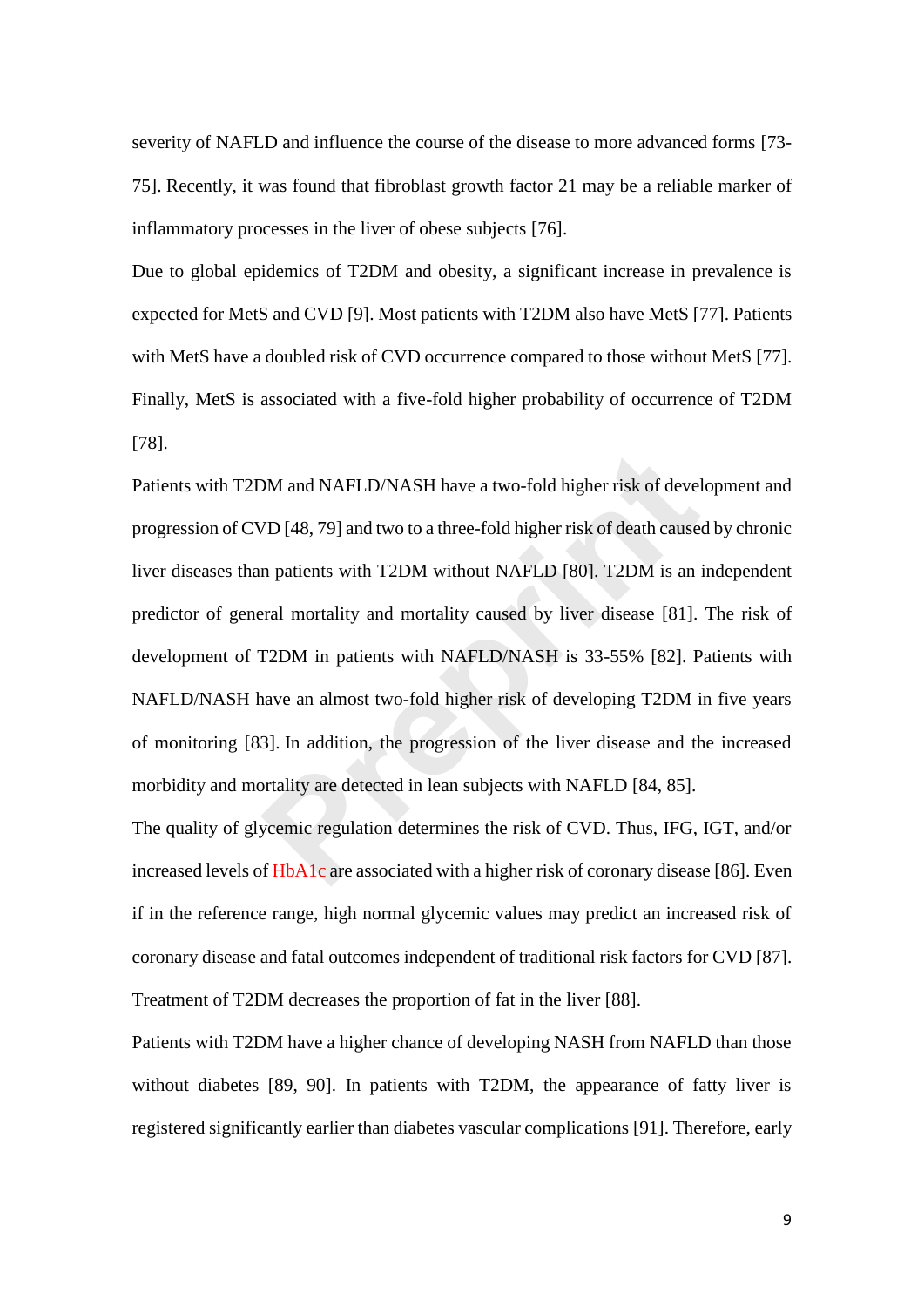detection of NAFLD/NASH in patients with T2DM is of great importance. Determination of biomarkers of oxidative stress, dyslipidemia, and inflammation can be beneficial [88]. Also, T2DM [92] and NAFLD [93] are the most important factors of risk for the development of chronic kidney disease (CKD), and the contribution of CKD to the development of CVD is much higher when associated with these conditions [94]. That leads to the development of the so-called "triad disease" consisting of NAFLD/NASH, CKD, and T2DM, which has a high significance for public health, primarily because of the increasing incidence of CVD-associated morbidity and mortality [21, 94]. Clinical manifestation of NAFLD-related CVD varies and includes endothelial dysfunction, atherogenic dyslipidemia, hypertension, altered gastrointestinal (GIT) microbiota, systemic inflammation, and cardiomyopathy [48, 95, 96]. Considering this connection, screening CV risk factors in patients with NAFLD is strongly recommended [1, 97, 98]. Also, IR and T2DM are significant factors in liver fibrosis occurrence and development in patients with NAFLD [99, 100]. Four entities describe the link between T2DM and liver diseases: incidental and simultaneous existence of entities (which occurs very frequently), diabetic hepatopathy (a liver disease caused by diabetes), hepatogenous diabetes (diabetes caused by chronic liver disease), and liver disease which occurs coincidentally in patients with DM [101]. NAFLD/NASH, NASH-induced liver cirrhosis, and HCC belong to the subgroup of chronic liver diseases worsened by diabetes [62, 102]. Liver diseases that coincide with diabetes are hemochromatosis, autoimmune liver disease, and biliary ducts diseases [103-105]. MAFLD-related CVD varies and includes endothelial (ipidemia, hypertension, altered gastrointestinal (GIT) anation, and cardiomyopathy [48, 95, 96]. Considering this k factors in patients with NAFLD is strongly recommended

The pathophysiological pathway in which T2DM leads to NAFLD/NASH could be partially explained by chronic inflammation associated with IR, increased uptake of free fatty acids (FFA) by the liver, lipotoxicity, and development necroinflammation [106].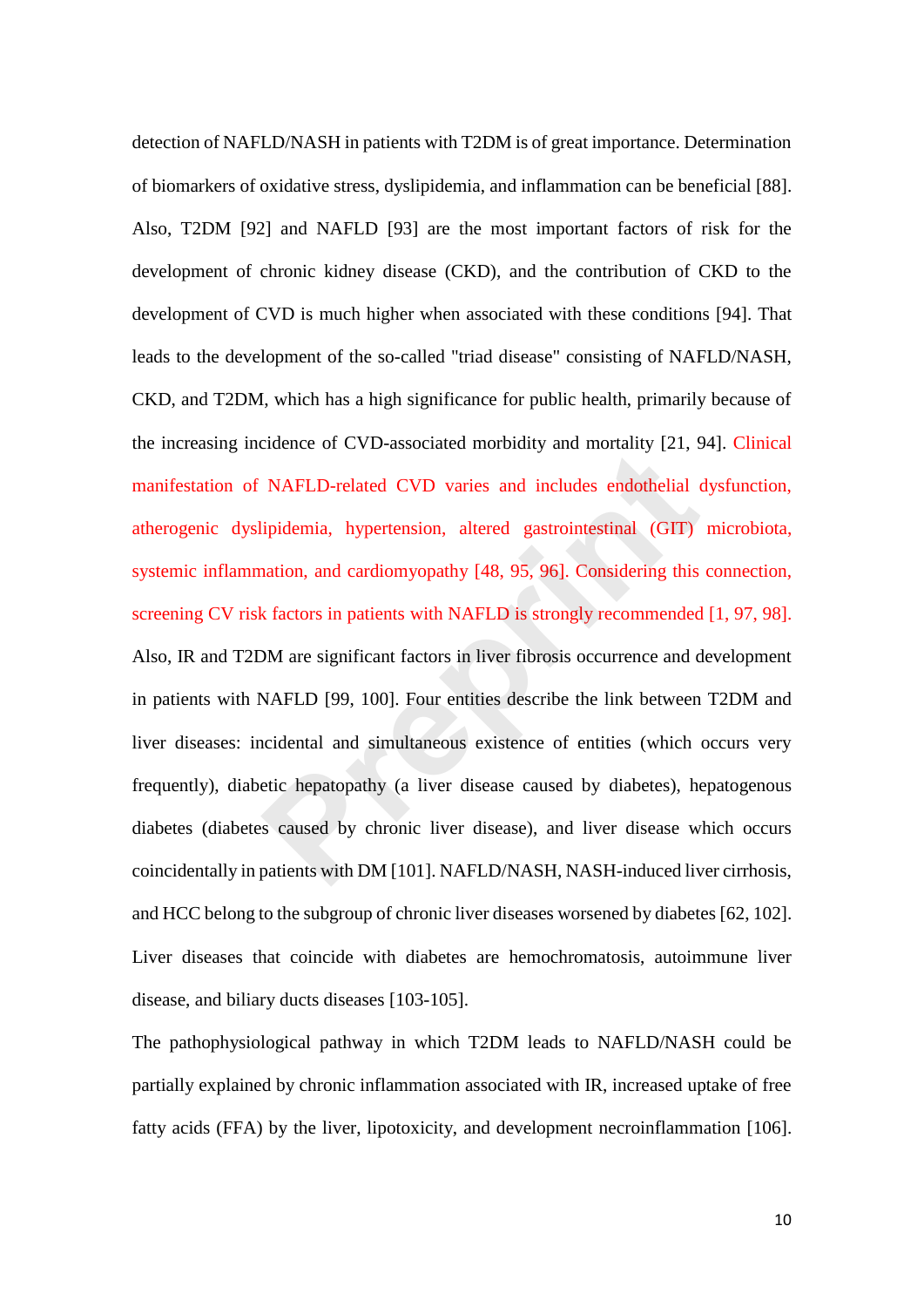Accumulation of products of lipid metabolism (ceramides, diacylglycerol) leads to hepatic IR, increased gluconeogenesis, oxidative stress, and depletion of pancreatic βcells [107]. On the other hand, NAFLD in patients with T2DM is associated with IR, poor metabolic control [108], and a higher incidence of micro-and macrovascular complications of diabetes [109, 110]. In contrast, improvement of NAFLD decreases the risk of occurrence of T2DM by approximately 70% [111].

Due to the frequent and strong association between T2DM and NAFLD/NASH, it is necessary to screen all patients with T2DM for the presence of NAFLD and *vice versa* [101, 112, 113]. For diagnostics of perturbations of glucose metabolism in patients with chronic liver diseases, the most reliable is the oral glucose tolerance test (OGTT) [114] since most of these patients have normal values of morning glycemia [112]. HbA1c can serve as an indicator of the quality of retrograde glycemic regulation in compensated chronic hepatic liver disease, opposite to decompensated conditions, where it is advised to determine the level of fructosamine as an alternative marker. To assess the quality of daily glycemic regulation and efficiency of diabetes therapy, it is helpful to measure glycemia frequently during the day or optimally to perform continuous monitoring of glycemia, if available [101, 112, 113]. For diagnostics of perturbations of glucose metabolism in passes, the most reliable is the oral glucose tolerance test (O<br>se patients have normal values of morning glycemia [112].<br>aator of the quality of retrograde glycemi

## **4. Management of NAFLD/NASH, MetS and T2DM**

Treatment of NAFLD and MetS, which frequently co-exist in the same patient, requires a multifactorial approach consisting of non-pharmacological measures (such as diet regimen and physical activity) and pharmacological measures (treatment of obesity, arterial hypertension, T2DM, dyslipidemia) to achieve improvement in the biochemical and histological presentation of NAFLD/NASH and reduction of cardiovascular risk [20,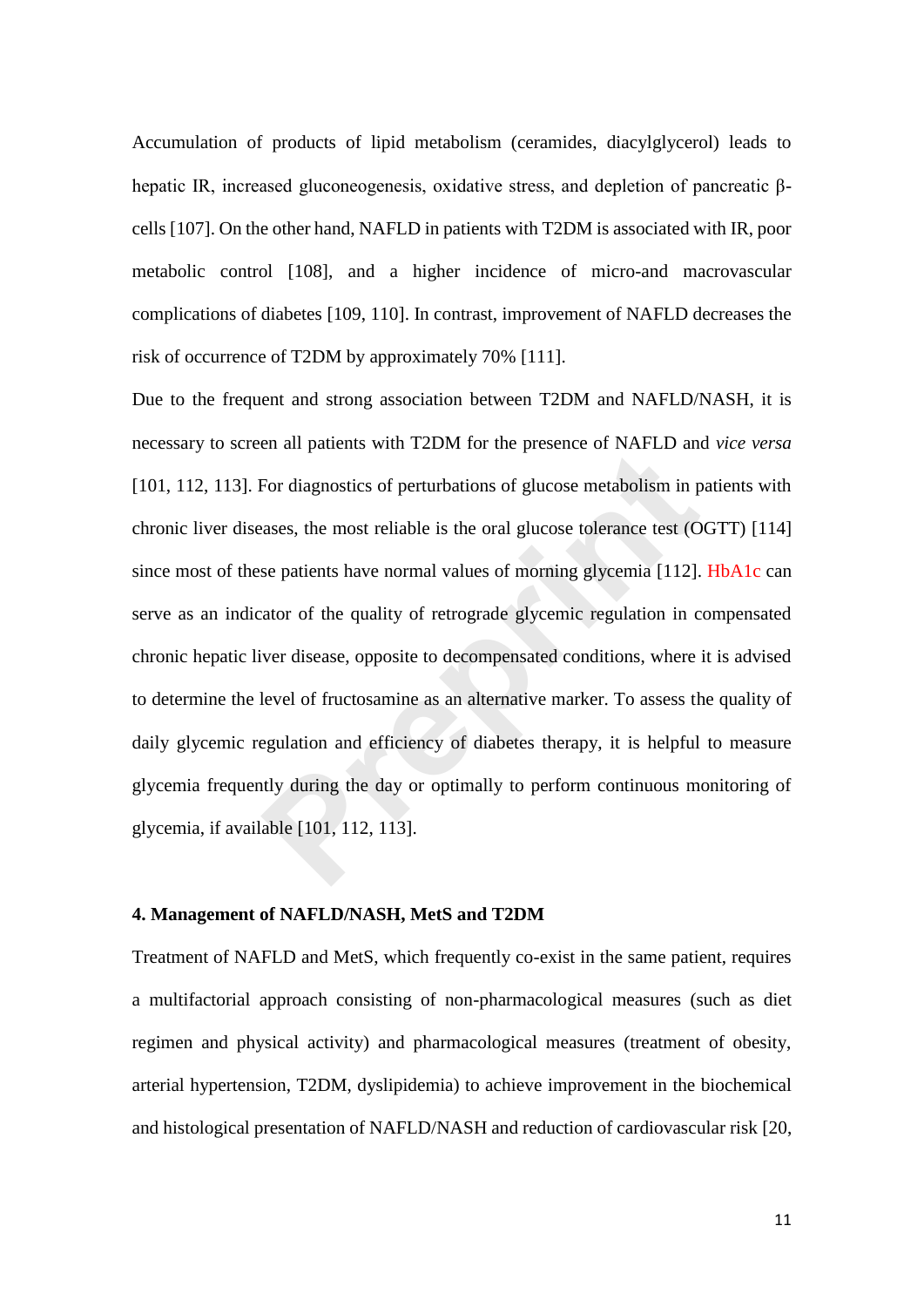115] (Figure 1). The primary goal of MetS treatment is decreasing the risk of CVD [9], and therefore, the management is directed towards lowering elevated levels of atherogenic lipids and treating arterial hypertension and T2DM [116].

If non-pharmacological measures, such as body weight reduction, and change in physical activity, do not yield favourable results, it is necessary to introduce pharmacological therapy [9, 117]. Also, no unified diet is recommended for NAFLD management [118]. There is still no single drug that can be only used to treat MetS [9]. Currently used medications for individual components of MetS, such as arterial hypertension, T2DM, and atherogenic dyslipidemia, positively reduce inflammation [117, 119].

No guidance recommends treatment with one particular medication for NAFLD/NASH with or without T2DM. Newer antihyperglycemic agents, such as dipeptidyl peptidase-4 inhibitors (DPP4i) (sitagliptin, saxagliptin, vildagliptin, alogliptin, linagliptin) and glucagon-like peptide-1 receptor agonists (GLP1-RA) (exenatide, lixisenatide, liraglutide, dulaglutide, and semaglutide),) or sodium-glucose transport protein 2 inhibitors (SGLT2i) (cana-/empa-/dapagliflozin), may be helpful in the treatment of NAFLD/NASH, decreasing the overall content of fat in the liver, and probably inflammation and fibrosis [120]. Additionally, they decrease the occurrence of CKD, which manifests either independently or in association with NAFLD/NASH, T2DM, or CVD [89]. GLP1-RAs, the structural homologues to the natural incretin glucagon-like peptide-1 (GLP-1), stimulate glucose-dependent pancreatic insulin secretion, reduce glucagon secretion, and slow down gastric emptying [121, 122]. Similarly, gliptins or DPP4i promote an increase in natural incretin levels such as GLP-1 and gastric inhibitory peptide (GIP) by blocking the dipeptidyl peptidase-4 (DPP4) enzyme involved in the degradation of natural incretins. The elevated incretin levels act on a simultaneous Haritaala components of metal, start as ariental hypotents<br>Hyslipidemia, positively reduce inflammation [117, 119].<br>
Preprime the particular medication for NA<br>
PDM. Newer antihyperglycemic agents, such as dipeptidy<br>
41) (s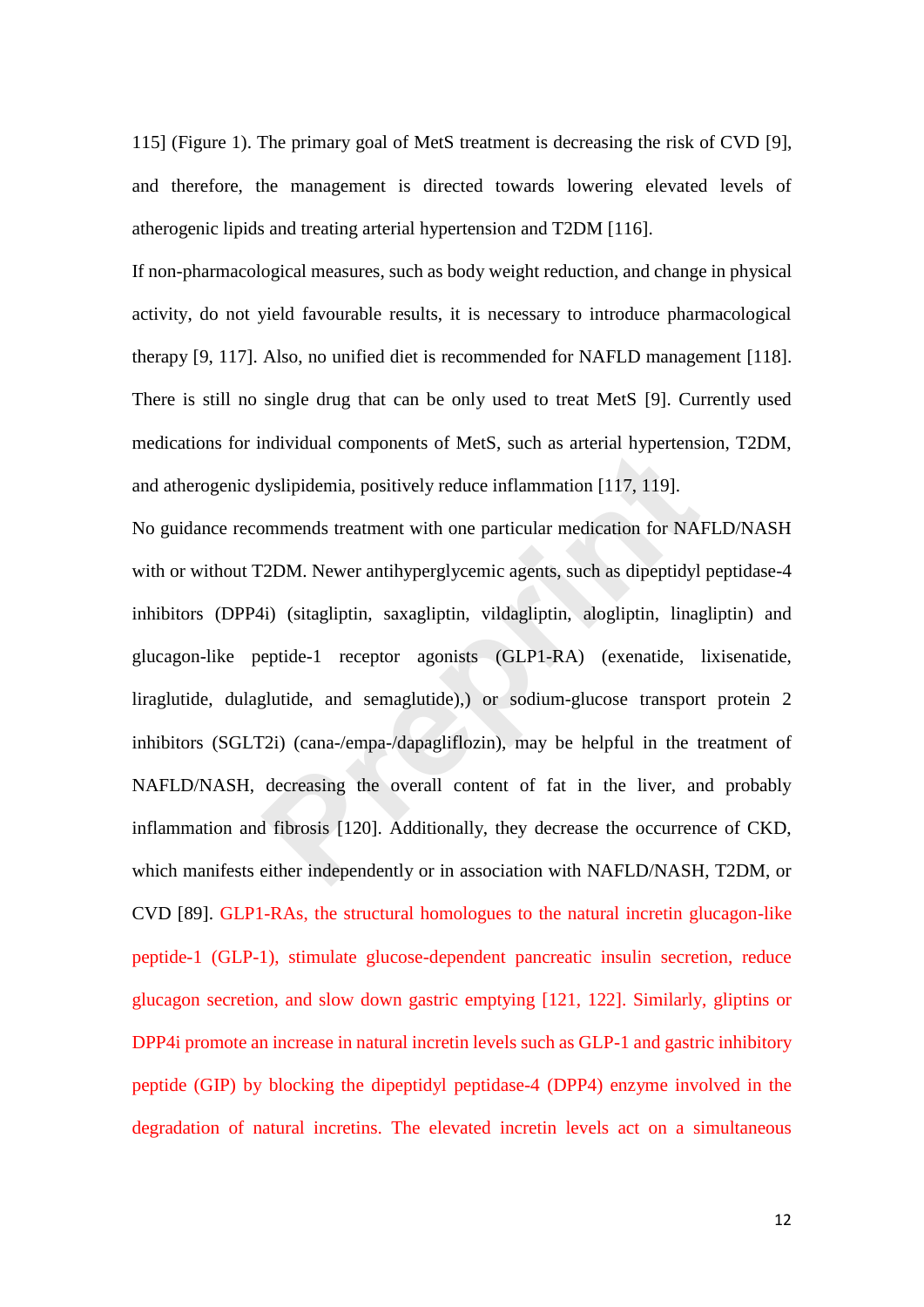increase in glucose-dependent insulin secretion and decrease glucagon secretion [123, 124].

Other medication used for the treatment of T2DM, metformin, and pioglitazone, leads to improved biochemical, ultrasonography, and/or histologic presentation in patients with NAFLD/NASH [125-133]. The thiazolidinedione, such as pioglitazone, activates the PPARγ receptors and decreases insulin resistance in various tissues, predominantly in skeletal muscles and the liver [134, 135]. Conflicting results exist regarding the use of sitagliptin [136, 137]. In patients with T2DM and NAFLD/NASH, combined therapy consisting of statin and liraglutide with or without SGLT2i is very potent and helpful, especially in reducing hepatic and cardiovascular morbidity and mortality such patients [89, 138-140]. SGLT-2i reduces proximal tubule glucose reabsorption by binding to the SGLT-2 receptors, thus eliminating glucose urinary. Some studies emphasize the favourable effects of SGLT2i regarding major adverse cardiovascular events and congestive heart failure deterioration [141-143]. Renin-angiotensin blockers and antihypertensive medications are helpful additional therapy for patients with NAFLD/NASH [144]. Treatment with insulin degludec/aspart (IDegAsp) co-formulation improves hypoglycemia, insulin requirement and body mass of T2DM patients [145]. Besides novel therapies, statins and metformin are shown as well-proven treatments for metabolic triad. Statins, as the inhibitors of the hydroxymethylglutaryl-CoA (HMG-CoA) reductase enzyme, inhibit a key step in the sterol biosynthetic pathway [146], while metformin acts on complex I inhibition leading to AMPK activation and alters cellular redox balance [147]. Fort, in patients with 1221 and 1011 2211 and 1011 2111 and in and liraglutide with or without SGLT2i is very potent accing hepatic and cardiovascular morbidity and mortality s<br> **PREPRIN and SET 21** is very potent accing h

The growing evidence supports the effectiveness without adverse effects of various lipidlowering nutraceuticals [148]. Appropriate therapy with silymarin, vitamin D and E,

13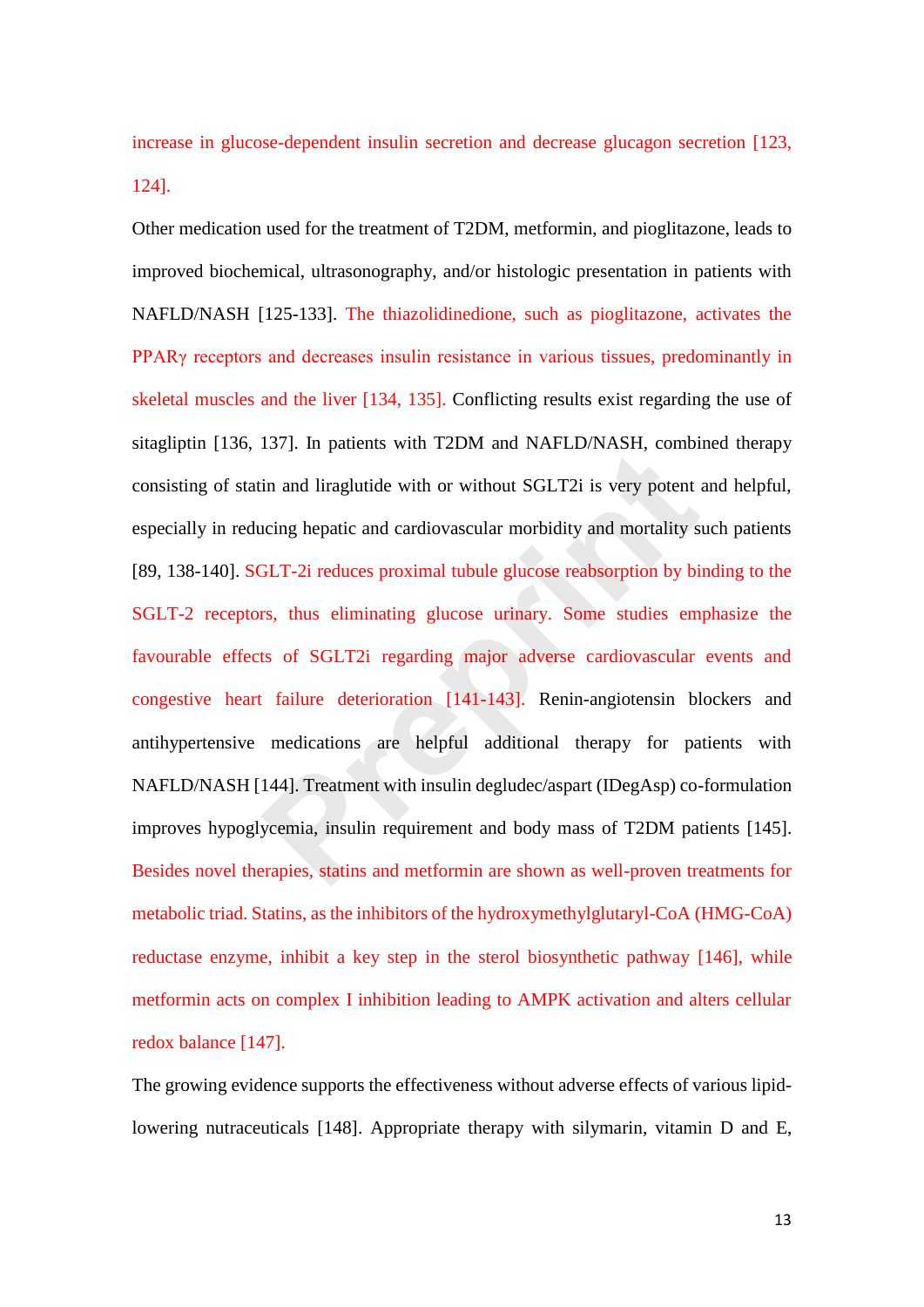polyunsaturated fatty acids of the omega-3 series, coenzyme Q10, curcumin and berberine with concomitant lifestyle changes can beneficially affect subjects with NAFLD [149]. Since CVD are the leading cause of fatal outcome in patients with NAFLD, it is important to use adequate therapy to prevent disease progression. Although a few guidelines for managing NAFLD are recommended by various scientific societies related to hepatology, some important issues remain unclear. The most important doubts are related to the definition of NAFLD, some directions for clinical practice, the need to monitor high-risk patients, affordable non-invasive tests, including the new biomarkers for NAFLD diagnosis, etc. [150, 151]. One doubt is concerned with systematic screening for NAFLD in diabetic or obese subjects to prevent NASH and advanced fibrosis development, but it is not cost-effective [70, 152, 153]. Furthermore, currently using hepatic biomarkers for NAFLD screening is insufficient, considering false-negative results [153, 154]. In addition, the reason for differences between various guidelines is caused by population characteristics, including genetics and lifestyle, screening strategies and primary health care, than the inability to find unique attitudes [150, 151]. Despite some inconsistencies, we strongly recommended using existing Clinical Practice Guidelines, with preference being given to the use of local or institutional guidelines. The Position Paper endorsed by the International Lipid Expert Panel (ILEP) upgrades currently used guidelines on managing lipids in patients with atherosclerotic CVD [155]. Numerous experts from several European countries summarized data and presented draft practice recommendations and strategies for optimal lipid management considering the cost-effectiveness. ILEP Position Paper explains more closely practical solutions focusing on immediate combined lipid-medicated therapy in patients with high cardiovascular risk [155]. In addition, it has been proposed and adopted the term an rossis, etc. [150, 151]. One doubt is concerned with systemat<br>diabetic or obese subjects to prevent NASH and advanant<br>it is not cost-effective [70, 152, 153]. Furthermore, cur-<br>ers for NAFLD screening is insufficient, cons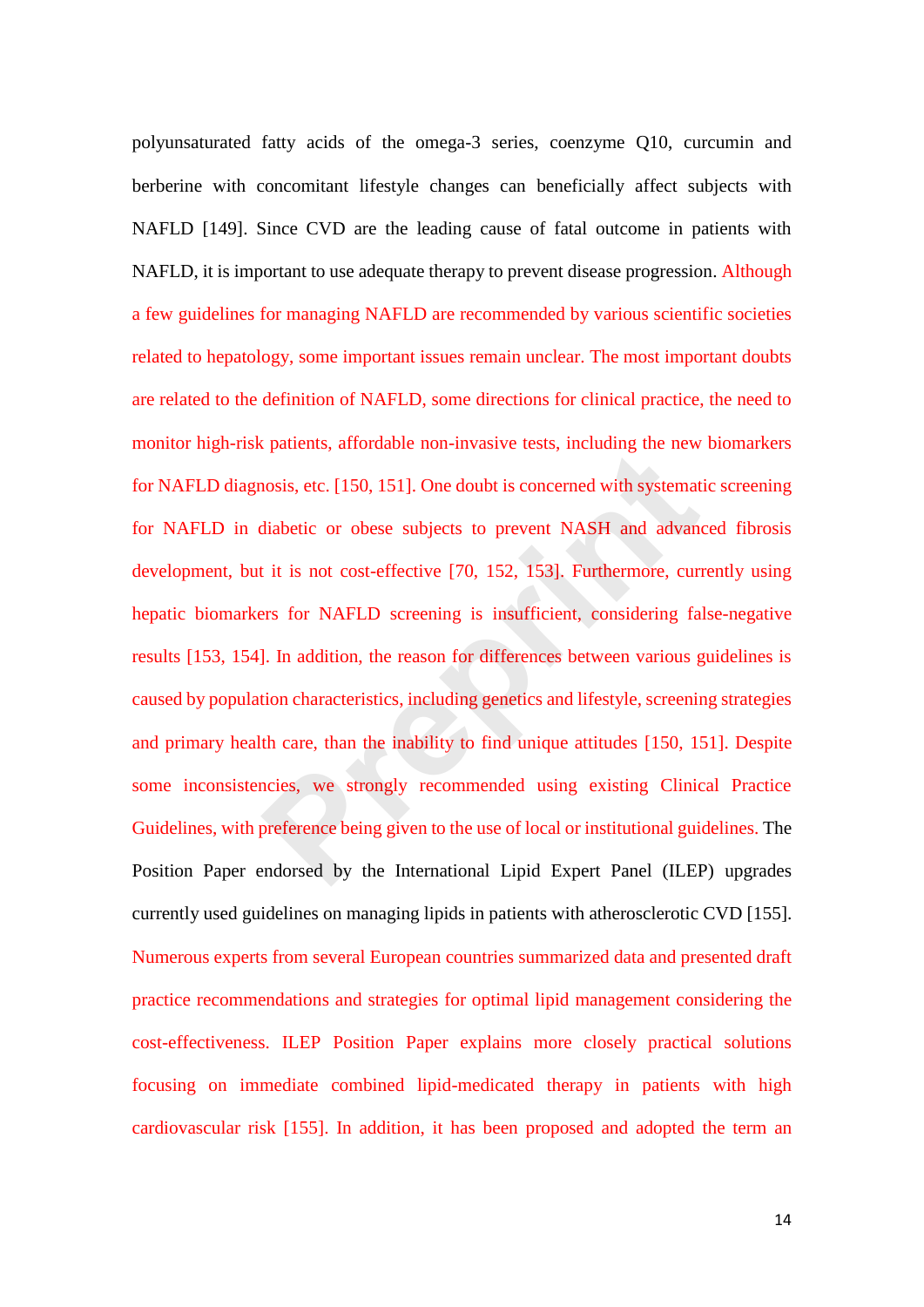"extremely high risk" for a group of patients with acute coronary syndrome and for these patients, is suggested lipid-lowering therapy [155].

## **Conclusion**

The timed treatment of NAFLD and MetS contributes to the prevention of T2DM. Nonpharmacological measures carried out in the management of NAFLD and MetS present the non-pharmacological mainstream in T2DM management at the same time. The optimal pharmacological treatment of T2DM is provided by novel antihyperglycemic drug classes (i.e. SGLT2i, DPPi, GLP1-RA), sometimes combined with insulin sensitizers (metformin and pioglitazone), preventing the occurrence or progression of NAFLD. If all three entities already co-existed in the same patient, the concomitant management and nutraceuticals significantly decreased cardiovascular morbidity and mortality. The experience from everyday clinical practice shows that the treatment of the primarily presented entity of the "metabolic triad" significantly determines the presentation and treatment of another entity. e. SGLT2i, DPPi, GLP1-RA), sometimes combined v<br>ormin and pioglitazone), preventing the occurrence or pro-<br>three entities already co-existed in the same patient, the is<br>nutraceuticals significantly decreased cardiovascular

A more thorough investigation involving different specialities is needed to answer the complex natural history of NAFLD, enabling its more effective management. Connections between NAFLD, MetS, and T2DM lead to a complex multifactorial disease. The proper understanding of these connections and an early diagnosis and monitoring of existing conditions contribute to establishing effective targeted treatment.

#### **Acknowledgements**

The authors want to thank Dr. M. Macvanin for her valuable comments during the preparation of the manuscript. This work is part of the collaboration between the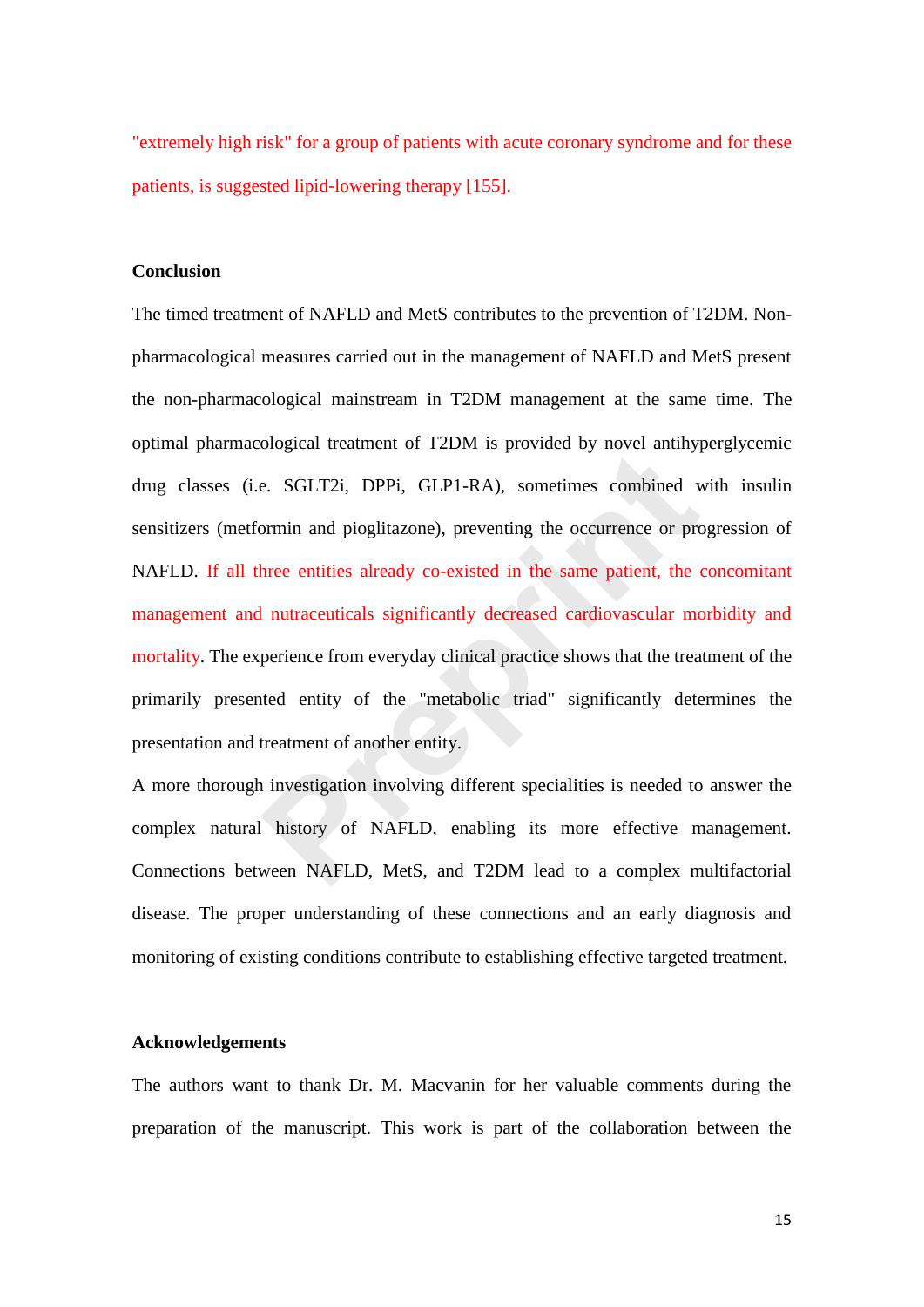Department of Radiobiology and Molecular Genetics, "VINČA" Institute of Nuclear Sciences - National Institute of the Republic of Serbia, University of Belgrade, Belgrade, Serbia, Clinic for Internal Medicine, Department of Endocrinology and Diabetes, Zemun Clinical Hospital, School of Medicine, University of Belgrade, Belgrade, Serbia, Department of Internal Medicine and Medical Specialties, University of Palermo, Italy and Department of Hypertension, Medical University of Lodz, Poland.

## **Funding**

This work was supported by the Ministry of Education, Science and Technological Development of the Republic of Serbia (Contract No#451-03-9/2021-14/ 200017).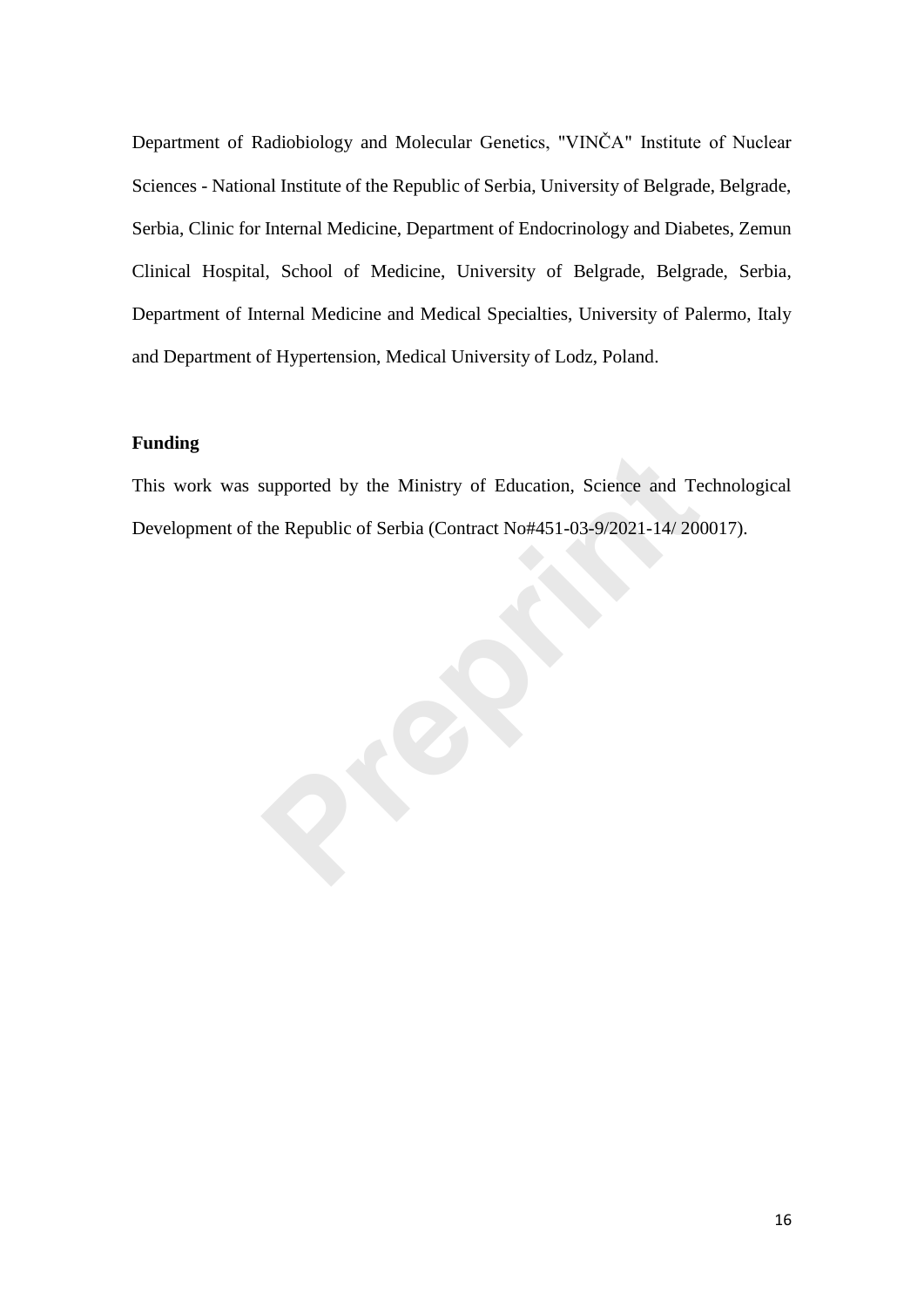# **Figure legends**

**Figure 1.** Multilateral therapy approach for the treatment of multifactorial disease. MetS - Metabolic syndrome, NAFLD - Non-alcoholic Fatty Liver Disease, T2DM - type 2 diabetes mellitus.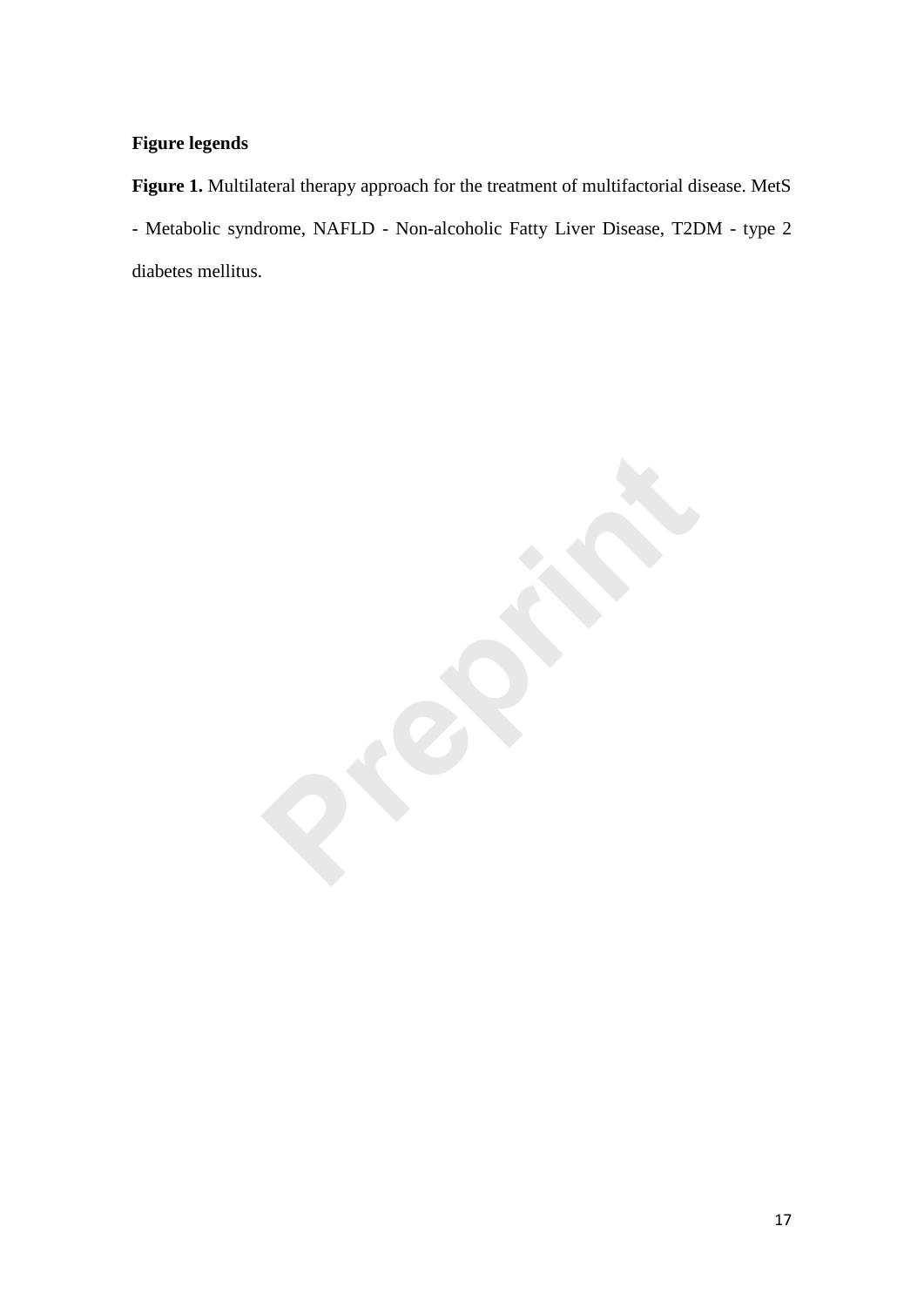## **Reference**

- 1. EASL-EASD-EASO Clinical Practice Guidelines for the management of nonalcoholic fatty liver disease*.* J Hepatol 2016; 64: 1388-1402.
- 2. Chalasani N, Younossi Z, Lavine J, et al. The diagnosis and management of nonalcoholic fatty liver disease: practice guideline by the American Association for the Study of Liver Diseases, American College of Gastroenterology, and the American Gastroenterological Association*.* Hepatology 2012; 55: 2005-2023.
- 3. Younossi ZM, Koenig AB, Abdelatif D, Fazel Y, Henry L, Wymer M. Global epidemiology of nonalcoholic fatty liver disease-Meta-analytic assessment of prevalence, incidence, and outcomes*.* Hepatology 2016; 64: 73-84.
- 4. Banach M, Burchardt P, Chlebus K, et al. PoLA/CFPiP/PCS/PSLD/PSD/PSH guidelines on diagnosis and therapy of lipid disorders in Poland 2021*.* Arch Med Sci 2021; 17: 1447-1547. Eart, Houng 119, Houstan 12, Tazer 1, Hom<sub>3</sub> 1, Wymen<br>
logy of nonalcoholic fatty liver disease-Meta-analytic as:<br>
e, incidence, and outcomes. Hepatology 2016; 64: 73-84.<br>
A, Burchardt P, Chlebus K, et al. PoLA/CFPiP/PCS/P
- 5. Cengiz M, Candır BA, Yılmaz G, Akyol G, Ozenirler S. Is increased red cell distribution width an indicating marker of nonalcoholic steatohepatitis and fibrotic stage? World J Gastroenterol 2013; 19: 7412-7418.
- 6. Buzzetti E, Pinzani M, Tsochatzis EA. The multiple-hit pathogenesis of nonalcoholic fatty liver disease (NAFLD)*.* Metabolism 2016; 65: 1038-1048.
- 7. Wilson PW, D'Agostino RB, Parise H, Sullivan L, Meigs JB. Metabolic syndrome as a precursor of cardiovascular disease and type 2 diabetes mellitus*.* Circulation 2005; 112: 3066-3072.
- 8. Katsiki N, Athyros VG, Karagiannis A, Mikhailidis DP. Metabolic syndrome and non-cardiac vascular diseases: an update from human studies*.* Curr Pharm Des 2014; 20: 4944-4952.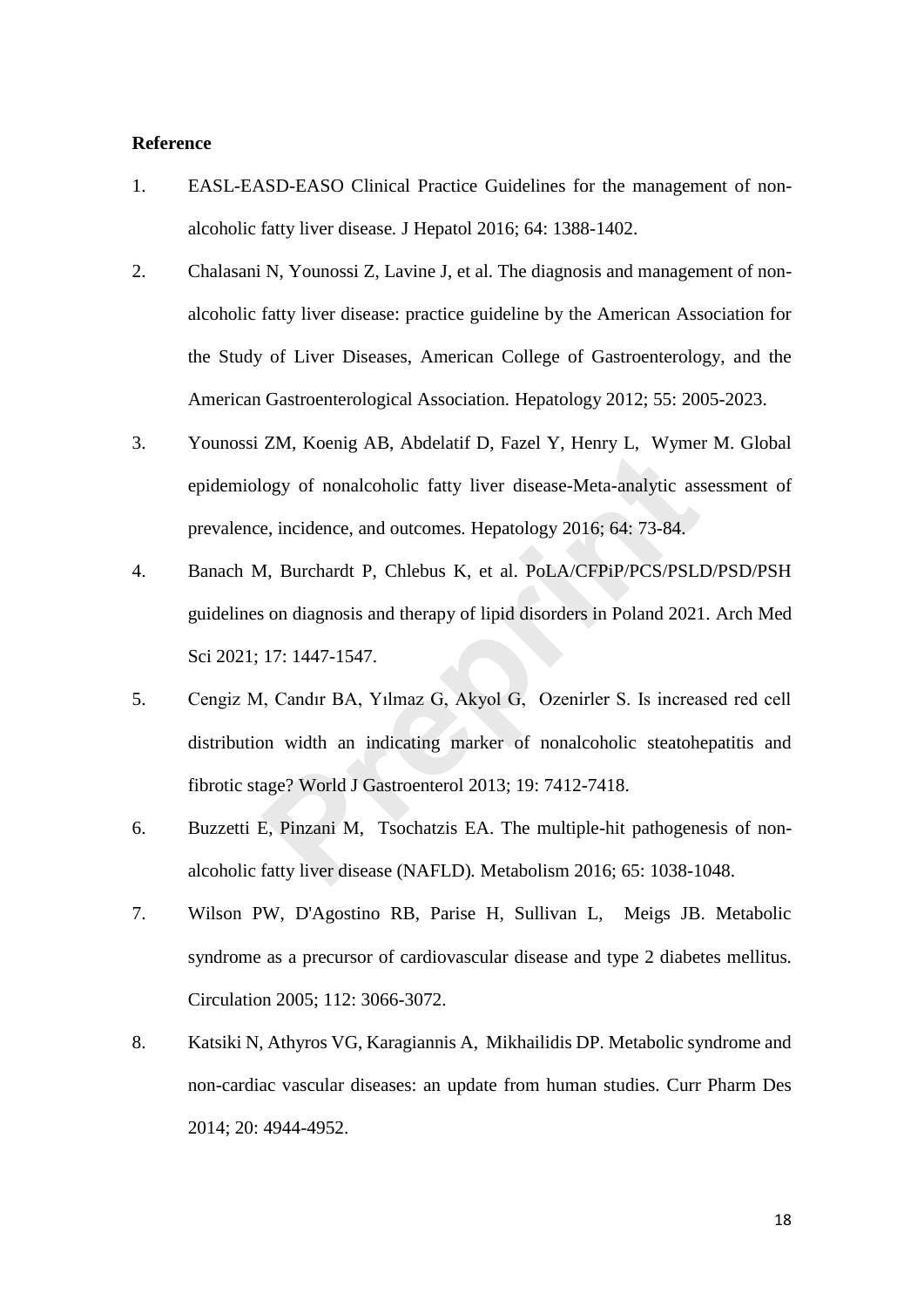- 9. Gluvic Z, Zaric B, Resanovic I, et al. Link between Metabolic Syndrome and Insulin Resistance*.* Curr Vasc Pharmacol 2017; 15: 30-39.
- 10. Alberti KG, Eckel RH, Grundy SM, et al. Harmonizing the metabolic syndrome: a joint interim statement of the International Diabetes Federation Task Force on Epidemiology and Prevention; National Heart, Lung, and Blood Institute; American Heart Association; World Heart Federation; International Atherosclerosis Society; and International Association for the Study of Obesity*.* Circulation 2009; 120: 1640-1645.
- 11. Kolovou GD, Anagnostopoulou KK, Salpea KD, Mikhailidis DP. The prevalence of metabolic syndrome in various populations*.* Am J Med Sci 2007; 333: 362-371.
- 12. Ford ES, Giles WH, Dietz WH. Prevalence of the metabolic syndrome among US adults: findings from the third National Health and Nutrition Examination Survey*.* Jama 2002; 287: 356-359. GD, Anagnostopoulou KK, Salpea KD, Mikhailidis DP. The<br>lic syndrome in various populations. Am J Med Sci 2007; 33<br>Giles WH, Dietz WH. Prevalence of the metabolic syndre<br>s: findings from the third National Health and Nutrit
- 13. Cameron AJ, Shaw JE, Zimmet PZ. The metabolic syndrome: prevalence in worldwide populations*.* Endocrinology and metabolism clinics of North America 2004; 33: 351-375, table of contents.
- 14. Hossain P, Kawar B, El Nahas M. Obesity and diabetes in the developing world- -a growing challenge*.* N Engl J Med 2007; 356: 213-215.
- 15. Hu G, Qiao Q, Tuomilehto J, Balkau B, Borch-Johnsen K, Pyorala K. Prevalence of the metabolic syndrome and its relation to all-cause and cardiovascular mortality in nondiabetic European men and women*.* Arch Intern Med 2004; 164: 1066-1076.
- 16. Girman CJ, Rhodes T, Mercuri M, et al. The metabolic syndrome and risk of major coronary events in the Scandinavian Simvastatin Survival Study (4S) and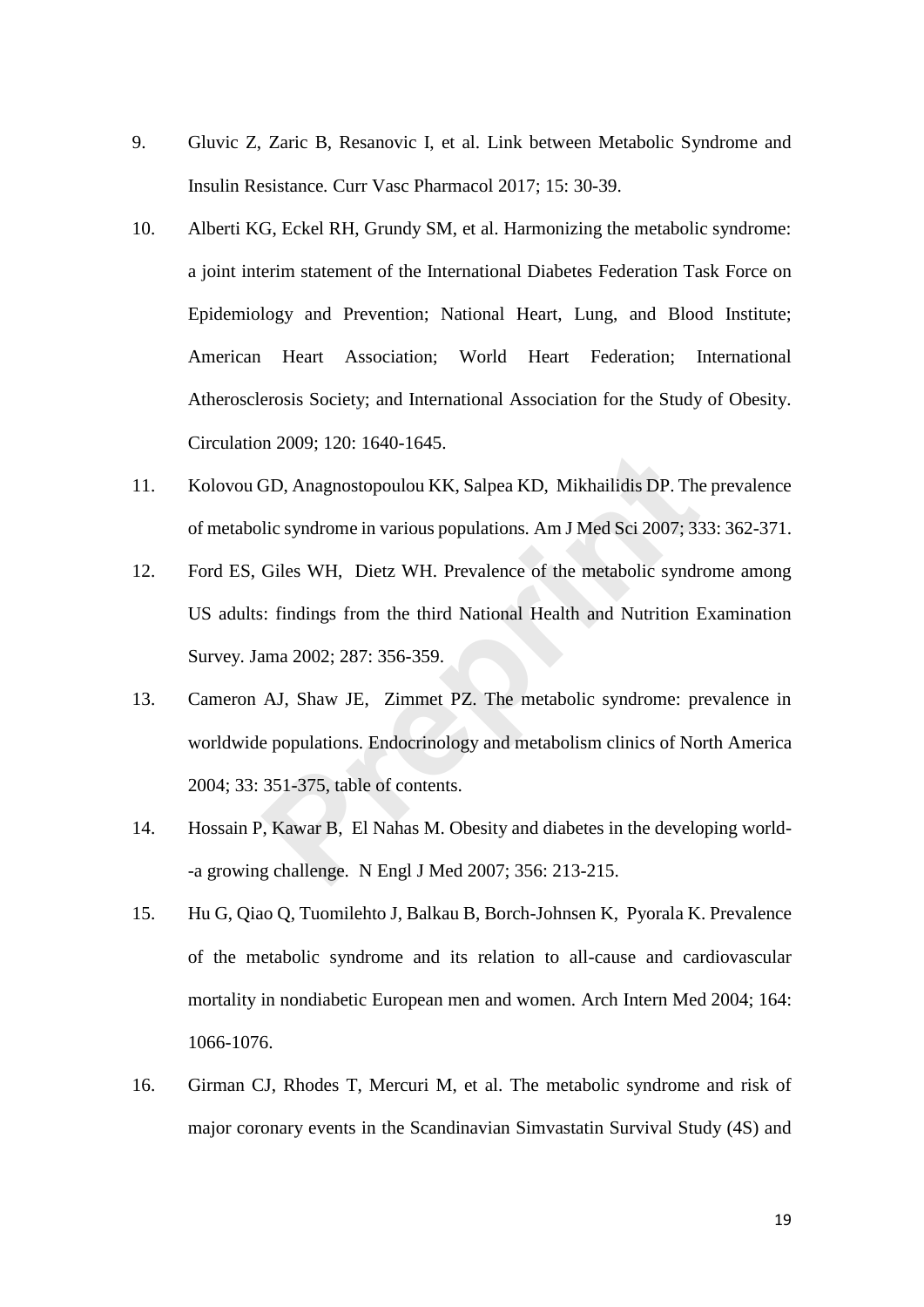the Air Force/Texas Coronary Atherosclerosis Prevention Study (AFCAPS/TexCAPS)*.* Am J Cardiol 2004; 93: 136-141.

- 17. Lakka HM, Laaksonen DE, Lakka TA, et al. The metabolic syndrome and total and cardiovascular disease mortality in middle-aged men*.* Jama 2002; 288: 2709- 2716.
- 18. Chrysavgis L, Ztriva E, Protopapas A, Tziomalos K, Cholongitas E. Nonalcoholic fatty liver disease in lean subjects: Prognosis, outcomes and management*.* World J Gastroenterol 2020; 26: 6514-6528.
- 19. Petersen KF, Shulman GI. Etiology of insulin resistance*.* Am J Med 2006; 119: S10-16.
- 20. Katsiki N, Perez-Martinez P, Anagnostis P, Mikhailidis DP, Karagiannis A. Is Nonalcoholic Fatty Liver Disease Indeed the Hepatic Manifestation of Metabolic Syndrome? Curr Vasc Pharmacol 2018; 16: 219-227. KF, Shulman GI. Etiology of insulin resistance. Am J Med<br>
7. Perez-Martinez P, Anagnostis P, Mikhailidis DP, Karag<br>
9. Perez-Martinez P, Anagnostis P, Mikhailidis DP, Karag<br>
9. Perez-Martinez P, Anagnostis P, Mikhailidis D
- 21. Przybyszewski EM, Targher G, Roden M, Corey KE. Nonalcoholic Fatty Liver Disease and Cardiovascular Disease*.* Clin Liver Dis (Hoboken) 2021; 17: 19-22.
- 22. Global burden of 369 diseases and injuries in 204 countries and territories, 1990- 2019: a systematic analysis for the Global Burden of Disease Study 2019*.* Lancet 2020; 396: 1204-1222.
- 23. Younossi Z, Tacke F, Arrese M, et al. Global Perspectives on Nonalcoholic Fatty Liver Disease and Nonalcoholic Steatohepatitis*.* Hepatology 2019; 69: 2672- 2682.
- 24. Ye Q, Zou B, Yeo YH, et al. Global prevalence, incidence, and outcomes of nonobese or lean non-alcoholic fatty liver disease: a systematic review and metaanalysis*.* Lancet Gastroenterol Hepatol 2020; 5: 739-752.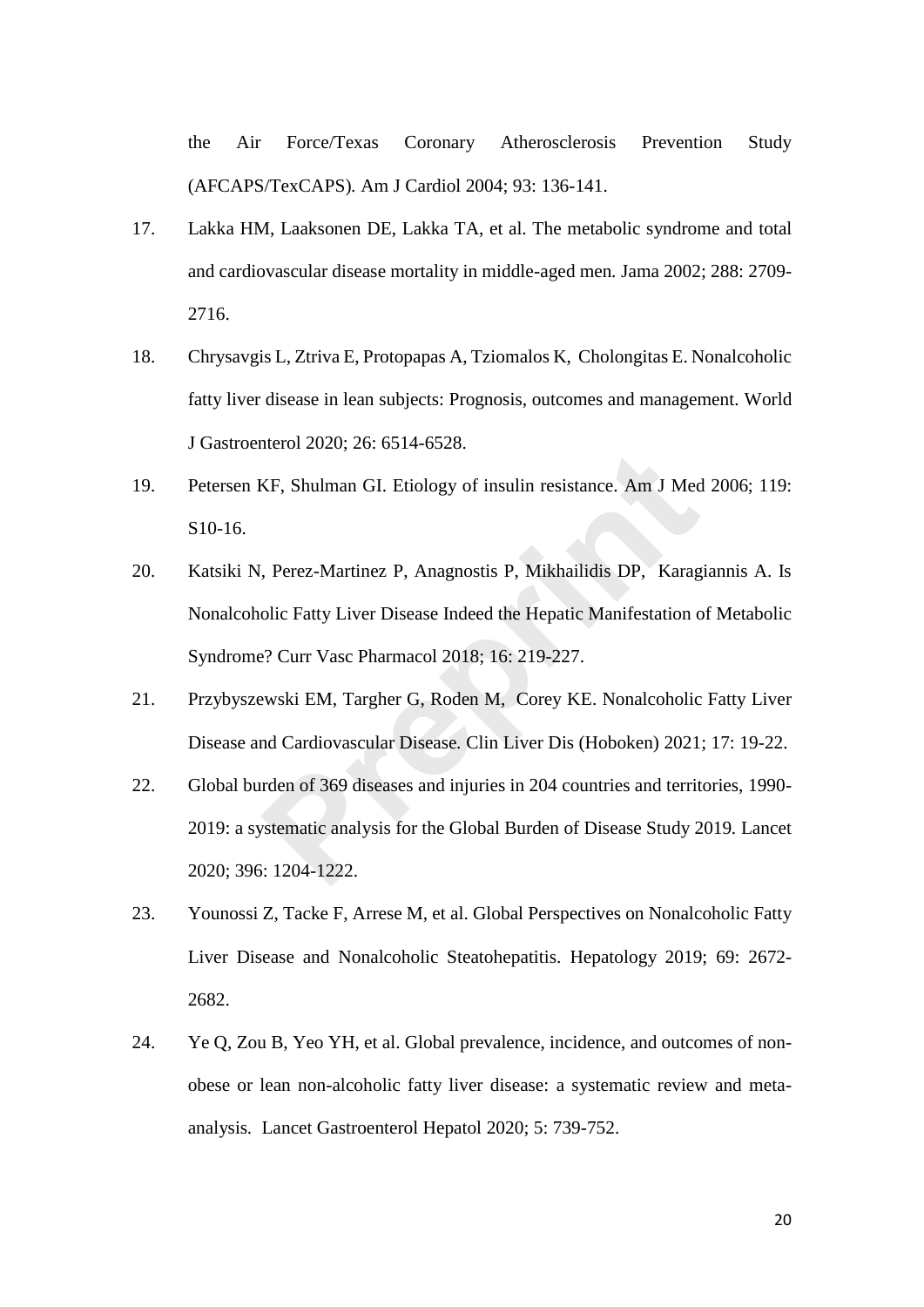- 25. Lazarus JV, Mark HE, Anstee QM, et al. Advancing the global public health agenda for NAFLD: a consensus statement*.* Nat Rev Gastroenterol Hepatol 2022; 19: 60-78.
- 26. Mitra S, De A, Chowdhury A. Epidemiology of non-alcoholic and alcoholic fatty liver diseases*.* Transl Gastroenterol Hepatol 2020; 5: 16-16.
- 27. Estes C, Anstee QM, Arias-Loste MT, et al. Modeling NAFLD disease burden in China, France, Germany, Italy, Japan, Spain, United Kingdom, and United States for the period 2016-2030*.* J Hepatol 2018; 69: 896-904.
- 28. Ghrénassia E, Avouac J, Khanna D, et al. Prevalence, correlates and outcomes of gastric antral vascular ectasia in systemic sclerosis: a EUSTAR case-control study*.* The Journal of rheumatology 2014; 41: 99-105.
- 29. Siddique A, Nelson JE, Aouizerat B, Yeh MM, Kowdley KV. Iron deficiency in patients with nonalcoholic Fatty liver disease is associated with obesity, female gender, and low serum hepcidin*.* Clinic Gastroenterol Hepatol 2014; 12: 1170- 1178. ia E, Avouac J, Khanna D, et al. Prevalence, correlates and the Books J, Khanna D, et al. Prevalence, correlates and the Usural of rheumatology 2014; 41: 99-105.<br> **Preprinti** Vascular ectasia in systemic sclerosis: a EUSTA
- 30. Beutler E, Waalen J. The definition of anemia: what is the lower limit of normal of the blood hemoglobin concentration? Blood 2006; 107: 1747-1750.
- 31. Fang Y-L, Chen H, Wang C-L, Liang L. Pathogenesis of non-alcoholic fatty liver disease in children and adolescence: From "two hit theory" to "multiple hit model"*.* World J Gastroenterol 2018; 24: 2974-2983.
- 32. Valenti L, Pelusi S. Redefining fatty liver disease classification in 2020*.* 2020; 40: 1016-1017.
- 33. Eslam M, Sanyal AJ, George J. Toward More Accurate Nomenclature for Fatty Liver Diseases*.* Gastroenterology 2019; 157: 590-593.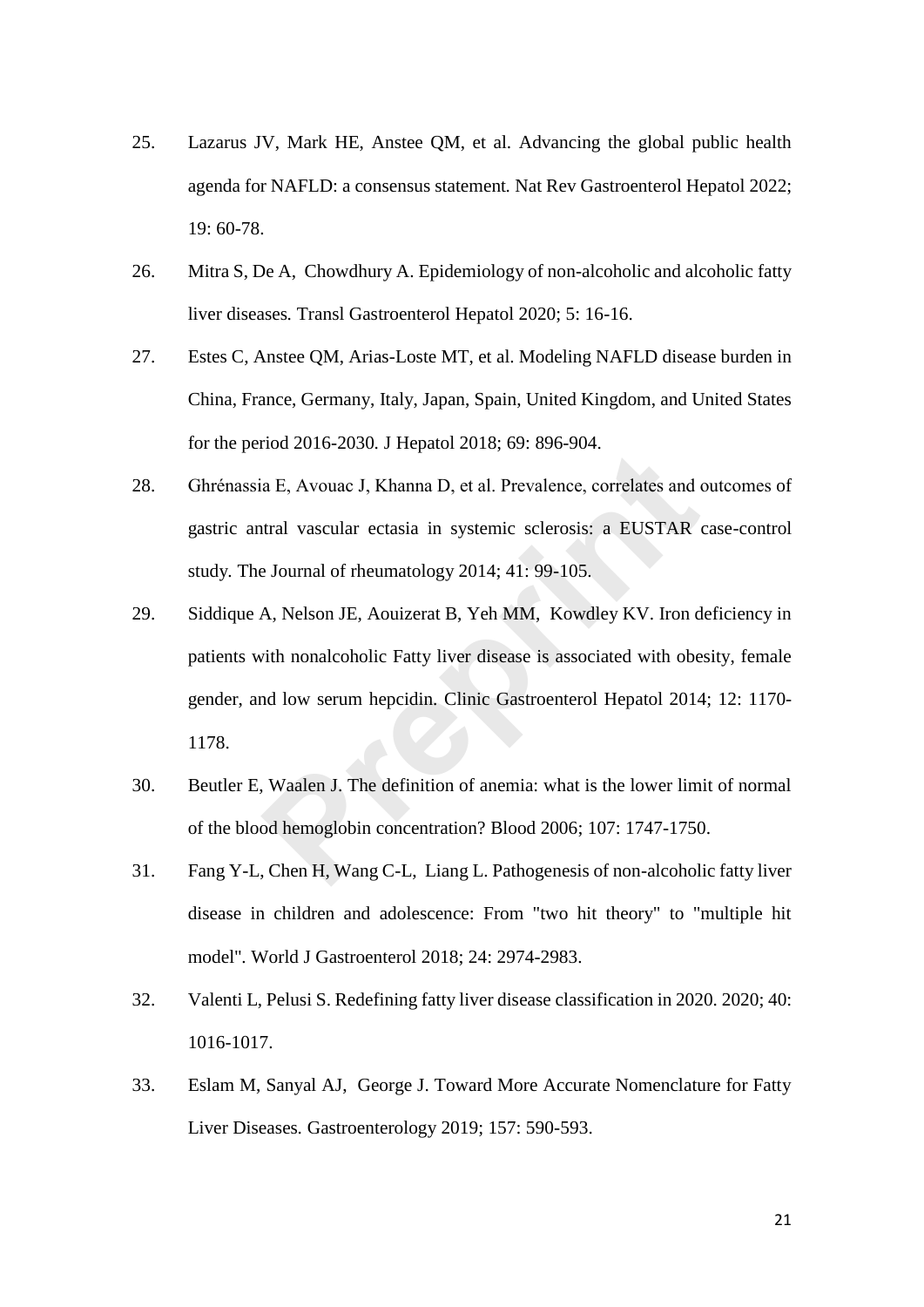- 34. Eslam M, Newsome PN, Sarin SK, et al. A new definition for metabolic dysfunction-associated fatty liver disease: An international expert consensus statement*.* J Hepatol 2020; 73: 202-209.
- 35. Méndez-Sánchez N, Bugianesi E, Gish RG, et al. Global multi-stakeholder endorsement of the MAFLD definition*.* Lancet Gastroenterol Hepatol 2022; 7: 388-390.
- 36. Du X, DeForest N, Majithia AR. Human Genetics to Identify Therapeutic Targets for NAFLD: Challenges and Opportunities*.* Front Endocrinol 2021; 12: 777075- 777075.
- 37. Hirschhorn JN. Genomewide association studies--illuminating biologic pathways*.* N Engl J Med 2009; 360: 1699-1701.
- 38. Rabbani B, Tekin M, Mahdieh N. The promise of whole-exome sequencing in medical genetics*.* J Hum Genetic 2014; 59: 5-15.
- 39. Eslam M, Valenti L, Romeo S. Genetics and epigenetics of NAFLD and NASH: Clinical impact*.* J Hepatol 2018; 68: 268-279.
- 40. Parisinos CA, Wilman HR, Thomas EL, et al. Genome-wide and Mendelian randomisation studies of liver MRI yield insights into the pathogenesis of steatohepatitis*.* J Hepatol 2020; 73: 241-251. E. Chantenges and Opportanties. 11th Endocrinor Estat,<br>The JN. Genomewide association studies--illuminating biologi<br>Med 2009; 360: 1699-1701.<br>B, Tekin M, Mahdieh N. The promise of whole-exome se<br>enetics. J Hum Genetic 2014
- 41. Anstee QM, Darlay R, Cockell S, et al. Genome-wide association study of nonalcoholic fatty liver and steatohepatitis in a histologically characterised cohort(☆)*.* J Hepatol 2020; 73: 505-515.
- 42. Buch S, Stickel F, Trépo E. A genome-wide association study confirms PNPLA3 and identifies TM6SF2 and MBOAT7 as risk loci for alcohol-related cirrhosis*.* Nat Genet 2015; 47: 1443-1448.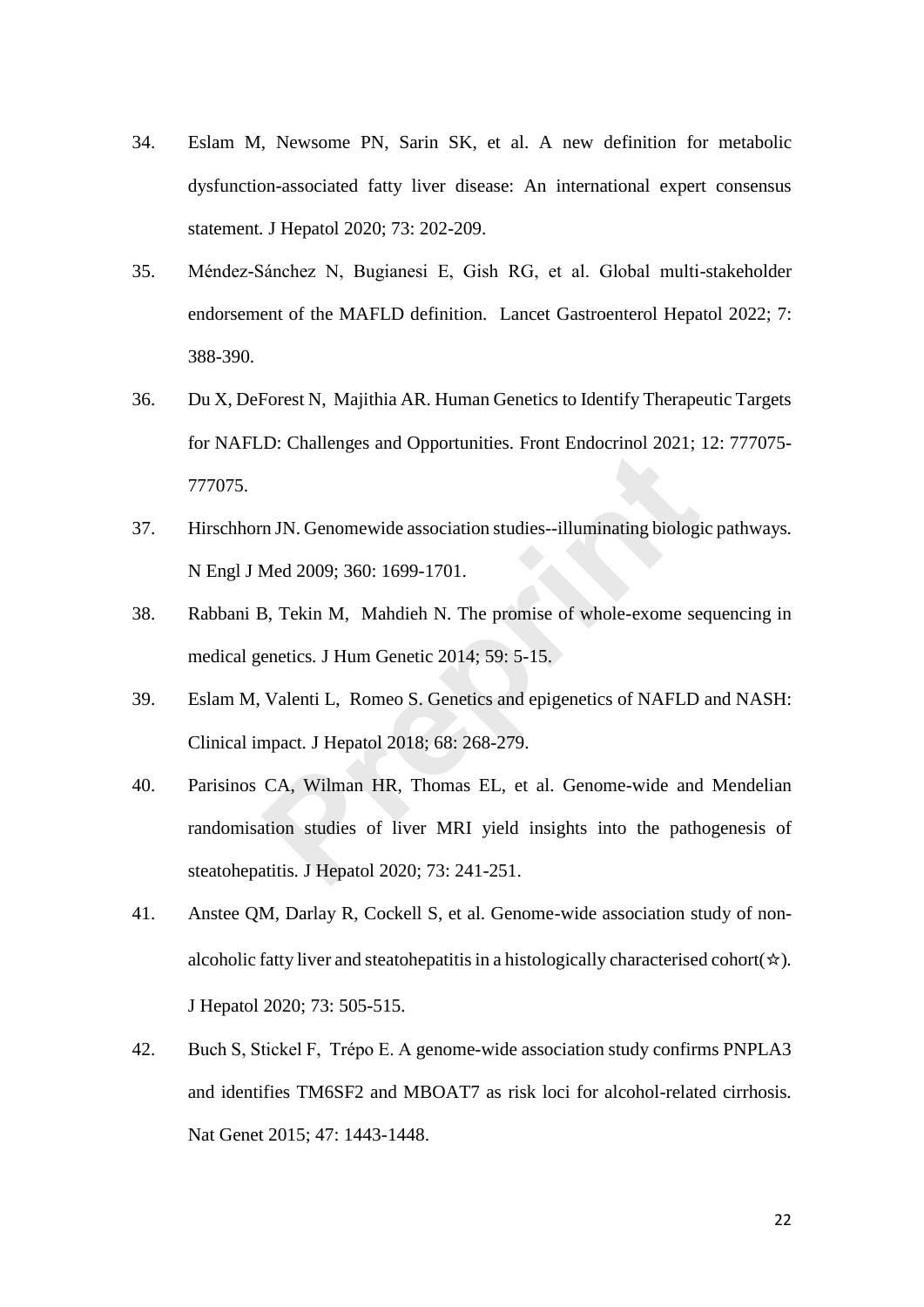- 43. Chambers JC, Zhang W, Sehmi J, et al. Genome-wide association study identifies loci influencing concentrations of liver enzymes in plasma. Nat Genet 2011; 43: 1131-1138.
- 44. Jamialahmadi O, Mancina RM, Ciociola E, et al. Exome-Wide Association Study on Alanine Aminotransferase Identifies Sequence Variants in the GPAM and APOE Associated With Fatty Liver Disease*.* Gastroenterology 2021; 160: 1634- 1646.e1637.
- 45. Speliotes EK, Yerges-Armstrong LM, Wu J, et al. Genome-wide association analysis identifies variants associated with nonalcoholic fatty liver disease that have distinct effects on metabolic traits*.* PLoS genetics 2011; 7: e1001324.
- 46. Liu J, Lin B, Chen Z, et al. Identification of key pathways and genes in nonalcoholic fatty liver disease using bioinformatics analysis*.* Arch Med Sci 2020; 16: 374-385. 21, Preges Timsdong 21, 11, 11, 3, et al. Scholie Made<br>dentifies variants associated with nonalcoholic fatty liver<br>not effects on metabolic traits. PLoS genetics 2011; 7: e100<br>in B, Chen Z, et al. Identification of key pat
- 47. Katsiki N, Athyros VG, Karagiannis A, Wierzbicki AS, Mikhailidis DP. Should we expand the concept of coronary heart disease equivalents? Curr Opin Cardiol 2014; 29: 389-395.
- 48. Kasper P, Martin A, Lang S, et al. NAFLD and cardiovascular diseases: a clinical review*.* Clin Res Cardiol 2021; 110: 921-937.
- 49. Sonmez A, Dogru T, Ercin CN, Genc H, Celebi G. Betatrophin Levels Are Related to the Early Histological Findings in Nonalcoholic Fatty Liver Disease*.* Metabolites 2021; 11: 425.
- 50. Byrne CD, Targher G. NAFLD: a multisystem disease*.* J Hepatol 2015; 62: S47- 64.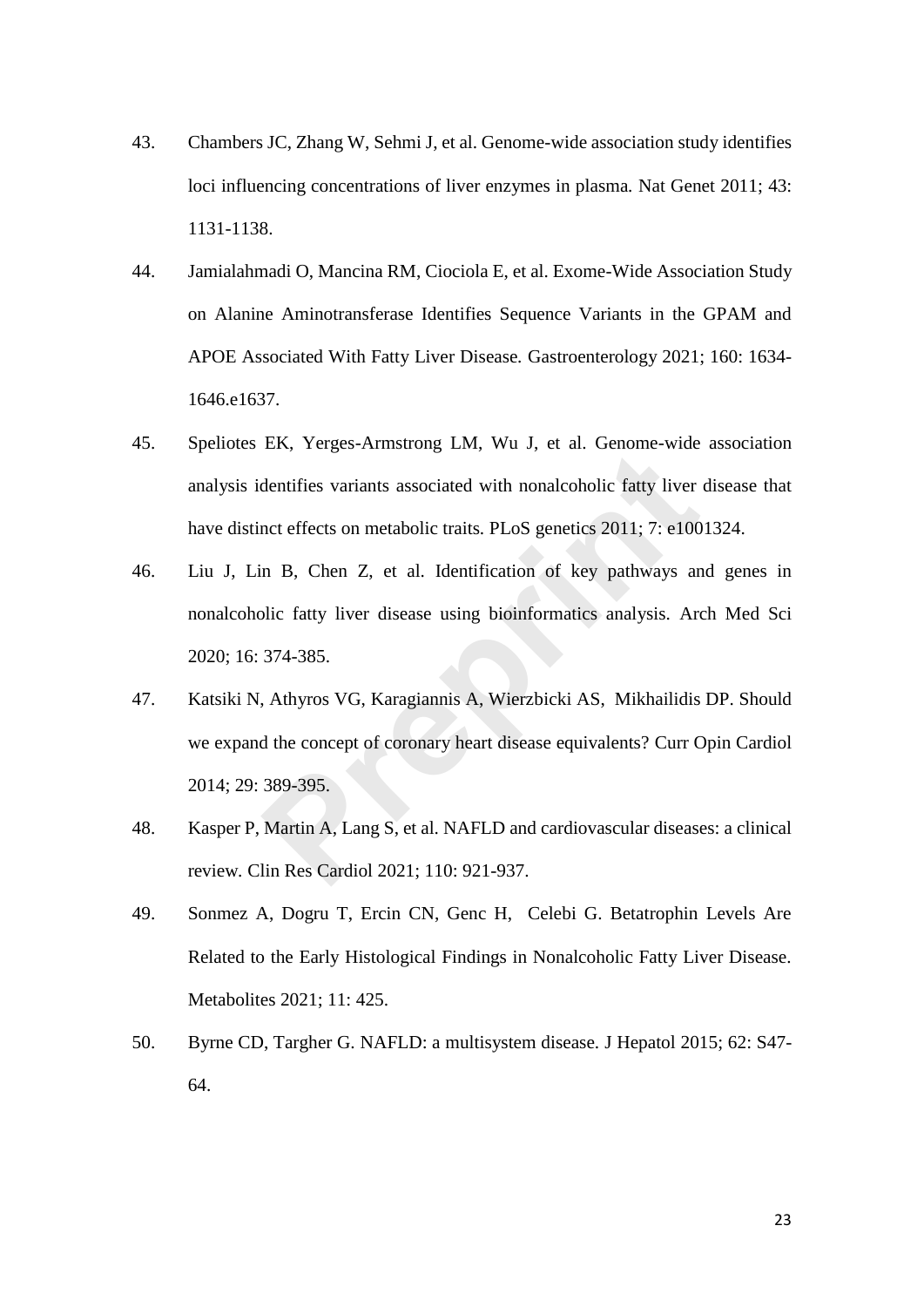- 51. Paige JS, Bernstein GS, Heba E, et al. A Pilot Comparative Study of Quantitative Ultrasound, Conventional Ultrasound, and MRI for Predicting Histology-Determined Steatosis Grade in Adult Nonalcoholic Fatty Liver Disease*.* AJR Am J Roentgenol 2017; 208: W168-w177.
- 52. Ozturk A, Grajo JR, Gee MS, et al. Quantitative Hepatic Fat Quantification in Non-alcoholic Fatty Liver Disease Using Ultrasound-Based Techniques: A Review of Literature and Their Diagnostic Performance*.* Ultrasound Med Biol 2018; 44: 2461-2475.
- 53. Bohte AE, Koot BG, van der Baan-Slootweg OH, et al. US cannot be used to predict the presence or severity of hepatic steatosis in severely obese adolescents*.* Radiology 2012; 262: 327-334. Extramation BG, van der Baan-Slootweg OH, et al. US cannot<br>
e presence or severity of hepatic steatosis in severely obese<br>
y 2012; 262: 327-334.<br>
hi M, Kojima T, Itoh Y, et al. The severity of ultrasonograp<br>
oholic fatty l
- 54. Hamaguchi M, Kojima T, Itoh Y, et al. The severity of ultrasonographic findings in nonalcoholic fatty liver disease reflects the metabolic syndrome and visceral fat accumulation*.* Am J Gastroenterol 2007; 102: 2708-2715.
- 55. Dasarathy S, Dasarathy J, Khiyami A, Joseph R, Lopez R, McCullough AJ. Validity of real time ultrasound in the diagnosis of hepatic steatosis: a prospective study*.* J Hepatol 2009; 51: 1061-1067.
- 56. Strauss S, Gavish E, Gottlieb P, Katsnelson L. Interobserver and intraobserver variability in the sonographic assessment of fatty liver*.* AJR Am J Roentgenol 2007; 189: W320-323.
- 57. Fargion S, Porzio M, Fracanzani AL. Nonalcoholic fatty liver disease and vascular disease: state-of-the-art*.* World J Gastroenterol 2014; 20: 13306-13324.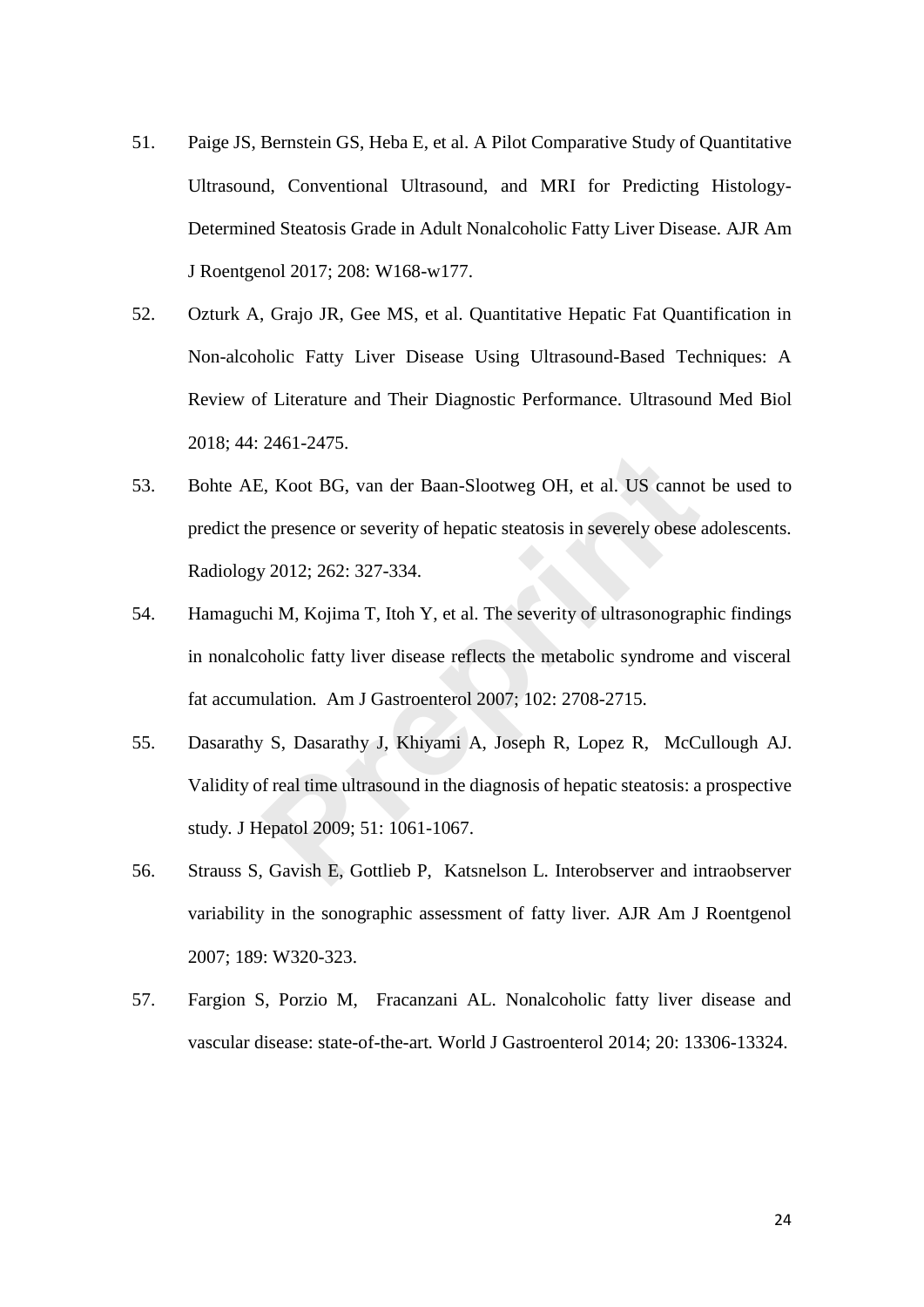- 58. Macut D, Božić-Antić I, Bjekić-Macut J, Tziomalos K. MANAGEMENT OF ENDOCRINE DISEASE: Polycystic ovary syndrome and nonalcoholic fatty liver disease*.* Eur J Endocrinol 2017; 177: R145-r158.
- 59. Loria P, Adinolfi L, Bellentani S, et al. Practice guidelines for the diagnosis and management of nonalcoholic fatty liver disease. A decalogue from the Italian Association for the Study of the Liver (AISF) Expert Committee*.* Dig Liver Dis 2010; 42: 272-282.
- 60. Mitrovic B, Gluvic Z, Macut D, et al. Effects of Metformin-Single Therapy on the Level of Inflammatory Markers in Serum of Non-Obese T2DM Patients with NAFLD*.* Endocr Metab Immune Disord Drug Targets 2022; 22: 117-124.
- 61. Sebastiani G. Non-invasive assessment of liver fibrosis in chronic liver diseases: implementation in clinical practice and decisional algorithms*.* World J Gastroenterol 2009; 15: 2190-2203.
- 62. Loomba R, Lim JK, Patton H, El-Serag HB. AGA Clinical Practice Update on Screening and Surveillance for Hepatocellular Carcinoma in Patients With Nonalcoholic Fatty Liver Disease: Expert Review*.* Gastroenterology 2020; 158: 1822-1830. Inflammatory Markers in Serum of Non-Obese T2DM P<br>Endocr Metab Immune Disord Drug Targets 2022; 22: 117-<br>i G. Non-invasive assessment of liver fibrosis in chronic live<br>tation in clinical practice and decisional algorithms<br>
- 63. Younossi ZM, Noureddin M, Bernstein D, et al. Role of Noninvasive Tests in Clinical Gastroenterology Practices to Identify Patients With Nonalcoholic Steatohepatitis at High Risk of Adverse Outcomes: Expert Panel Recommendations*.* Am J Gastroenterol 2021; 116: 254-262.
- 64. Vernon G, Baranova A, Younossi Z. Systematic review: the epidemiology and natural history of non-alcoholic fatty liver disease and non-alcoholic steatohepatitis in adults*.* Aliment Pharmacol Ther 2011; 34: 274-285.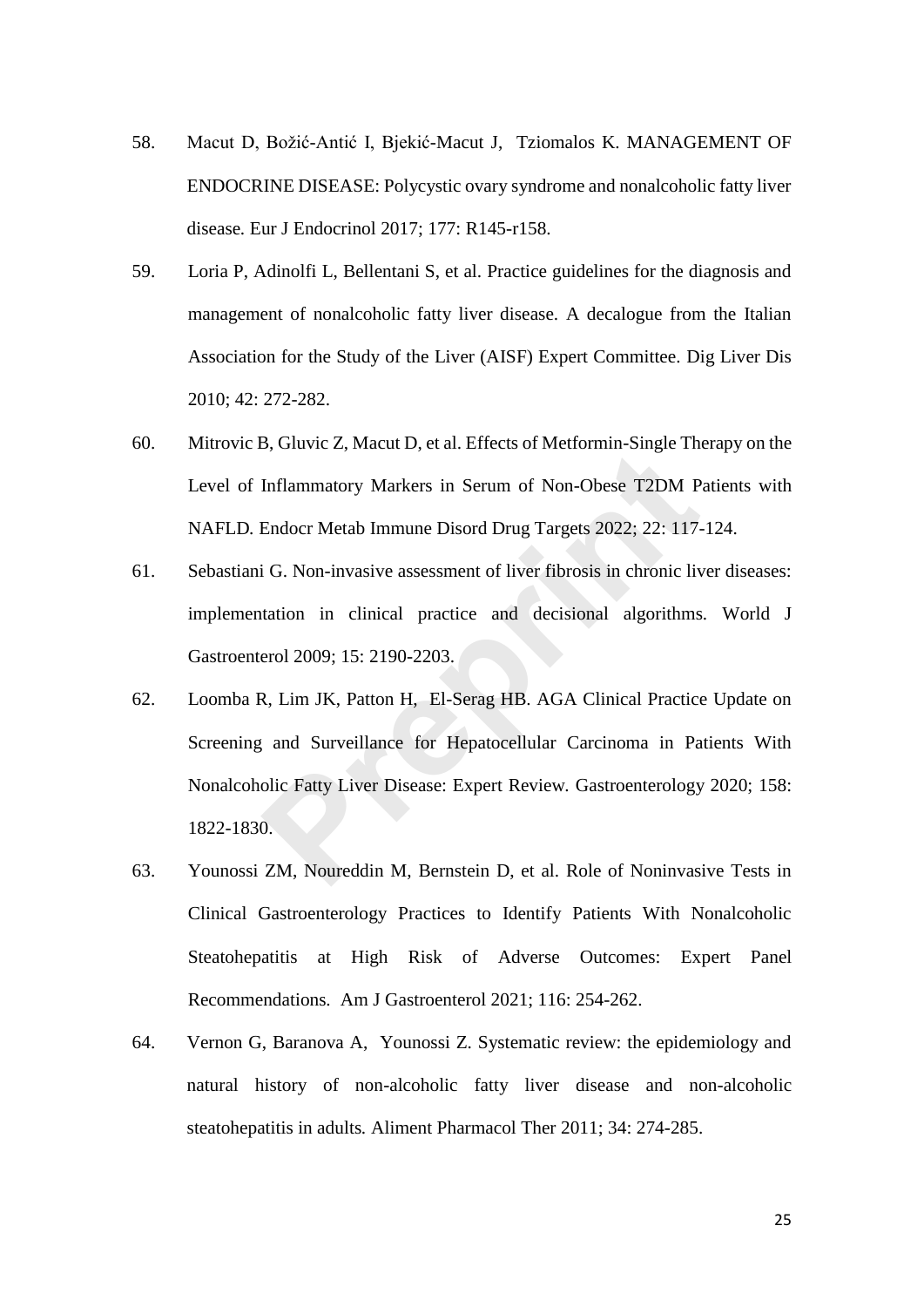- 65. Bae J, Rhee E, Lee W, et al. Combined effect of nonalcoholic fatty liver disease and impaired fasting glucose on the development of type 2 diabetes: a 4-year retrospective longitudinal study*.* Diabetes Care 2011; 34: 727-729.
- 66. Katsiki N, Imprialos K, Vlachopoulos C. Editorial: Arterial Stiffness, Central Haemodynamics and Non-Alcoholic Fatty Liver Disease: Links with Cardiovascular Risk and Effects of Drug Treatment*.* Curr Vasc Pharmacol 2018; 16: 401-404.
- 67. Younossi ZM, Marchesini G, Pinto-Cortez H, Petta S. Epidemiology of Nonalcoholic Fatty Liver Disease and Nonalcoholic Steatohepatitis: Implications for Liver Transplantation*.* Transplantation 2019; 103: 22-27.
- 68. Yki-Järvinen H. Non-alcoholic fatty liver disease as a cause and a consequence of metabolic syndrome*.* Lancet Diabetes Endocrinol 2014; 2: 901-910.
- 69. Grgurevic I, Podrug K, Mikolasevic I, Kukla M. Natural History of Nonalcoholic Fatty Liver Disease: Implications for Clinical Practice and an Individualized Approach*.* Can J Gastroenterol Hepatol 2020; 2020: 9181368.
- 70. Kwok R, Choi KC, Wong GL, et al. Screening diabetic patients for non-alcoholic fatty liver disease with controlled attenuation parameter and liver stiffness measurements: a prospective cohort study*.* Gut 2016; 65: 1359-1368. Lin, Materieshir C, Thile Corter T, Tetal D. Epide<br>olic Fatty Liver Disease and Nonalcoholic Steatohepatitis: 1<br>Transplantation. Transplantation 2019; 103: 22-27.<br>nen H. Non-alcoholic fatty liver disease as a cause and a c
- 71. Adams LA, Harmsen S, St Sauver JL, et al. Nonalcoholic fatty liver disease increases risk of death among patients with diabetes: a community-based cohort study*.* Am J Gastroenterol 2010; 105: 1567-1573.
- 72. Gerber L, Otgonsuren M, Mishra A, et al. Non-alcoholic fatty liver disease (NAFLD) is associated with low level of physical activity: a population-based study*.* Aliment Pharmacol Ther 2012; 36: 772-781.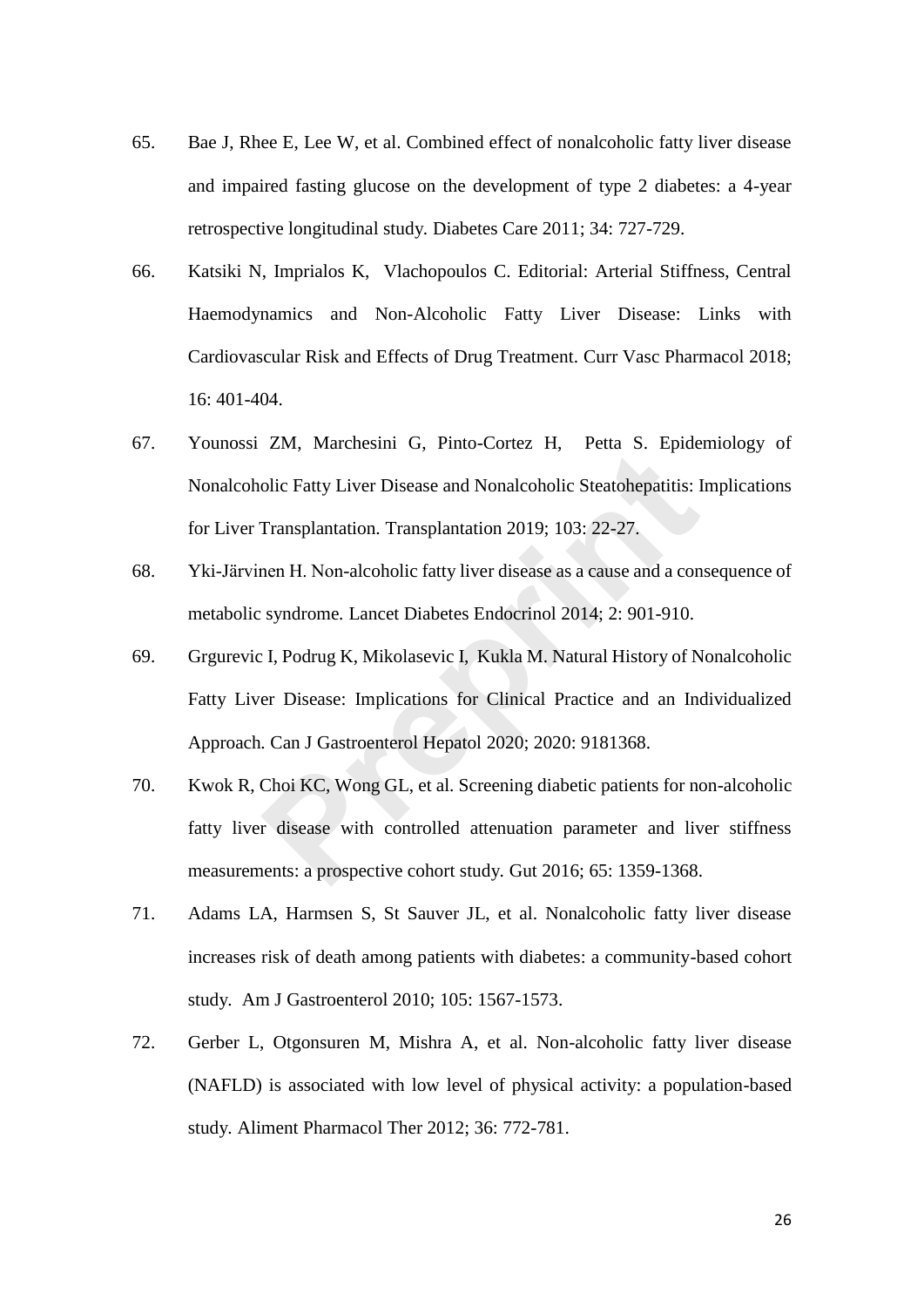- 73. Valenti L, Al-Serri A, Daly AK, et al. Homozygosity for the patatin-like phospholipase-3/adiponutrin I148M polymorphism influences liver fibrosis in patients with nonalcoholic fatty liver disease*.* Hepatology 2010; 51: 1209-1217.
- 74. Liu YL, Reeves HL, Burt AD, et al. TM6SF2 rs58542926 influences hepatic fibrosis progression in patients with non-alcoholic fatty liver disease*.* Nat Commun 2014; 5: 4309.
- 75. Iqbal U, Perumpail BJ, Akhtar D, Kim D. The Epidemiology, Risk Profiling and Diagnostic Challenges of Nonalcoholic Fatty Liver Disease*.* Medicines (Basel) 2019; 6: 41.
- 76. Cantero I, Abete I, Bullón-Vela V, et al. Fibroblast growth factor 21 levels and liver inflammatory biomarkers in obese subjects after weight loss*.* Arch Med Sci 2022; 18: 36-44.
- 77. Grundy SM. Metabolic syndrome pandemic*.* Arterioscler Thromb Vasc Biol 2008; 28: 629-636.
- 78. Grundy SM, Cleeman JI, Daniels SR, et al. Diagnosis and management of the metabolic syndrome: an American Heart Association/National Heart, Lung, and Blood Institute scientific statement: Executive Summary*.* Crit Pathw Cardiol 2005; 4: 198-203. 11.<br>
Abete I, Bullón-Vela V, et al. Fibroblast growth factor 2<br>
mmatory biomarkers in obese subjects after weight loss. A<br>
36-44.<br>
M. Metabolic syndrome pandemic. Arterioscler Thromb<br>
629-636.<br>
M. Cleeman JI, Daniels SR, e
- 79. Targher G, Bertolini L, Rodella S, et al. Nonalcoholic fatty liver disease is independently associated with an increased incidence of cardiovascular events in type 2 diabetic patients*.* Diabetes Care 2007; 30: 2119-2121.
- 80. Zoppini G, Fedeli U, Gennaro N, Saugo M, Targher G, Bonora E. Mortality from chronic liver diseases in diabetes*.* Am J Gastroenterol 2014; 109: 1020-1025.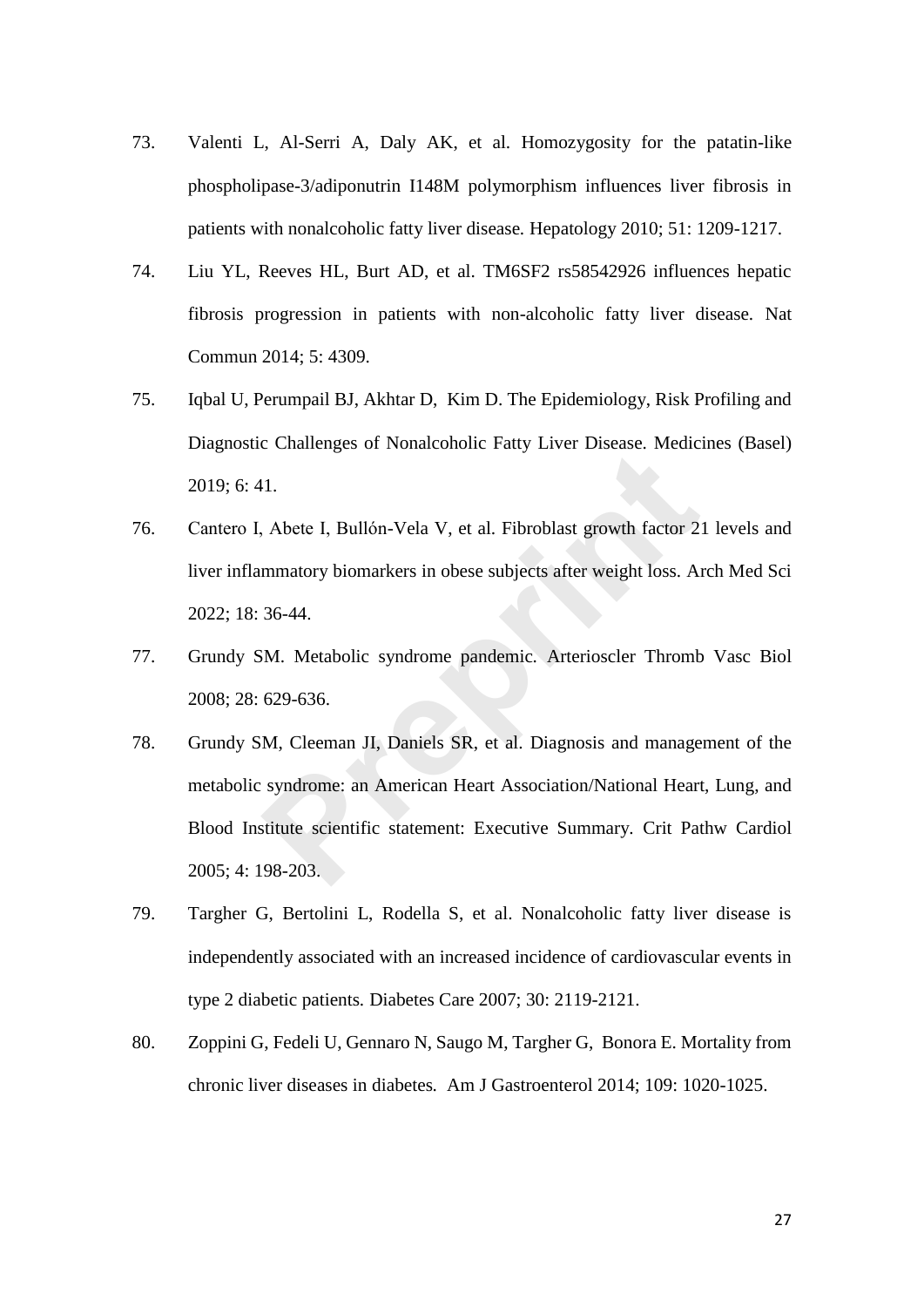- 81. Stepanova M, Rafiq N, Younossi ZM. Components of metabolic syndrome are independent predictors of mortality in patients with chronic liver disease: a population-based study*.* Gut 2010; 59: 1410-1415.
- 82. Bae JC, Rhee EJ, Lee WY, et al. Combined effect of nonalcoholic fatty liver disease and impaired fasting glucose on the development of type 2 diabetes: a 4 year retrospective longitudinal study*.* Diabetes Care 2011; 34: 727-729.
- 83. Chan WK, Tan AT, Vethakkan SR, Tah PC, Vijayananthan A, Goh KL. Nonalcoholic fatty liver disease in diabetics--prevalence and predictive factors in a multiracial hospital clinic population in Malaysia*.* J Gastroenterol Hepatol 2013; 28: 1375-1383.
- 84. Golabi P, Paik J, Fukui N, Locklear CT, de Avilla L, Younossi ZM. Patients With Lean Nonalcoholic Fatty Liver Disease Are Metabolically Abnormal and Have a Higher Risk for Mortality*.* Clin Diabetes 2019; 37: 65-72.
- 85. Patoulias DI, Kalogirou M-S. Lean non-alcoholic fatty liver disease: do not forget diabetes*.* Arch Med Sci Atheroscler Dis 2019; 4: e248-e249.
- 86. Khaw KT, Wareham N, Luben R, et al. Glycated haemoglobin, diabetes, and mortality in men in Norfolk cohort of european prospective investigation of cancer and nutrition (EPIC-Norfolk)*.* BMJ (Clinical research ed.) 2001; 322: 15- 18. rative distance in a previation in Malaysia. J Gastroenterol He<br>
1383.<br>
Paik J, Fukui N, Locklear CT, de Avilla L, Younossi ZM. P<br>
alcoholic Fatty Liver Disease Are Metabolically Abnormal<br>
isk for Mortality. Clin Diabetes
- 87. Anand SS, Dagenais GR, Mohan V, et al. Glucose levels are associated with cardiovascular disease and death in an international cohort of normal glycaemic and dysglycaemic men and women: the EpiDREAM cohort study*.* Eur J Prev Cardiol 2012; 19: 755-764.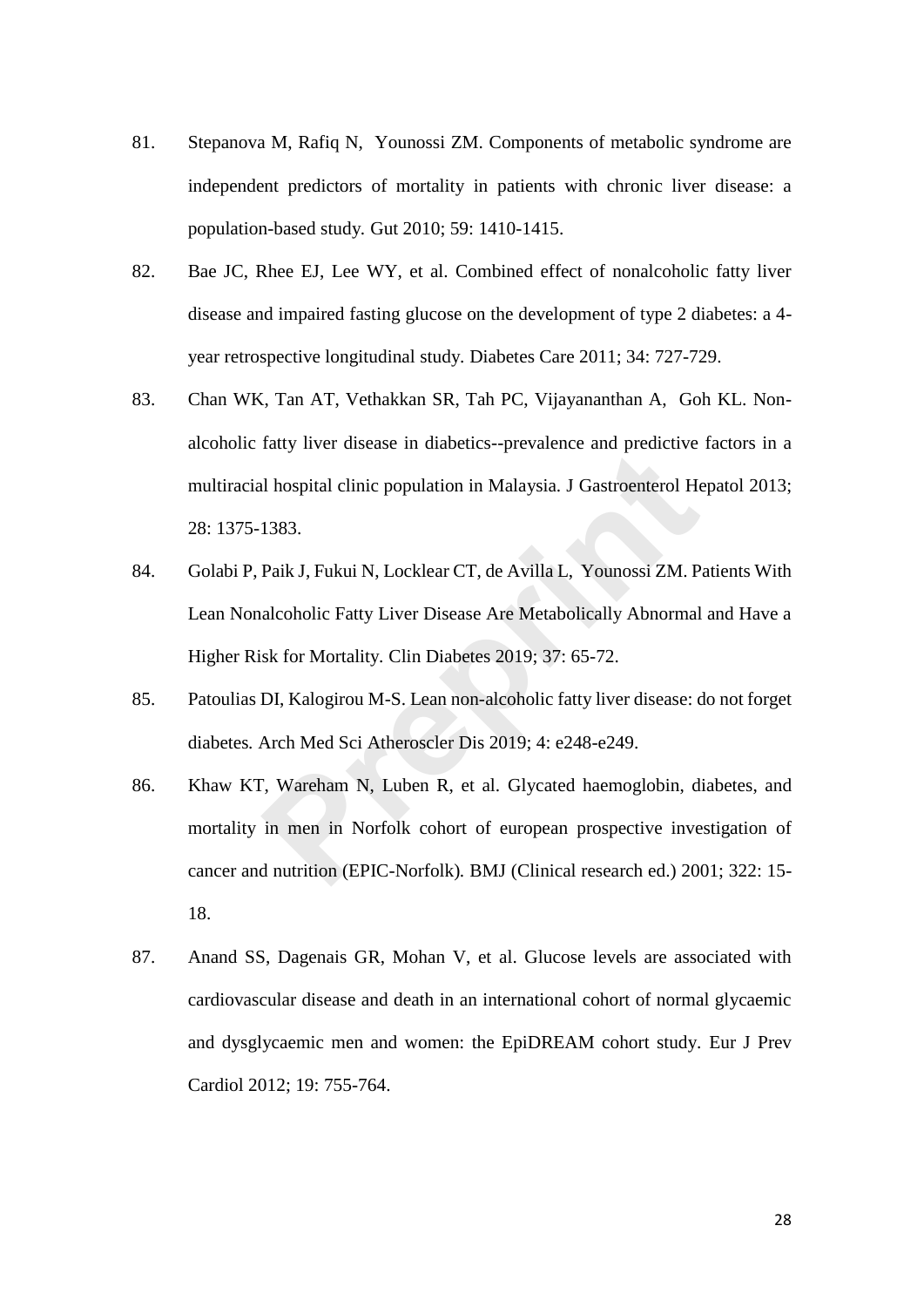- 88. Klisic A, Isakovic A, Kocic G, et al. Relationship between Oxidative Stress, Inflammation and Dyslipidemia with Fatty Liver Index in Patients with Type 2 Diabetes Mellitus*.* Exp Clin Endocrinol Diabetes 2018; 126: 371-378.
- 89. Athyros VG, Polyzos SA, Kountouras J, et al. Non-Alcoholic Fatty Liver Disease Treatment in Patients with Type 2 Diabetes Mellitus; New Kids on the Block*.* Curr Vasc Pharmacol 2020; 18: 172-181.
- 90. Targher G, Bertolini L, Padovani R, et al. Prevalence of nonalcoholic fatty liver disease and its association with cardiovascular disease among type 2 diabetic patients*.* Diabetes Care 2007; 30: 1212-1218.
- 91. Giorda C, Forlani G, Manti R, et al. Occurrence over time and regression of nonalcoholic fatty liver disease in type 2 diabetes*.* Diabetes Metab Res Rev 2017; 33: Diabetes Care 2007; 30: 1212-1218.<br>
Forlani G, Manti R, et al. Occurrence over time and results and the policity liver disease in type 2 diabetes. Diabetes Metab Repolic fatty liver disease in type 2 diabetes. Diabetes Met
- 92. Targher G, Byrne CD. Non-alcoholic fatty liver disease: an emerging driving force in chronic kidney disease*.* Nat Rev Nephrol 2017; 13: 297-310.
- 93. Targher G, Chonchol M, Pichiri I, Zoppini G. Risk of cardiovascular disease and chronic kidney disease in diabetic patients with non-alcoholic fatty liver disease: just a coincidence? J Endocrinol Invest 2011; 34: 544-551.
- 94. Go AS, Chertow GM, Fan D, McCulloch CE, Hsu CY. Chronic kidney disease and the risks of death, cardiovascular events, and hospitalization*.* N Engl J Med 2004; 351: 1296-1305.
- 95. Stahl EP, Dhindsa DS, Lee SK, Sandesara PB, Chalasani NP, Sperling LS. Nonalcoholic Fatty Liver Disease and the Heart: JACC State-of-the-Art Review*.* J Am Coll Cardiol 2019; 73: 948-963.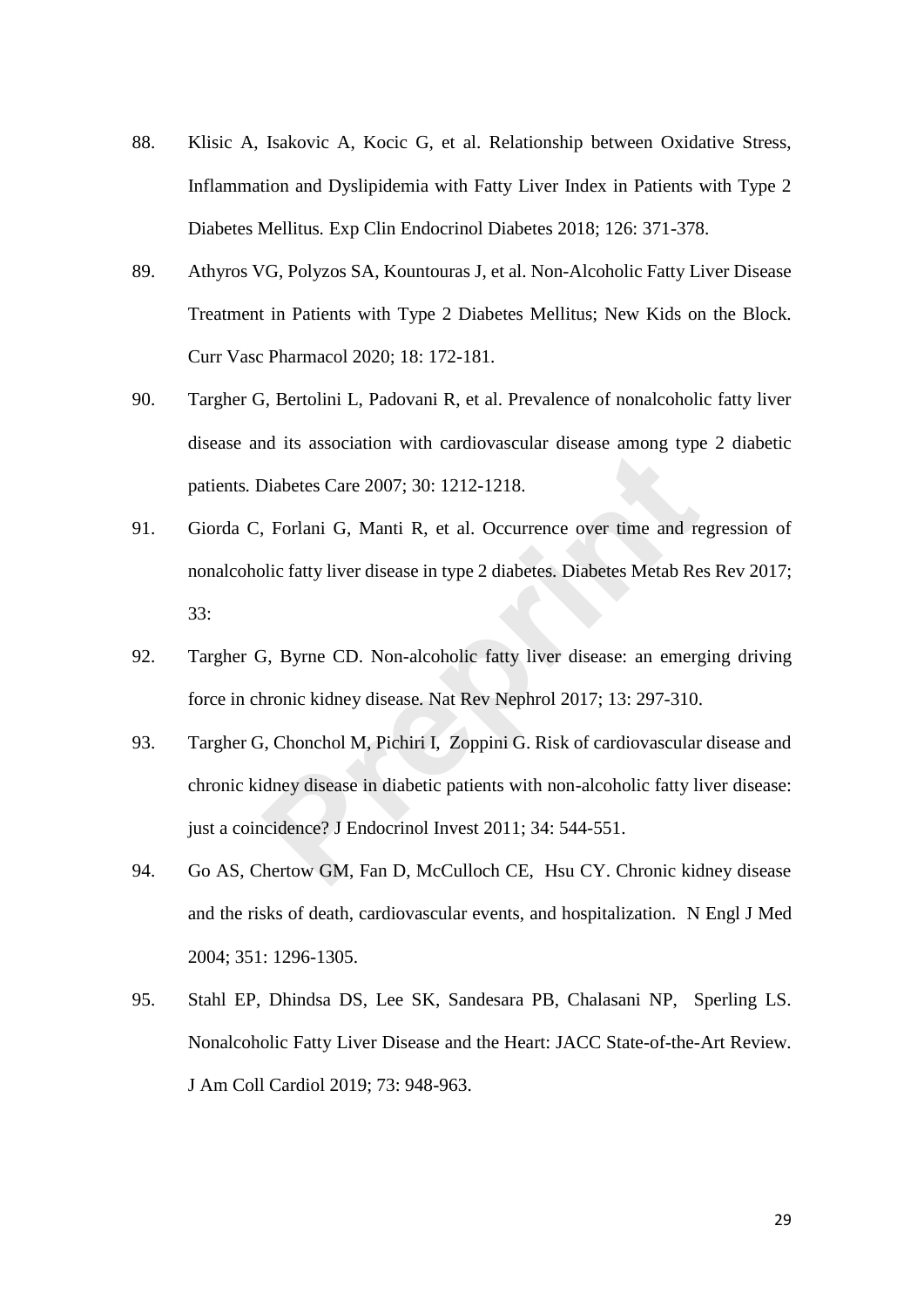- 96. Lechner K, McKenzie AL, Kränkel N, et al. High-Risk Atherosclerosis and Metabolic Phenotype: The Roles of Ectopic Adiposity, Atherogenic Dyslipidemia, and Inflammation*.* Metab Syndr Relat Disord 2020; 18: 176-185.
- 97. Bonapace S, Valbusa F, Bertolini L, et al. Nonalcoholic fatty liver disease is associated with aortic valve sclerosis in patients with type 2 diabetes mellitus*.* PLoS One 2014; 9: e88371.
- 98. Przybyszewski EM, Targher G, Roden M, Corey KE. Nonalcoholic Fatty Liver Disease and Cardiovascular Disease*.* Clin Liver Dis (Hoboken) 2021; 17: 19-22.
- 99. Valenti L, Bugianesi E, Pajvani U, Targher G. Nonalcoholic fatty liver disease: cause or consequence of type 2 diabetes? Liver Int 2016; 36: 1563-1579.
- 100. Ercin CN, Dogru T, Genc H, et al. Insulin Resistance but Not Visceral Adiposity Index Is Associated with Liver Fibrosis in Nondiabetic Subjects with Nonalcoholic Fatty Liver Disease*.* Metab Syndr Relat Disord 2015; 13: 319-325. Regianesi E, Pajvani U, Targher G. Nonalcoholic fatty list consequence of type 2 diabetes? Liver Int 2016; 36: 1563-15.<br>
Dogru T, Genc H, et al. Insulin Resistance but Not Viscera<br>
Associated with Liver Fibrosis in Nondiab
- 101. Hamed AE, Elwan N, Naguib M, et al. Diabetes Association with Liver Diseases: An Overview for Clinicians*.* Endocr Metab Immune Disord Drug Targets 2019; 19: 274-280.
- 102. Francque SM, Marchesini G, Kautz A, et al. Non-alcoholic fatty liver disease: A patient guideline*.* JHEP Rep 2021; 3: 100322-100322.
- 103. Barton JC, Acton RT. Diabetes in HFE Hemochromatosis*.* J Diabetes Res 2017; 2017: 9826930-9826930.
- 104. Liu X, Xu H, Zhan M, Niu J. The Potential Effects of Diabetes Mellitus on Liver Fibrosis in Patients with Primary Biliary Cholangitis*.* Med Sci Monit 2019; 25: 6174-6180.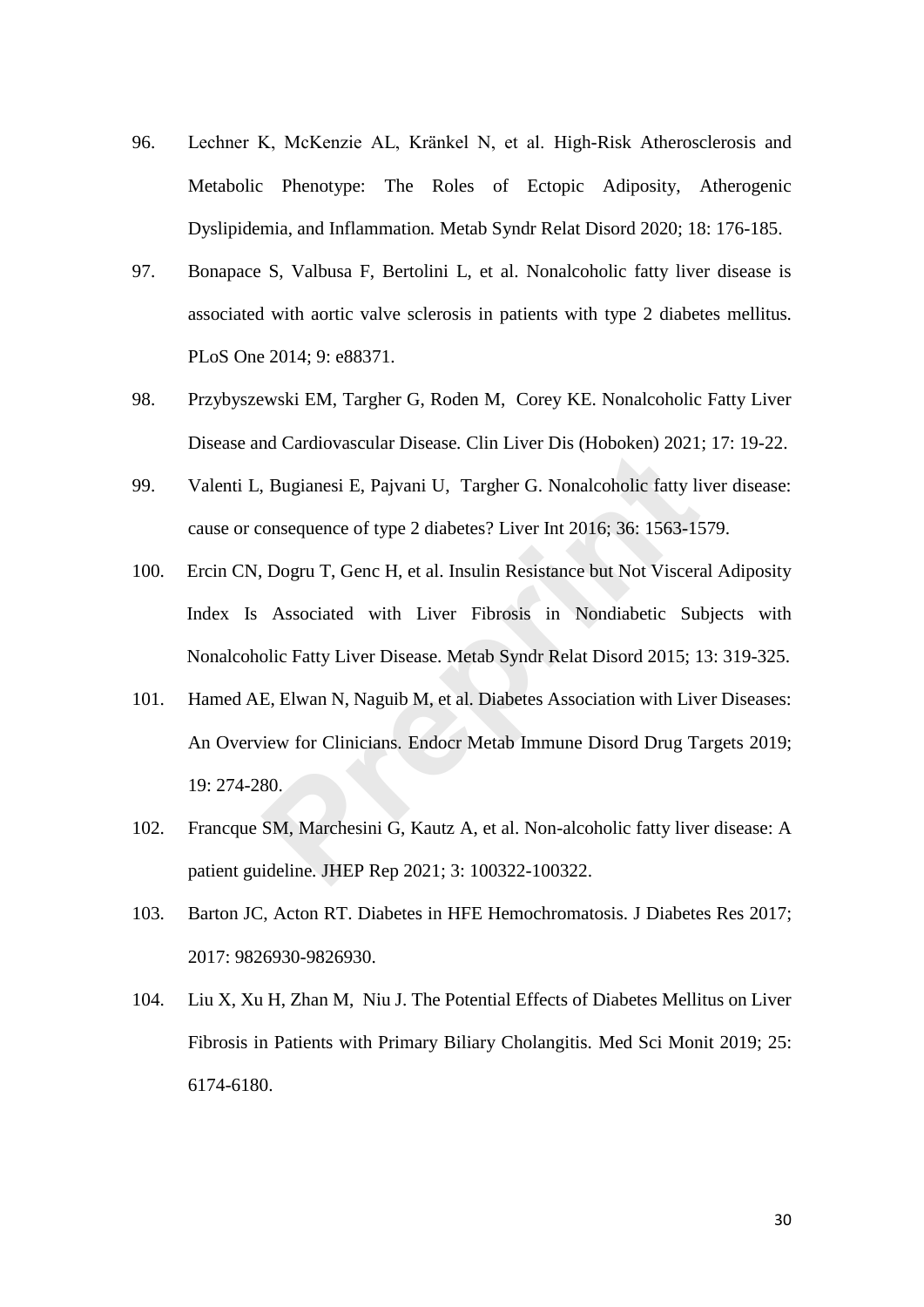- 105. de Sousa G, Prinz N, Becker M, et al. Diabetes Mellitus and Autoimmune Hepatitis: Demographical and Clinical Description of a Relatively Rare Phenotype*.* Horm Metab Res 2018; 50: 568-574.
- 106. Valenti L, Bugianesi E, Pajvani U, Targher G. Nonalcoholic fatty liver disease: cause or consequence of type 2 diabetes? Liver Int 2016; 36: 1563-1579.
- 107. Targher G, Day CP, Bonora E. Risk of cardiovascular disease in patients with nonalcoholic fatty liver disease*.* N Engl J Med 2010; 363: 1341-1350.
- 108. Lomonaco R, Bril F, Portillo-Sanchez P, et al. Metabolic Impact of Nonalcoholic Steatohepatitis in Obese Patients With Type 2 Diabetes*.* Diabetes Care 2016; 39: 632-638.
- 109. Jia G, Di F, Wang Q, et al. Non-Alcoholic Fatty Liver Disease Is a Risk Factor for the Development of Diabetic Nephropathy in Patients with Type 2 Diabetes Mellitus*.* PloS one 2015; 10: e0142808. atitis in Obese Patients With Type 2 Diabetes. Diabetes Ca<br>**F**, Wang Q, et al. Non-Alcoholic Fatty Liver Disease Is a<br>evelopment of Diabetic Nephropathy in Patients with Type<br>PloS one 2015; 10: e0142808.<br>hi A, Pernigo M, B
- 110. Mantovani A, Pernigo M, Bergamini C, et al. Nonalcoholic Fatty Liver Disease Is Independently Associated with Early Left Ventricular Diastolic Dysfunction in Patients with Type 2 Diabetes*.* PloS one 2015; 10: e0135329.
- 111. Yamazaki H, Tsuboya T, Tsuji K, Dohke M, Maguchi H. Independent Association Between Improvement of Nonalcoholic Fatty Liver Disease and Reduced Incidence of Type 2 Diabetes*.* Diabetes Care 2015; 38: 1673-1679.
- 112. Hamed AE, Elsahar M, Elwan NM, et al. Managing diabetes and liver disease association: Practice guidelines from the Egyptian Association for the Study of Liver and Gastrointestinal Disease (EASLGD)*.* Arab J Gastroenterol 2019; 20: 61-63.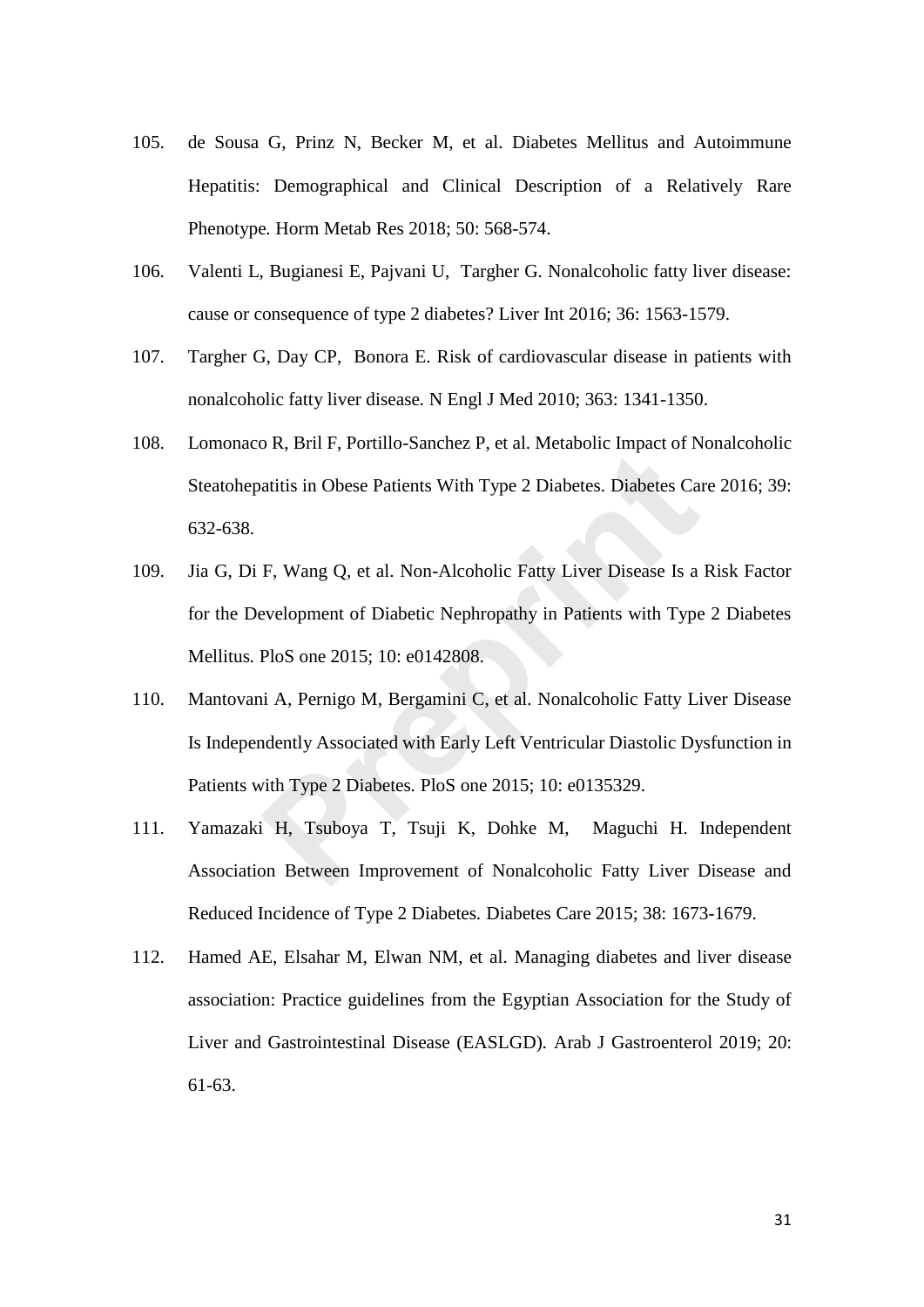- 113. Hamed AE, Elsahar M, Elwan NM, et al. Managing diabetes and liver disease association*.* Arab J Gastroenterol 2018; 19: 166-179.
- 114. Hudacko RM, Sciancalepore JP, Fyfe BS. Diabetic microangiopathy in the liver: an autopsy study of incidence and association with other diabetic complications*.* Am J Clin Pathol 2009; 132: 494-499.
- 115. Gluvic Z, Tomasevic R, Bojovic K, Obradovic M, Isenovic ER. Non-alcoholic fatty liver disease: a multidisciplinary clinical practice approach—the institutional adaptation to existing Clinical Practice Guidelines*.* Emerg Critic Care Med 2022; 2: 12-22;
- 116. Grundy SM, Cleeman JI, Daniels SR, et al. Diagnosis and management of the metabolic syndrome. An American Heart Association/National Heart, Lung, and Blood Institute Scientific Statement. Executive summary*.* Cardiol Rev 2005; 13: 322-327. M, Cleeman JI, Daniels SR, et al. Diagnosis and manageme<br>syndrome. An American Heart Association/National Heart<br>titute Scientific Statement. Executive summary. Cardiol Re<br>Rizvi AA, Rini GB, Berneis K. The therapeutic mo<br>ic
- 117. Rizzo M, Rizvi AA, Rini GB, Berneis K. The therapeutic modulation of atherogenic dyslipidemia and inflammatory markers in the metabolic syndrome: what is the clinical relevance? Acta Diabetol 2009; 46: 1-11.
- 118. Katsiki N, Stoian AP, Rizzo M. Dietary patterns in non-alcoholic fatty liver disease (NAFLD): Stay on the straight and narrow path! C Clin Investig Arterioscler 2022; S0214-9168(21)00155-8.
- 119. Han TS, Lean ME. A clinical perspective of obesity, metabolic syndrome and cardiovascular disease*.* JRSM Cardiovasc Dis 2016; 5: 2048004016633371.
- 120. Rizzo M, Montalto G, Al-Rasadi K. Treatment options for managing atherogenic dyslipidemia and fatty liver disease*.* Expert Opin Pharmacother 2014; 15: 1065- 1068.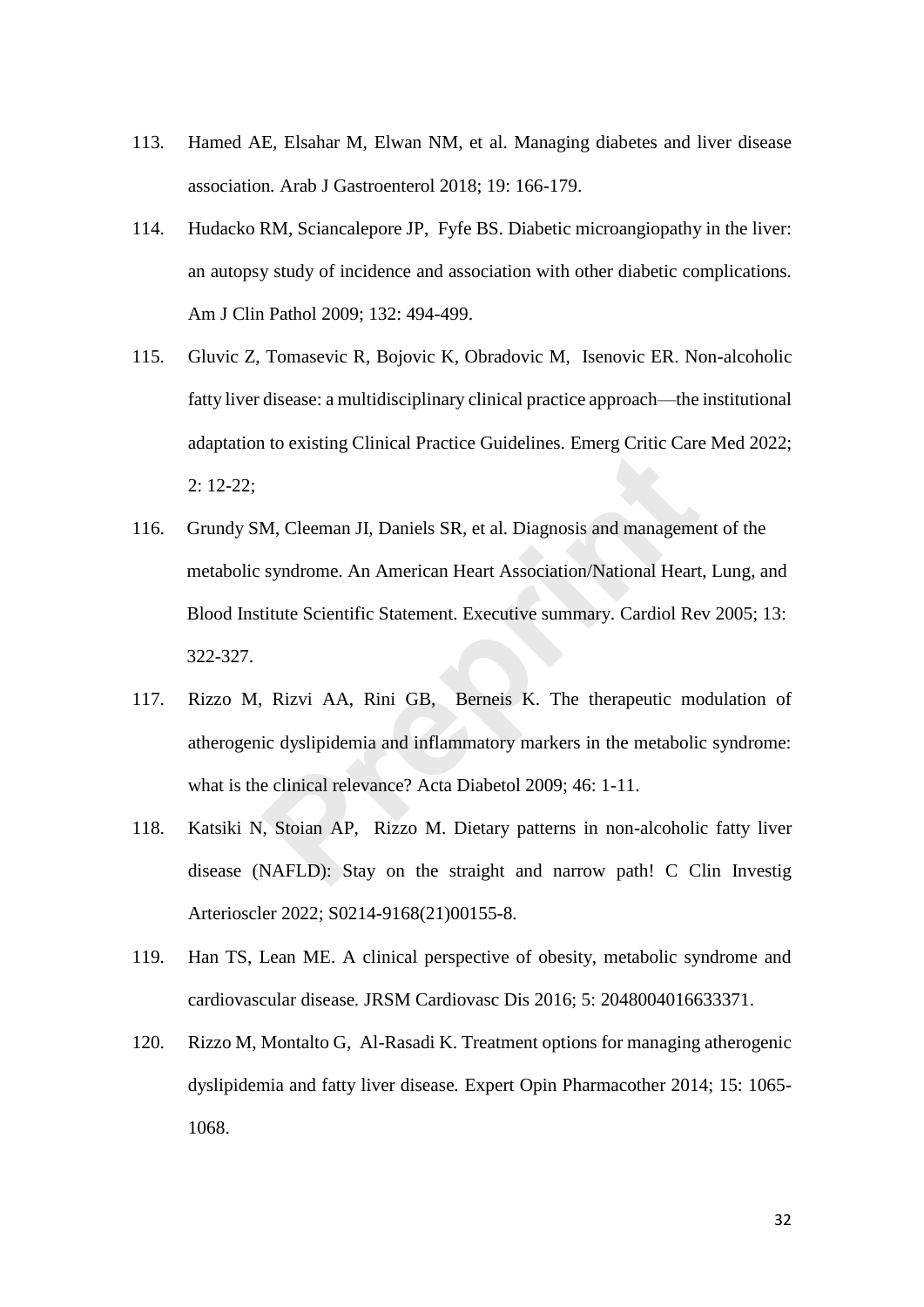- 121. Standards of Medical Care in Diabetes-2018 Abridged for Primary Care Providers*.* Clin Diabetes 2018; 36: 14-37.
- 122. Flint A, Andersen G, Hockings P, et al. Randomised clinical trial: semaglutide versus placebo reduced liver steatosis but not liver stiffness in subjects with nonalcoholic fatty liver disease assessed by magnetic resonance imaging*.* Aliment Pharmacol Ther 2021; 54: 1150-1161.
- 123. Deacon CF. Physiology and Pharmacology of DPP-4 in Glucose Homeostasis and the Treatment of Type 2 Diabetes*.* Front Endocrinol 2019; 10: 80.
- 124. Subrahmanyan NA, Koshy RM, Jacob K, Pappachan JM. Efficacy and Cardiovascular Safety of DPP-4 Inhibitors*.* Curr Drug Safe 2021; 16: 154-164.
- 125. Katsiki N, Christou GA, Kiortsis DN. Liraglutide and Cardiometabolic Effects: More than Just Another Antiobesity Drug? Curr Vasc Pharmacol 2016; 14: 76- 79.
- 126. Armstrong MJ, Gaunt P, Aithal GP, et al. Liraglutide safety and efficacy in patients with non-alcoholic steatohepatitis (LEAN): a multicentre, double-blind, randomised, placebo-controlled phase 2 study*.* Lancet (London, England) 2016; 387: 679-690. myan NA, Koshy RM, Jacob K, Pappachan JM. E<br>
Recular Safety of DPP-4 Inhibitors. Curr Drug Safe 2021; 16:<br>
7. Christou GA, Kiortsis DN. Liraglutide and Cardiometable<br>
1 Just Another Antiobesity Drug? Curr Vasc Pharmacol 20
- 127. Olaywi M, Bhatia T, Anand S, Singhal S. Novel anti-diabetic agents in nonalcoholic fatty liver disease: a mini-review*.* Hepatobiliary Pancreat Dis Int 2013; 12: 584-588.
- 128. Gluud LL, Knop FK, Vilsbøll T. Effects of lixisenatide on elevated liver transaminases: systematic review with individual patient data meta-analysis of randomised controlled trials on patients with type 2 diabetes*.* BMJ open 2014; 4: e005325.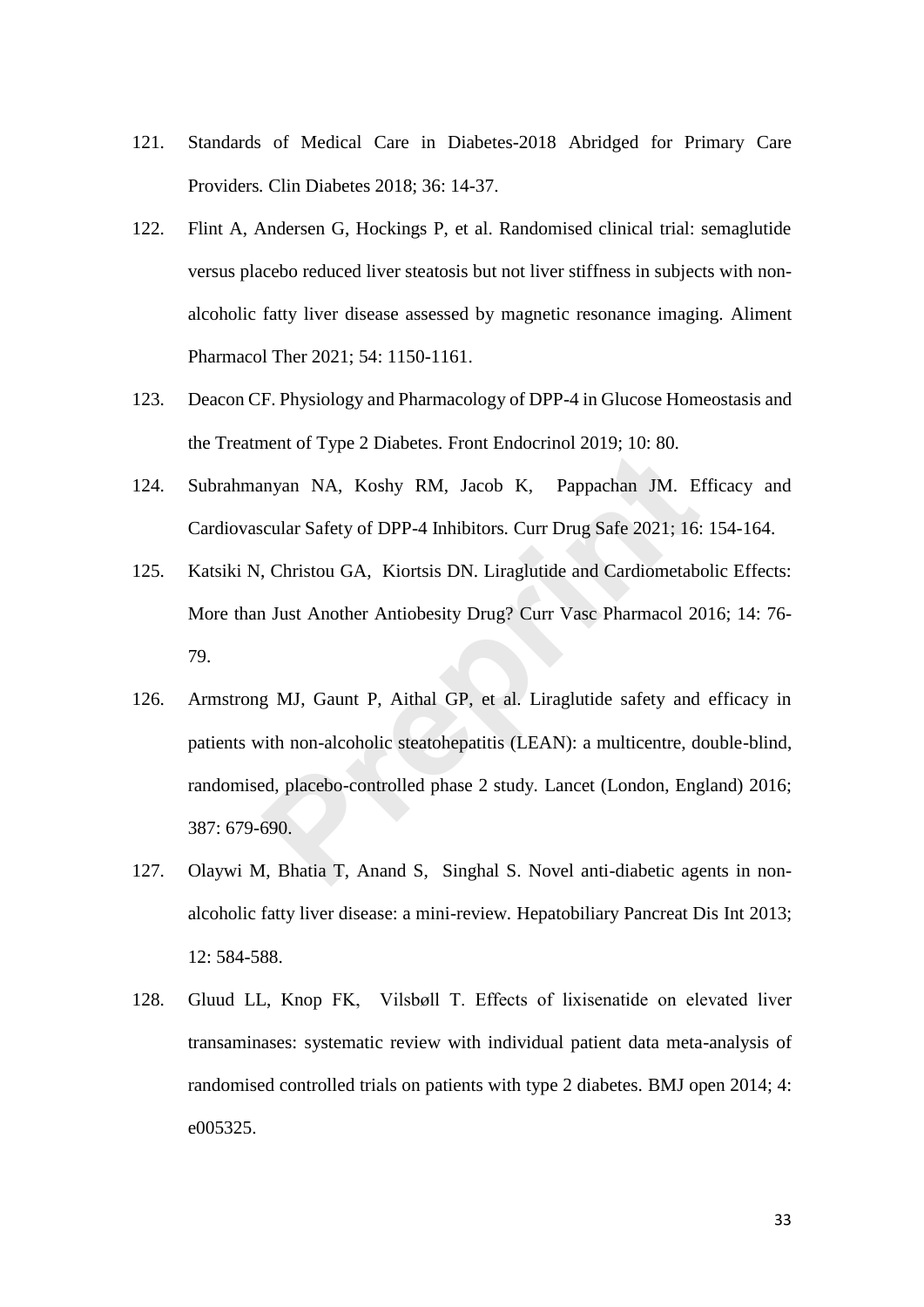- 129. Macauley M, Hollingsworth KG, Smith FE, et al. Effect of vildagliptin on hepatic steatosis*.* J Clin Endocrinol Metab 2015; 100: 1578-1585.
- 130. Mashitani T, Noguchi R, Okura Y, et al. Efficacy of alogliptin in preventing nonalcoholic fatty liver disease progression in patients with type 2 diabetes*.* Biomed Rep 2016; 4: 183-187.
- 131. Michurina SV, Ishenko IJ, Klimontov VV, et al. Linagliptin alleviates fatty liver disease in diabetic db/db mice*.* World J Diabetes 2016; 7: 534-546.
- 132. Katsiki N, Athyros VG, Mikhailidis DP. Cardiovascular effects of sodiumglucose cotransporter 2 inhibitors: multiple actions*.* Curr Med Res Opin 2016; 32: 1513-1514.
- 133. Katsiki N, Mikhailidis DP, Theodorakis MJ. Sodium-glucose Cotransporter 2 Inhibitors (SGLT2i): Their Role in Cardiometabolic Risk Management*.* Curr Pharm Des 2017; 23: 1522-1532. presentations: multiple actions. Curr Med Res Op<br>prepriary of the U. F. entanglemental enters<br>4.<br>**I**, Mikhailidis DP, Theodorakis MJ. Sodium-glucose Coti<br>(SGLT2i): Their Role in Cardiometabolic Risk Manages<br>2017; 23: 1522
- 134. Yki-Järvinen H. Thiazolidinediones*.* N Engl J Med 2004; 351: 1106-1118.
- 135. Skat-Rørdam J, Højland Ipsen D, Lykkesfeldt J, Tveden-Nyborg P. A role of peroxisome proliferator-activated receptor γ in non-alcoholic fatty liver disease*.* Basic Clin Pharmacol Toxicol 2019; 124: 528-537.
- 136. Joy TR, McKenzie CA, Tirona RG, et al. Sitagliptin in patients with non-alcoholic steatohepatitis: A randomized, placebo-controlled trial*.* World J Gastroenterol 2017; 23: 141-150.
- 137. Yilmaz Y, Yonal O, Deyneli O, Celikel CA, Kalayci C, Duman DG. Effects of sitagliptin in diabetic patients with nonalcoholic steatohepatitis*.* Acta Gastroenterol Belg 2012; 75: 240-244.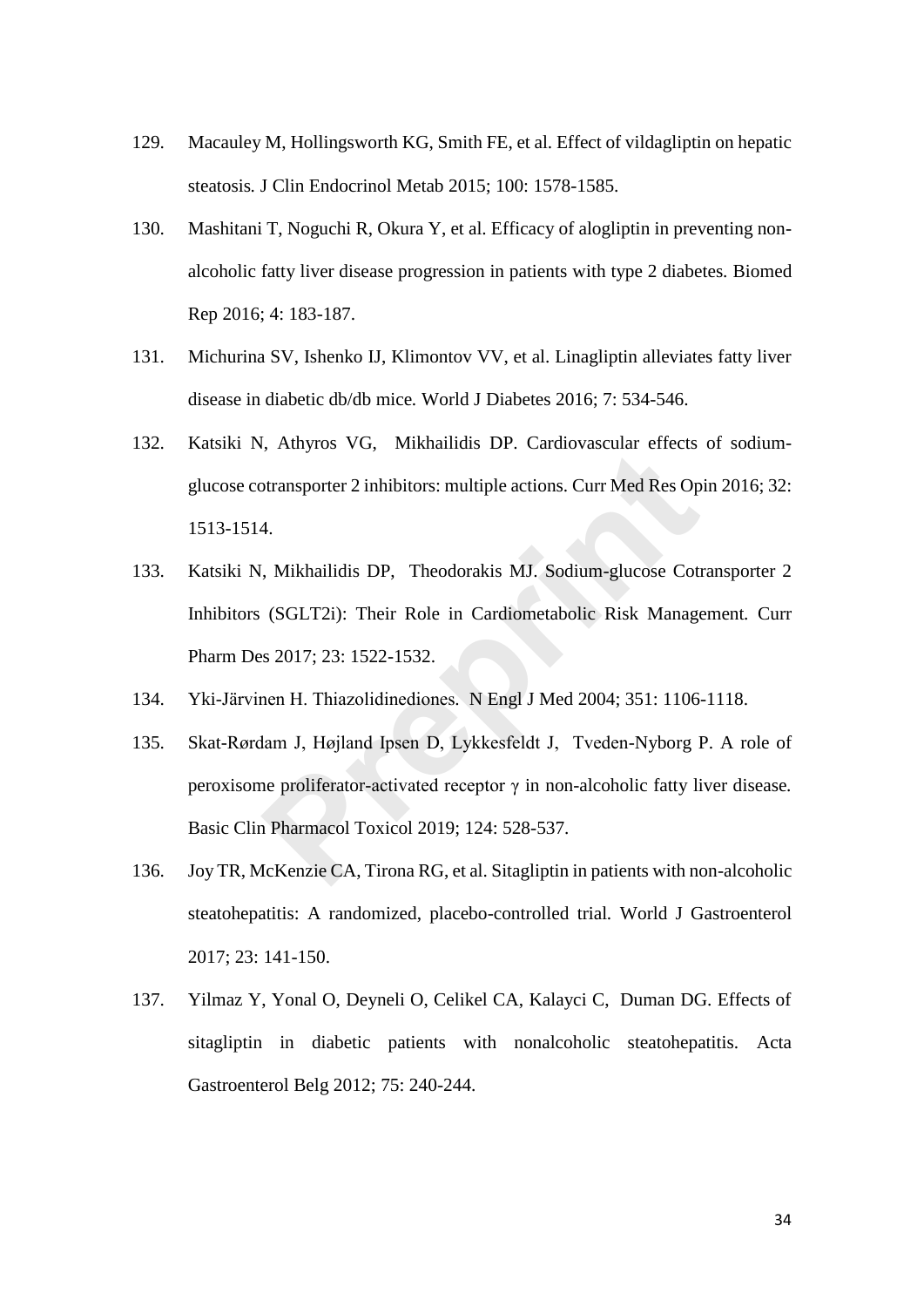- 138. Athyros VG, Katsiki N, Karagiannis A. Editorial: Can Glucagon Like Peptide 1 (GLP1) Agonists or Sodium-Glucose Co-Transporter 2 (SGLT2) Inhibitors Ameliorate Non-Alcoholic Steatohepatitis in People with or without Diabetes? Curr Vasc Pharmacol 2016; 14: 494-497.
- 139. Katsiki N, Athyros VG, Mikhailidis DP. Non-alcoholic fatty liver disease in patients with type 2 diabetes mellitus: Effects of statins and antidiabetic drugs*.* J Diabetes Compications 2017; 31: 521-522.
- 140. Magan-Fernandez A, Rizzo M. Statins in liver disease: not only prevention of cardiovascular events*.* Expert Rev Gastroenterol Hepatol 2018; 12: 743-744.
- 141. Zelniker TA, Wiviott SD, Raz I, et al. SGLT2 inhibitors for primary and secondary prevention of cardiovascular and renal outcomes in type 2 diabetes: a systematic review and meta-analysis of cardiovascular outcome trials*.* Lancet (London, England) 2019; 393: 31-39. Franciace Fr, Falze Fr, Batalus in fiver disease, fact only prevent<br>cular events. Expert Rev Gastroenterol Hepatol 2018; 12: 7<br>TA, Wiviott SD, Raz I, et al. SGLT2 inhibitors for p<br>prevention of cardiovascular and renal out
- 142. Furtado RHM, Bonaca MP, Raz I, et al. Dapagliflozin and Cardiovascular Outcomes in Patients With Type 2 Diabetes Mellitus and Previous Myocardial Infarction*.* Circulation 2019; 139: 2516-2527.
- 143. Wiviott SD, Raz I, Sabatine MS. Dapagliflozin and Cardiovascular Outcomes in Type 2 Diabetes. Reply*.* N Engl J Med 2019; 380: 1881-1882.
- 144. Milic S, Mikolasevic I, Krznaric-Zrnic I, et al. Nonalcoholic steatohepatitis: emerging targeted therapies to optimize treatment options*.* Drug Des Devel Ther 2015; 9: 4835-4845.
- 145. Özçelik S, Çelik M, Vural A, Aydın B, Özçelik M, Gozu H. Outcomes of transition from premixed and intensive insulin therapies to insulin aspart/degludec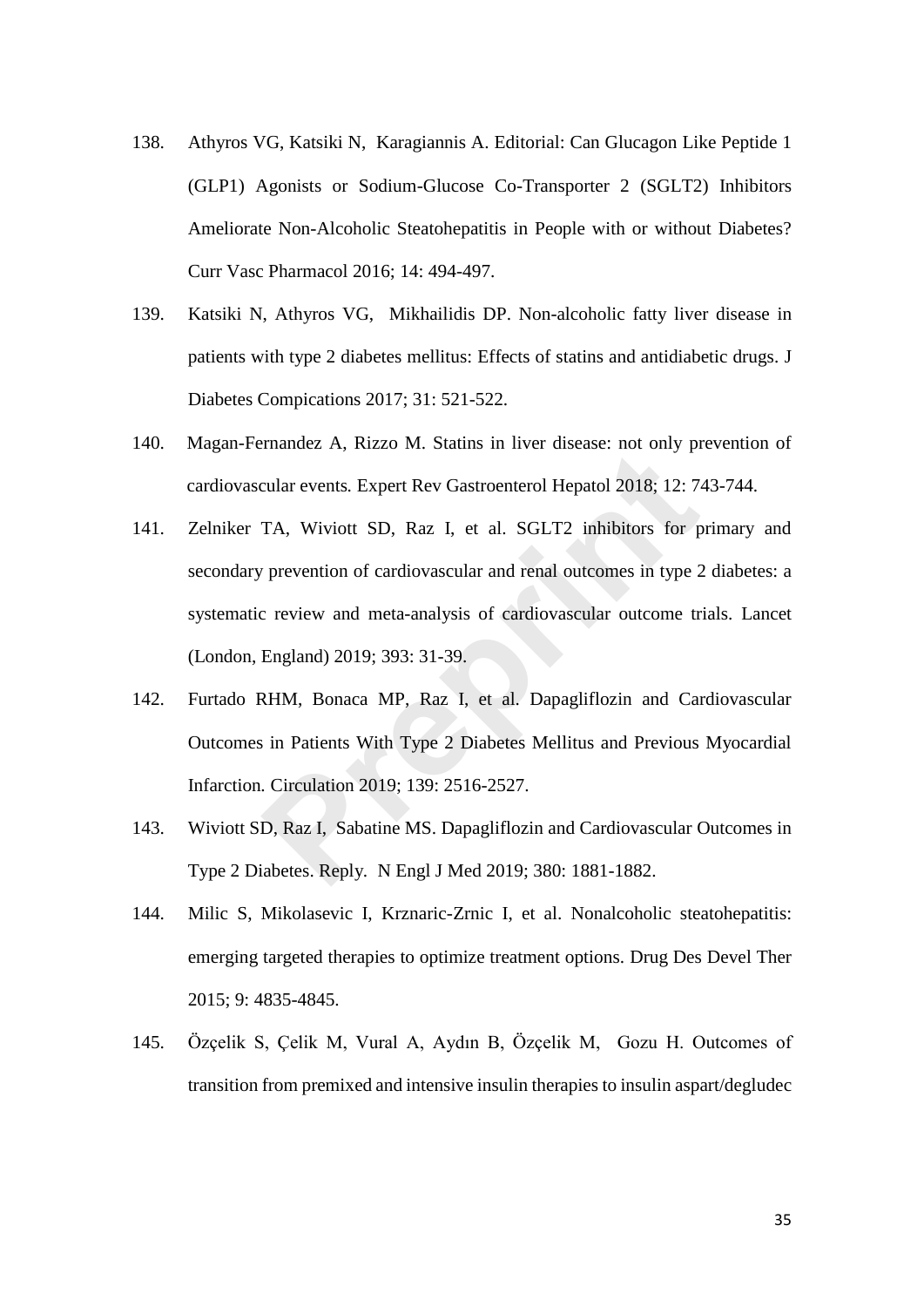co-formulation in type 2 diabetes mellitus: a real-world experience*.* Arch Med Sci 2020; 17: 1-8.

- 146. Sirtori CR. The pharmacology of statins*.* Pharmacol Res 2014; 88: 3-11.
- 147. LaMoia TE, Shulman GI. Cellular and Molecular Mechanisms of Metformin Action*.* Endocr Rev 2021; 42: 77-96.
- 148. Cicero AFG, Fogacci F, Stoian AP, et al. Nutraceuticals in the Management of Dyslipidemia: Which, When, and for Whom? Could Nutraceuticals Help Low-Risk Individuals with Non-optimal Lipid Levels? Curr Athero Rep 2021; 23: 57- 57.
- 149. Cicero AFG, Colletti A, Bellentani S. Nutraceutical Approach to Non-Alcoholic Fatty Liver Disease (NAFLD): The Available Clinical Evidence*.* Nutrients 2018; 10: 1153. **Prediction And Apple 2010** Central Approach to No<br> **Prepriet A.** Bellentani S. Nutraceutical Approach to No<br> **Prepriet A.** Bellentani S. Nutraceutical Evidence. Nut<br> **Prepriet A.** Bonilauri L, et al. Systematic review<br> **P**
- 150. Monelli F, Venturelli F, Bonilauri L, et al. Systematic review of existing guidelines for NAFLD assessment*.* Hepatoma Res 2021; 7: 25-37.
- 151. Leoni S, Tovoli F, Napoli L, Serio I, Ferri S, Bolondi L. Current guidelines for the management of non-alcoholic fatty liver disease: A systematic review with comparative analysis*.* World J Gastroenterol 2018; 24: 3361-3373.
- 152. Koehler EM, Plompen EP, Schouten JN, et al. Presence of diabetes mellitus and steatosis is associated with liver stiffness in a general population: The Rotterdam study*.* Hepatology 2016; 63: 138-147.
- 153. Corey KE, Klebanoff MJ, Tramontano AC, Chung RT, Hur C. Screening for Nonalcoholic Steatohepatitis in Individuals with Type 2 Diabetes: A Cost-Effectiveness Analysis*.* Dig Dis Sci 2016; 61: 2108-2117.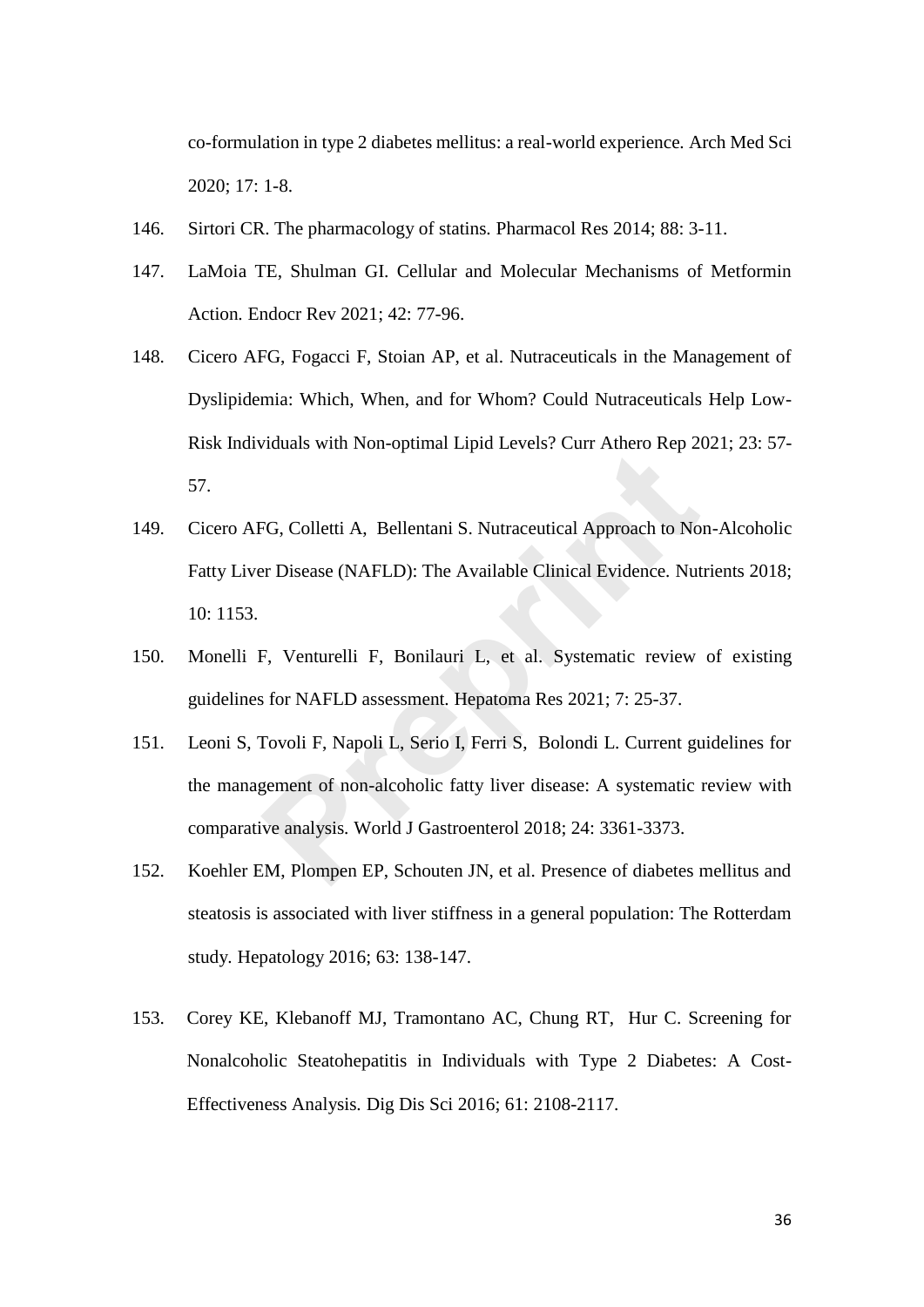- 154. Chalasani N, Younossi Z. The diagnosis and management of nonalcoholic fatty liver disease: Practice guidance from the American Association for the Study of Liver Diseases*.* Hepatology 2018; 67: 328-357.
- 155. Banach M, Penson PE, Vrablik M, et al. Optimal use of lipid-lowering therapy after acute coronary syndromes: A Position Paper endorsed by the International Lipid Expert Panel (ILEP)*.* Pharmacol Res 2021; 166: 105499.